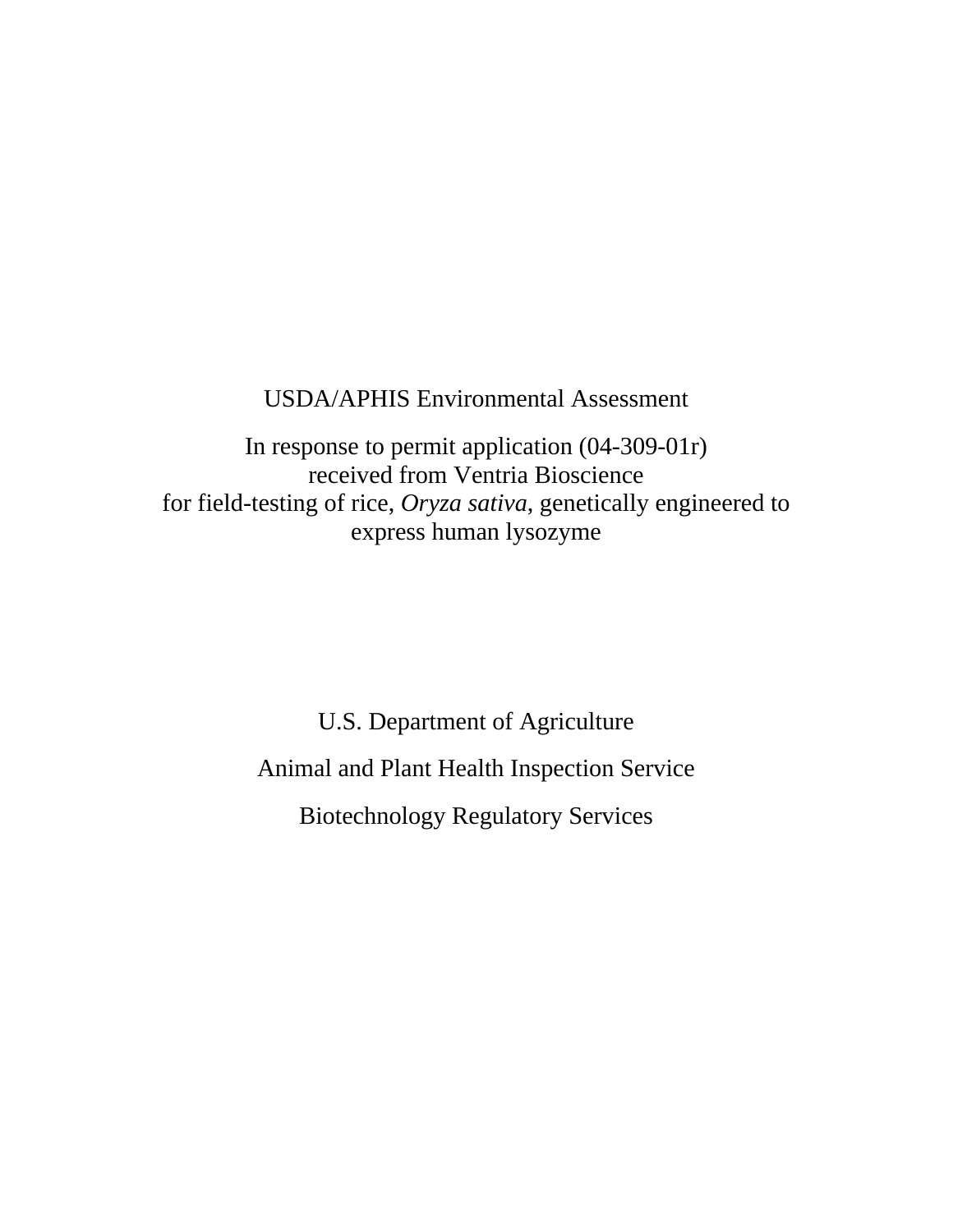# **TABLE OF CONTENTS**

| Н.<br>III.<br>IV.<br>V.<br>VI.<br><b>DESCRIPTION OF THE FIELD TEST/AFFECTED ENVIRONMENT  13</b><br>FIELD PLOT DESIGN, BREEDING PROCEDURES AND AGRICULTURAL PRACTICES 13<br>VIII.<br>POTENTIAL FOR PERSISTENCE OF THE MODIFIED PLANTS IN THE ENVIRONMENT  16 |      |  |
|-------------------------------------------------------------------------------------------------------------------------------------------------------------------------------------------------------------------------------------------------------------|------|--|
|                                                                                                                                                                                                                                                             | Ι.   |  |
|                                                                                                                                                                                                                                                             |      |  |
|                                                                                                                                                                                                                                                             |      |  |
|                                                                                                                                                                                                                                                             |      |  |
|                                                                                                                                                                                                                                                             |      |  |
|                                                                                                                                                                                                                                                             |      |  |
|                                                                                                                                                                                                                                                             |      |  |
|                                                                                                                                                                                                                                                             |      |  |
|                                                                                                                                                                                                                                                             |      |  |
|                                                                                                                                                                                                                                                             |      |  |
|                                                                                                                                                                                                                                                             |      |  |
|                                                                                                                                                                                                                                                             |      |  |
|                                                                                                                                                                                                                                                             |      |  |
|                                                                                                                                                                                                                                                             |      |  |
|                                                                                                                                                                                                                                                             |      |  |
|                                                                                                                                                                                                                                                             |      |  |
|                                                                                                                                                                                                                                                             |      |  |
|                                                                                                                                                                                                                                                             |      |  |
|                                                                                                                                                                                                                                                             |      |  |
|                                                                                                                                                                                                                                                             |      |  |
|                                                                                                                                                                                                                                                             |      |  |
|                                                                                                                                                                                                                                                             |      |  |
|                                                                                                                                                                                                                                                             | VII. |  |
|                                                                                                                                                                                                                                                             |      |  |
|                                                                                                                                                                                                                                                             |      |  |
|                                                                                                                                                                                                                                                             |      |  |
|                                                                                                                                                                                                                                                             |      |  |
|                                                                                                                                                                                                                                                             |      |  |
|                                                                                                                                                                                                                                                             |      |  |
|                                                                                                                                                                                                                                                             |      |  |
|                                                                                                                                                                                                                                                             |      |  |
|                                                                                                                                                                                                                                                             |      |  |
|                                                                                                                                                                                                                                                             |      |  |
|                                                                                                                                                                                                                                                             |      |  |
|                                                                                                                                                                                                                                                             |      |  |
|                                                                                                                                                                                                                                                             |      |  |
|                                                                                                                                                                                                                                                             |      |  |
|                                                                                                                                                                                                                                                             |      |  |
|                                                                                                                                                                                                                                                             |      |  |
|                                                                                                                                                                                                                                                             |      |  |
|                                                                                                                                                                                                                                                             |      |  |
|                                                                                                                                                                                                                                                             |      |  |
|                                                                                                                                                                                                                                                             |      |  |
|                                                                                                                                                                                                                                                             |      |  |
|                                                                                                                                                                                                                                                             |      |  |
|                                                                                                                                                                                                                                                             |      |  |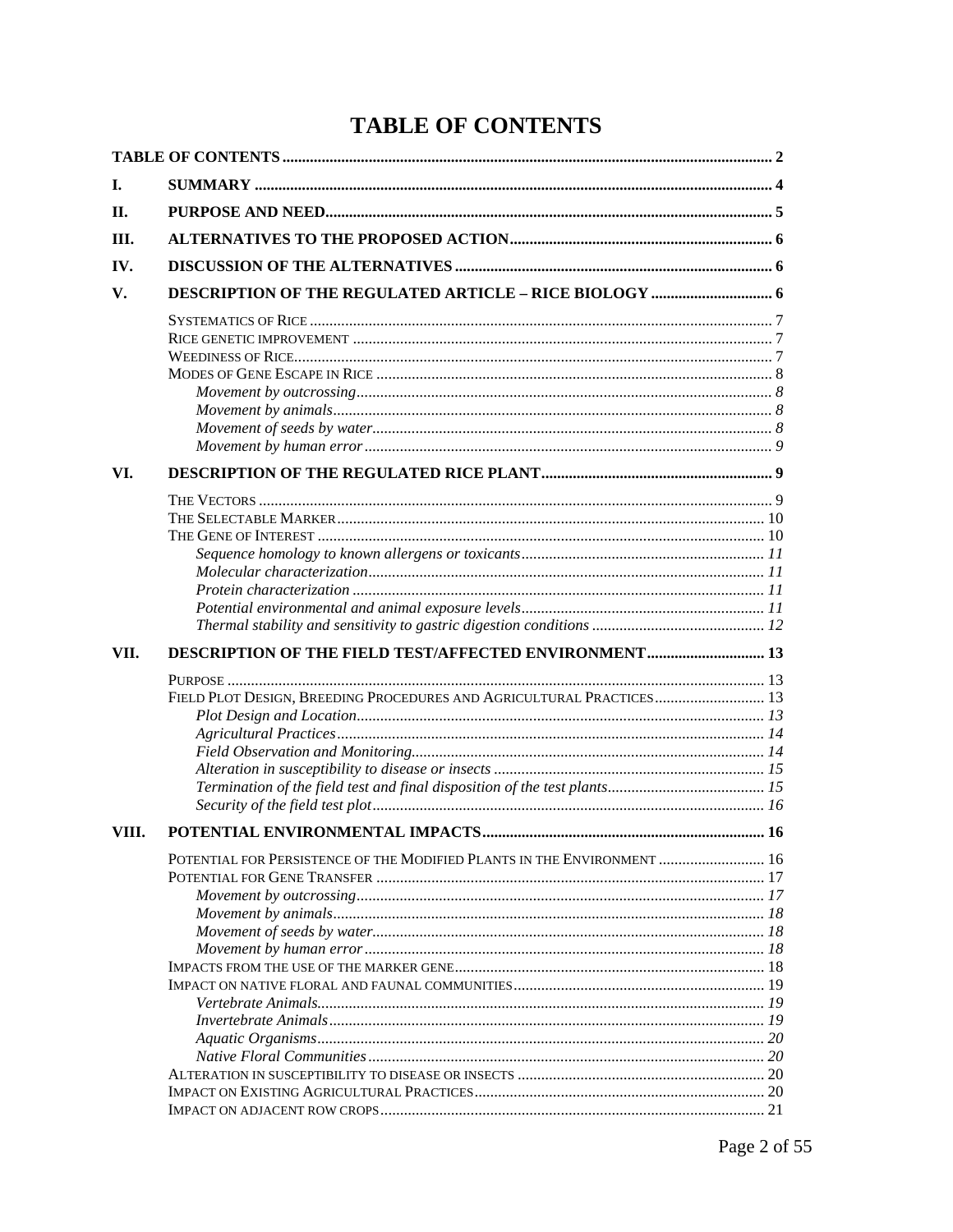|     | SPECIAL CONSIDERATIONS: OTHER ENVIRONMENTAL STATUTES AND CONSIDERATIONS  23 |  |
|-----|-----------------------------------------------------------------------------|--|
| IX. |                                                                             |  |
| Х.  |                                                                             |  |
| XI. |                                                                             |  |
|     | APPENDIX I. STANDARD PERMIT CONDITIONS FOR APHIS FORM 2000 (7 CFR 340.4) 29 |  |
|     |                                                                             |  |
|     |                                                                             |  |
|     |                                                                             |  |
|     |                                                                             |  |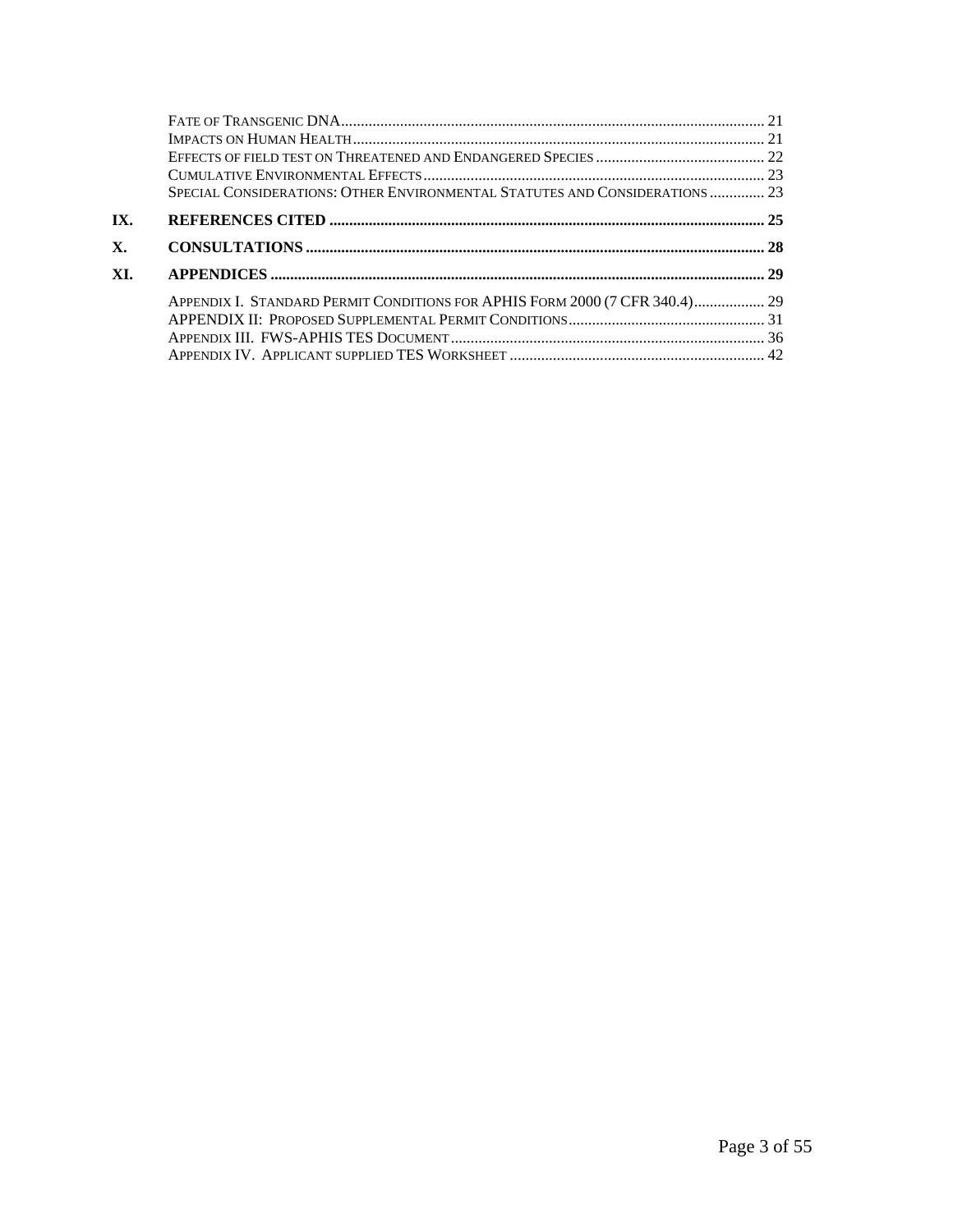## **I. Summary**

 $\overline{a}$ 

The U.S. Department of Agriculture's (USDA) Animal and Plant Health Inspection Service, Biotechnology Regulatory Services (APHIS/BRS) has prepared an environmental assessment (EA) in response to a permit application (APHIS number 04-309-01r) received from Ventria Bioscience, Sacramento, California, to grow genetically engineered rice (*Oryza sativa* L.) plants in Scott County, Missouri. These transgenic plants have been modified to express the human (*Homo sapiens*) enzyme lysozyme. These plants have also been engineered with the selectable marker gene *hpt<sup>1</sup>* which encodes for the enzyme hygromycin B phosphotransferase, Hpt. Hpt inactivates the antibiotic hygromycin. This gene is not expressed in the mature plant due to the nature of the promoter that drives this gene. Some of the details of the field site have been claimed as confidential business information (CBI) by the applicant (FR 50 38561-63). The transgenic line to be planted for the production of lysozyme has been designated by the company as LZ159-53.

This environmental assessment was prepared in accordance with: (1) The National Environmental Policy Act of 1969 (NEPA), as amended (42 U.C § 4321 et seq.); (2) regulations of the Council on Environmental Quality for implementing the procedural provisions of NEPA (40 CFR §§ 1500-1508); (3) USDA regulations and implementing NEPA (7 CFR § 1b); and (4) APHIS NEPA Implementing Procedures (7 CFR § 372).

These field tests are scheduled to begin in March/April 2005, on a site in Scott County, Missouri. These tests should be completed in the fall of 2005. Similar plantings are planned in future years with an increase in acreage over time.

The bases of confinement for these field plantings are:

- The field test site is located on private land in Scott County. Scott County is not a major producer of rice.
- In nature, chromosomal genetic material of rice can only be transferred to other sexually compatible plants by cross-pollination. Rice is highly inbred and outcrosses at a very low frequency. The field test plot will be at least 1/4 mile from any other rice plant with which it might cross-pollinate.
- To prevent intermingling of seeds with other crop plants Ventria will use dedicated equipment, storage and processing facilities on site. The harvested seeds will be milled on site and will not be shipped to any outside milling facilities.
- Neither of the introduced genes provides the engineered rice plants with any selective advantage over nonengineered rice in the ability to be disseminated or to become established in the environment.

<sup>1</sup> By convention, the gene is designated by small italic letters, and the protein produced by that gene is designated by non-italicized letters, first letter capitalized.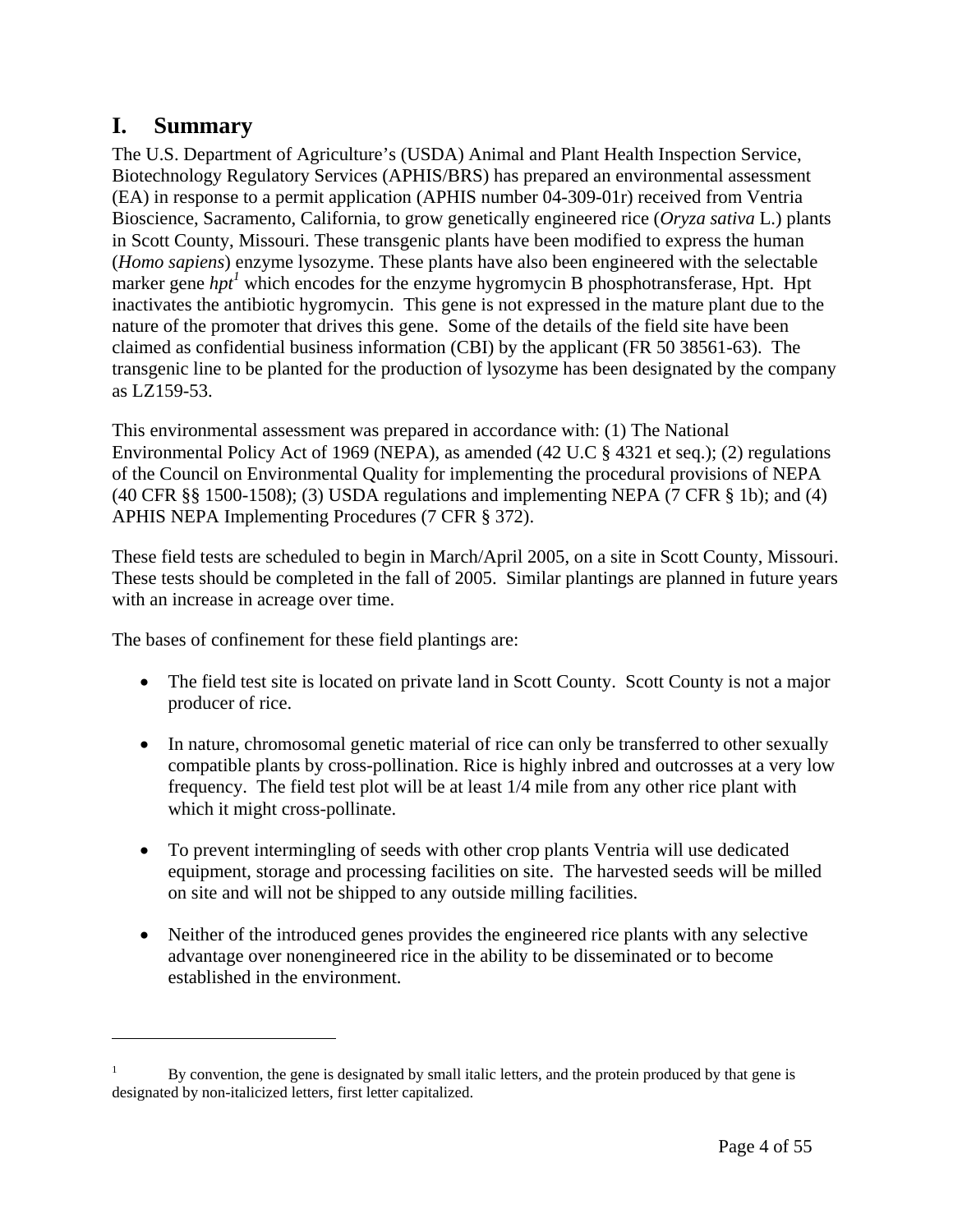• Horizontal movement of the introduced genes is extremely unlikely. The foreign DNA is stably integrated into the plant genome.

The proposed field planting is a controlled release of the regulated article into the environment. The experimental protocols and field plot design as well as the procedures for termination of the field tests have been deemed sufficient to ensure that none of the modified rice plants persist in the environment beyond the termination of the experiments. The proposed field tests do not present a significant impact on populations of non-target animal species, including any threatened or endangered species in the County of the proposed test site. The APHIS review and analyses of the data package presented by the applicant indicate that the proposed field planting does not present a risk of introduction and dissemination of a plant pest and should not have a significant impact, either individually or cumulatively, on the quality of the human environment.

# **II. Purpose and Need**

USDA/APHIS is considering the issuance a permit for confined field release of genetically engineered rice (*Oryza sativa* L.) plants in Scott County, Missouri. The purpose of this proposed introduction is to produce grain to be milled into flour from which lysozyme will be extracted.

A permit application was submitted by Ventria Bioscience to USDA/APHIS pursuant to regulations codified in 7 CFR § 340 which are titled "Introduction of Organisms and Products Altered or Produced through Genetic Engineering Which Are Plant Pests or Which There is Reason to Believe Are Plant Pests." The regulations govern the introduction (importation, interstate movement, or release into the environment) of certain genetically engineered organisms and products. A permit must be obtained or a notification acknowledged before a regulated article may be introduced into the United States. A genetically engineered organism is considered a regulated article if it is being introduced and if the donor organism, recipient organism, vector or vector agent used in engineering the organism belongs to one of the taxa listed in the 7 CFR § 340 and is also a plant pest, or if there is reason to believe that it is a plant pest. In this submission, the plants have been genetically engineered using recombinant DNA techniques, and *Agrobacterium tumefaciens* is the donor of the *nos* DNA regulatory sequence that facilitates the expression of the introduced gene in the engineered plants. The *nos* sequence is from the soil-inhabiting bacterial plant pathogen, *Agrobacterium*, which is one of the listed taxa in the 7 CFR § 340. Thus, the genetically engineered organism in this Ventria submission is deemed a regulated article.

Generally issuance of a permit for field trials of regulated articles is categorically excluded from requirements for an environmental assessment (EA) under APHIS NEPA implementing procedures (7 C.F.R. Section 372.5(c)(3)(i). However, when APHIS determines that a confined field release of genetically engineered organisms has the potential to affect significantly the quality of the human environment, as those terms are defined in 40 C.F.R. 1508.27 and 1509.14, an environmental assessment or environmental impact statement will be prepared, pursuant to 7 C.F.R. 372.5(d). This EA was prepared because the applicant intends to have repeated plantings of this engineered plant in Scott County, Missouri, for the next several years. The potential for cumulative impacts of repeated plantings in the same area raises new issues that this EA addresses. Future plantings are anticipated to increase in size and will be required to meet all the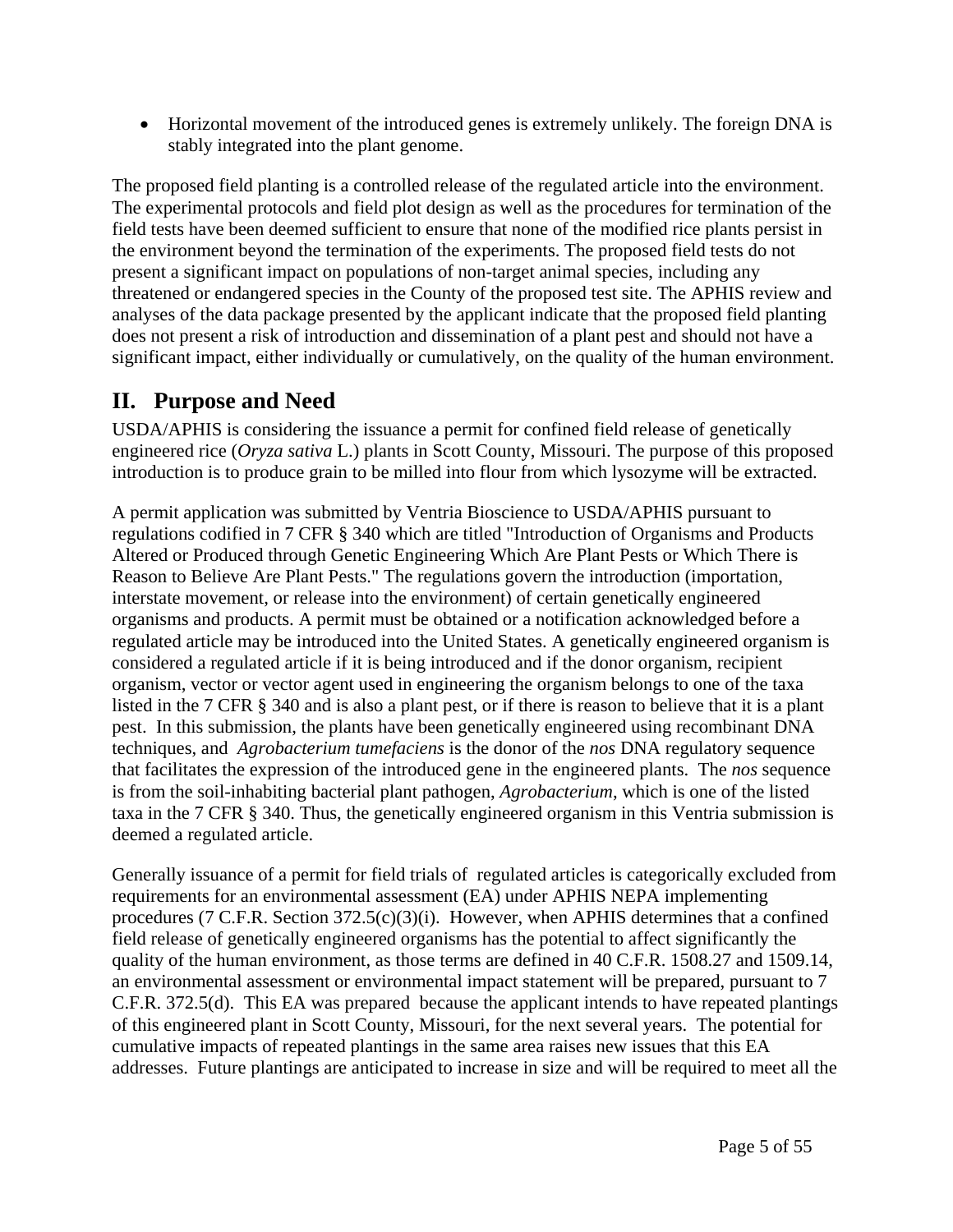performance and mitigation measures described in this EA, standard and supplemental permit conditions, and the permit application.

# **III. Alternatives to the Proposed Action**

APHIS has considered the following three alternatives in response to the applicant's request for a permit:

- **Alternative 1:** Deny the permit. Release of the regulated organism would not be authorized.
- **Alternative 2:** Issue the permit. The planting and growing conditions proposed by the applicant would be authorized.
- **Alternative 3:** Issue the permit with additional conditions required by APHIS for conducting the field planting.

APHIS field test permits typically include supplemental permit conditions that may reflect input from the relevant State regulatory officials. The supplemental permit conditions also include additional post-planting and post-harvest volunteer monitoring reports following completion of the field tests. These post-planting and monitoring reports assist APHIS in evaluating the specific field test under permit and also provide guidance for evaluating future proposed field tests.

## **IV. Discussion of the Alternatives**

- **Alternative 1:** No Action/denial of the permit application. Under this alternative, field release of the genetically engineered rice plants would not be authorized.
- **Alternative 2:** Issue the permit for growing under the conditions proposed by the applicant. Under this alternative, field release of the genetically engineered rice plants would be authorized at the specified locations with no additional conditions outside of those the applicant provided in the request. Standard permit conditions under 7 CFR § 340.4 would be required (see Appendix I). Standard management practices, including use of some pesticidal and herbicidal sprays, will be included as part of the planting design.
- **Alternative 3:** Issue the permit with additional conditions for carrying out the field planting. Supplemental permit conditions, based on APHIS analysis, comments from U.S. Fish and Wildlife Service, the State of Missouri and public comment from this environmental assessment, would be required. If warranted, based on environmental risk of escape of the engineered organism, APHIS will require mitigating measures to prevent spread of the organism outside the field production area.

# **V. Description of the Regulated Article – Rice Biology**

In this section of the environmental assessment, the biology of rice and plants related to rice are considered along with potential routes of gene escape. Because the mechanism by which genes are moved from one flowering plant to another is through cross-pollination of sexually compatible plants, the plants with which rice can cross-pollinate are described. Below is an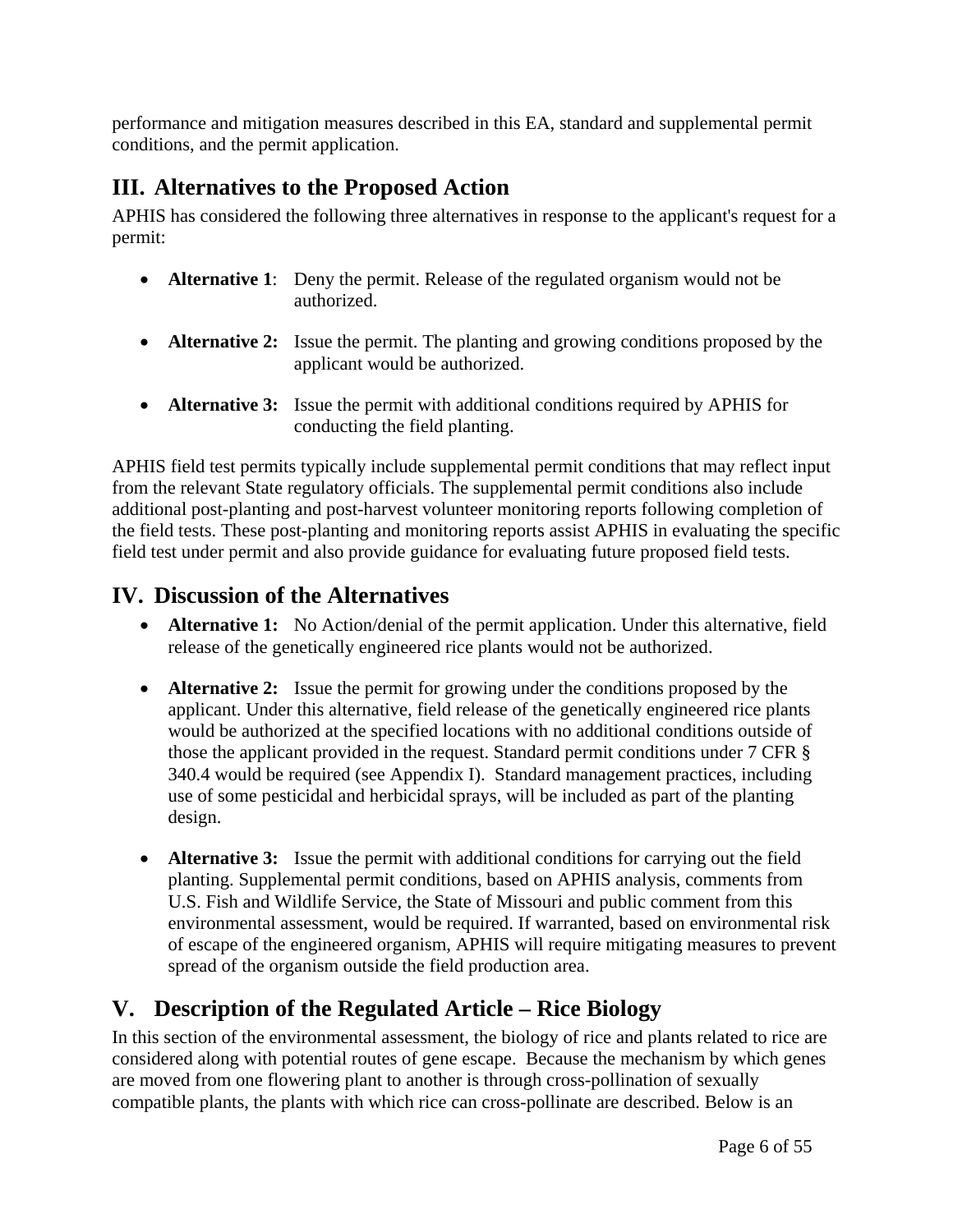analysis of the biology of rice. This review focuses solely on rice in the United States. Other sources of information include a review prepared by the Organization for Economic Cooperation and Development (OECD), "Consensus Document on the Biology of Oryza sativa (Rice)" found at: http://www.olis.oecd.org/olis/1999doc.nsf/LinkTo/env-jm-mono(99)26 and the "Biology and Ecology of Rice (*Orzya sativa* L.) In Australia" found at http://www.ogtr.gov.au/pdf/ir/biologyrice.pdf

## **Systematics of Rice**

Cultivated rice is included in the genus *Oryza* of the grass family (Poaceae). The genus *Oryza* contains twenty two species distributed through the tropical and subtropical regions of Asia, Africa, Central and South America, and Australia. Two species are cultivated and twenty are wild (Morishima, 1984; Vaughan et al., 2003). *O. sativa* is commonly referred to as Asian rice and is cultivated worldwide. The word "rice" generally indicates a plant and a crop of this species. *O. glaberrima* is commonly referred to as African rice and is cultivated in West and Central Africa. The genus *Oryza* is not native to the continental United States. One species, *Oryza latifolia* Desv., Broadleaf rice, is native to Puerto Rico. Only the single species, *Oryza sativa* is cultivated in the United States. The only recorded instance of the introduction of wild rice in the United States was the introduction of *O. rufipogon*, which was introduced to a single area within the Everglades of Florida. It was removed, and monitored without reoccurrence (Vandriver et al., 1992). No other species of *Orzya* are known to occur wild in the United States.

Red rice (*O. sativa*) is a weedy rice associated with cultivated rice grown in the southern United States. It is a weedy biotype of the crop plant. Red rice has a red pericarp or seed coat, pubescent light-green leaves, pubescent seeds that are shed easily (shatter) and a dormancy mechanism that enables seed survival for extended periods under unfavorable soil and environmental conditions (Eastin, 1979; Diarra et al., 1985; Ladinsky, 1985). These characteristics are different from most cultivated rice which has a tan pericarp, does not shatter readily and has little if any seed dormancy. Red rice is also taller at maturity than most of the cultivars grown today. It can be a troublesome weed in rice growing operations in the southern U.S.

## **Rice genetic improvement**

Rice is a highly inbred crop and most rice growers in the United States use pure-line cultivars. Hybrid rice is currently under experimental evaluation in the United States but a large majority of the rice grown is from pure lines (McKenzie et al., 1987). There is no hybrid rice under development in Scott County where this rice will be grown.

## **Weediness of Rice**

Rice plants (*Oryza sativa*) growing unintentionally around rice growing areas are regarded as weeds (Vaughan and Morishima, 2003). Weedy rice can result from the escape of cultivated varieties into surrounding areas if conditions are suitable for establishment. It appears that weedy rice commonly evolves through the degeneration of domesticated rice (Vaughan et al., 2003). Weedy rice may be derived from hybridization between different cultivars, selection of weedy traits present in cultivars, relics of abandoned cultivars, or may have been brought into the growing region through contaminated seed stocks (Vaughan and Morishima, 2003). Weedy rice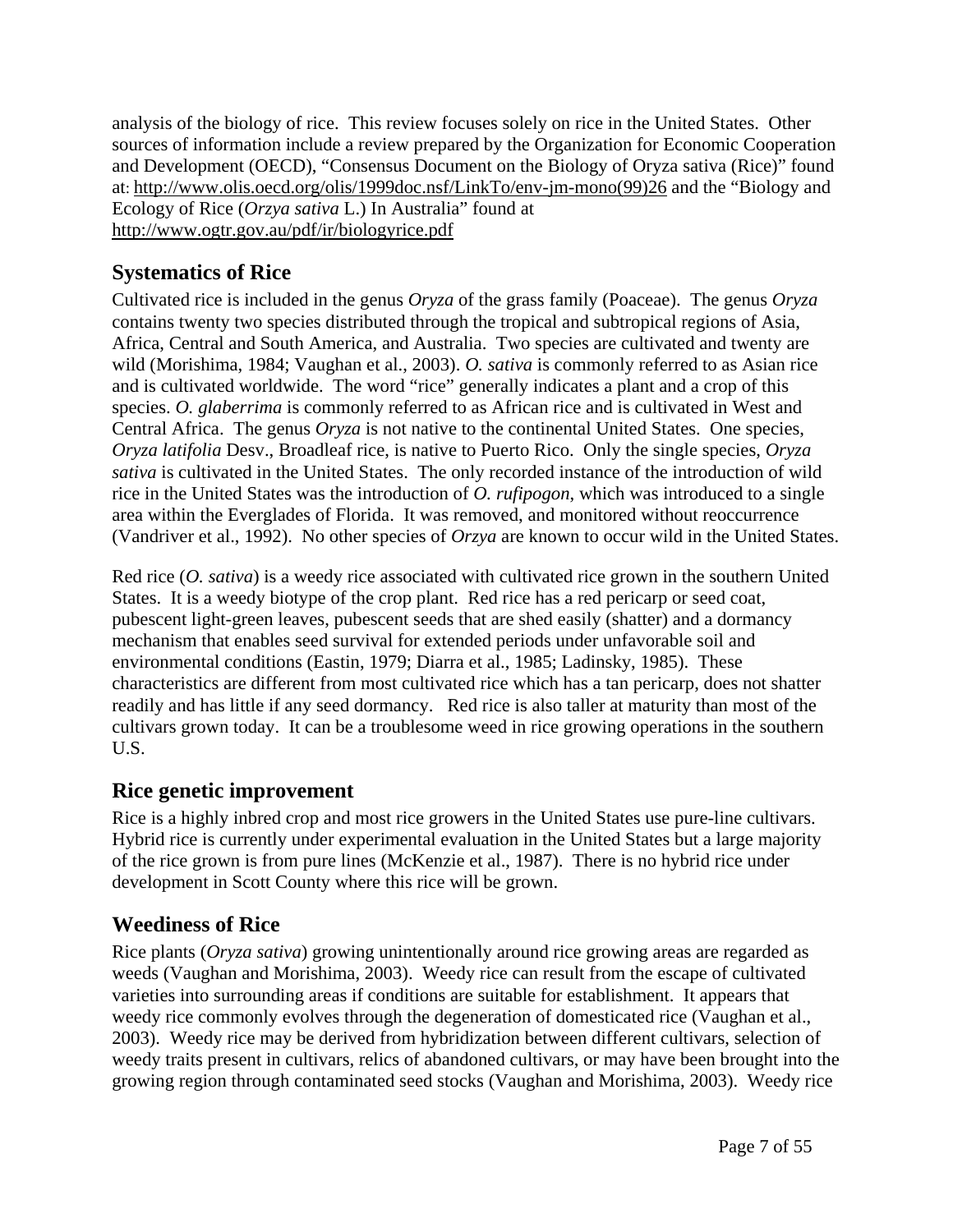typically grows only as a component of agro-ecosystems where rice is grown or has been grown. It does not persist in environments inhospitable to rice cultivation.

Weedy red rice can be a major economic problem when it occurs in rice fields because it can lead to a loss in yield through competition with the desired cultivar as well as decreasing the value of the harvested grain. It is for this reason that many seed certification standards have a zero tolerance for red rice contamination in fields established for certified seed increases. For example see www.moseed.org/rice.htm.

### **Modes of Gene Escape in Rice**

Genes of rice may escape from the test plot in two ways. The first pathway of escape is by pollen transfer. The second is by movement of propagative material, *i.e*., the whole seeds.

### **Movement by outcrossing**

Rice is not sexually compatible with plant species outside of the *Oryza* genus. There are no sexually compatible species of *Oryza* other than *Oryza sativa* growing in the United States. Rice is primarily self-pollinating and outcrossing rates usually occur at a very low rate (generally less than 1%) (OECD, 1999). The floral structure of *O. sativa* and the short viability of its pollen present biological barriers to cross-pollination (Gealy et al., 2003). A rice floret opens only once for a short period of time, usually for a little over an hour or less, during which fertilization can occur. Pollen viability is for no longer than five to ten minutes, but the stigma can remain viable for two to four days and can be fertilized by foreign pollen if for some reason it is not fertilized by its own pollen (Gealy et al., 2003). Due to the high selfing characteristic of rice, the Association of Official Seed Certifying Agencies (AOSCA) certified seed regulations for foundation seed require a minimum isolation distance from other rice varieties of at least ten feet when ground drilled and 50 feet if ground broadcast (AOSCA, 2003). With proper isolation distances maintained between Ventria's rice and other cultivars of rice, gene escape via crosspollination would be highly unlikely. Temporal isolation can further reduce the likelihood of effective pollination and fertilization.

In addition, another mechanism for gene escape would be outcrossing with weedy/red rice. The establishment of a weedy rice population next to the field site could offer a means of escape of the gene from the production area. Since red rice seeds often have dormancy and shatter easily, the gene could be harbored in a weedy population for a number of years.

### **Movement by animals**

A certain percentage of rice seeds (approximately 1 to 5 %) fall to the ground during harvesting. Although rice seeds that remain on the ground after harvesting can be consumed by animals, the lack of rice volunteers observed outside the proximity of the fields strongly supports that rice seeds are not widely dispersed by animals or birds. Rice seeds that are plowed under after fields are disked and burned are quickly decomposed under anaerobic conditions.

### **Movement of seeds by water**

Rice seeds are first planted in dry fields after which the fields are flooded. The time of year when rice seeds or seedlings are most likely to move about are in the first 2 weeks of planting,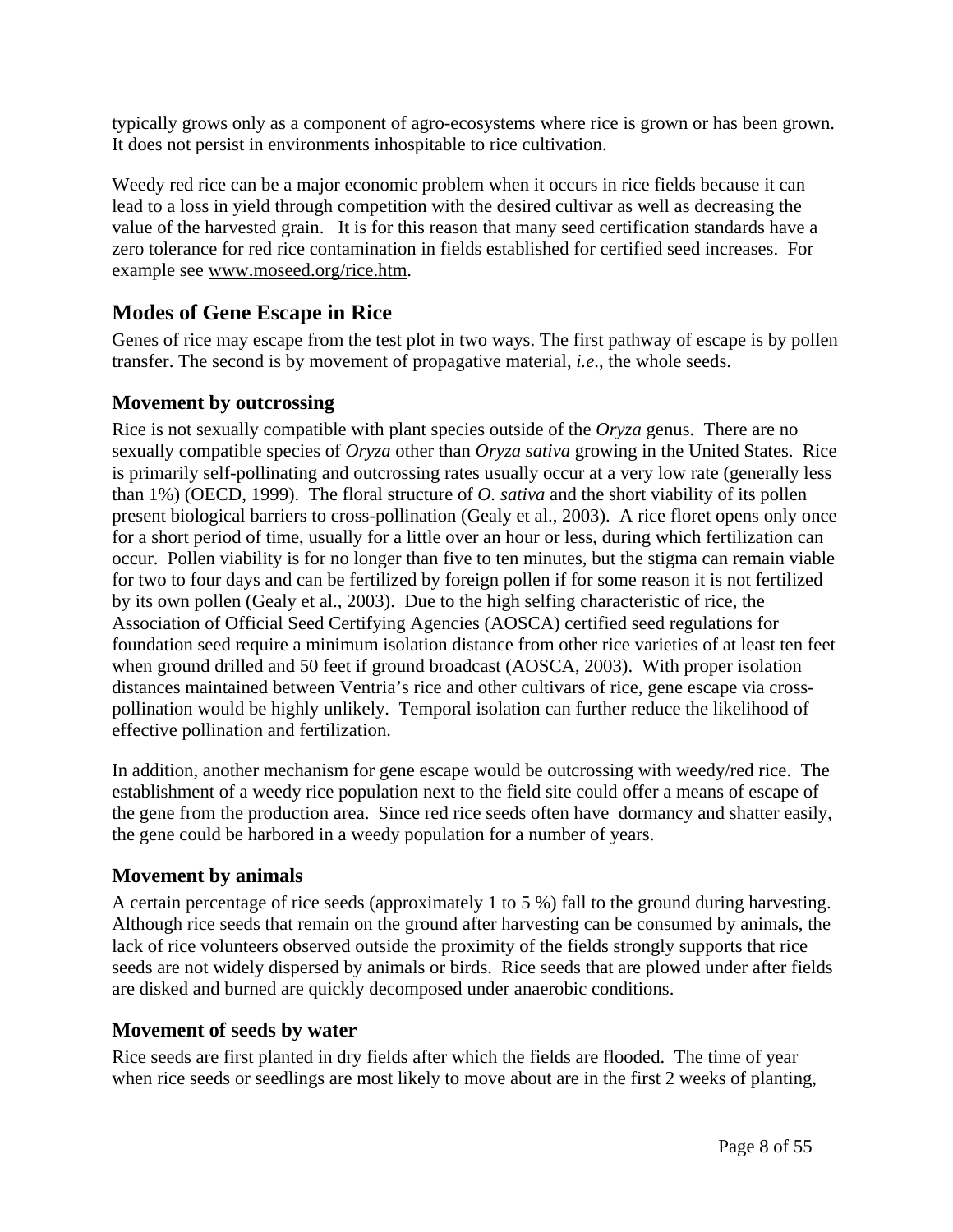when the field is first flushed. After that period, seeds or seedlings will have sunk to the soil surface or be desiccated.

## **Movement by human error**

In a recent workshop hosted by APHIS dealing with gene confinement issues in genetically engineered crops (http://www.aphis.usda.gov/brs/confine\_workshop\_2004.html), one of the more likely mechanisms contributing to the breakdown of confinement and movement of seed was identified as human error, and the most reliable means of preventing this is to maintain and reinforce stringent standard operating procedures

# **VI. Description of the Regulated Rice Plant**

Ventria has engineered the rice plant to produce human lysozyme in the seeds. The starting background of this engineered plant was Taipei 309, which is a *Japonica* type variety. This variety is not grown commercially in the United States. The company has designated the transgenic line to be planted for the production of lysozyme as LZ159-53. Gene expression is targeted to the developing seed so lysozyme is not produced in other parts of the plant.

Lysozyme is ubiquitous in the human body where it acts as a protective barrier against environmental agents and, in doing so, helps prevent infection. Lysozyme is a small enzyme that attacks the protective cell walls of bacteria. It breaks the carbohydrate chains in bacterial cell walls, destroying the structural integrity and causes the bacteria to burst under their own internal pressure. Lysozyme plays a role in antibacterial disease defence, particularly against gram-positive bacteria. Both antiviral (O'Neil et al., 2001) and antifungal (Samaranayake et al., 2001) activity has been reported. Lysozyme in cattle plays a role in gastric digestion, and in chicken egg whites functions as an antibiotic. Lysozyme occurs in tears, nasal mucus, milk, saliva, blood serum, many types of tissues and secretions of different animals including, vertebrates and invertebrates and in plant latex (O'Neil et al., 2001).

## **The Vectors**

The genes were transferred into rice plants via a two vector system using microprojectile bombardment. This is a well characterized transformation system which integrates the donor genes into the chromosome of the recipient plant cell (Batty and Evans, 1992). The system does not require the use of the plant pathogen, *Agrobacterium tumefaciens*, or other transformation vectors. The donor DNA sequences are stably and irreversibly integrated into the plant's chromosomal or organellar DNA, where they are maintained and inherited as any other genes of the plant cell. Ventria estimated by Southern blots that there are 2 copies of the expression cassette for these genes in line LZ159-53.

*Agrobacterium tumefaciens* and *Orzya sativa* (rice) are donors for non-coding DNA regulatory sequences that are associated with the introduced genes to facilitate expression in plants. The *nos* sequence is from the soil-inhabiting bacterial plant pathogen, *Agrobacterium* sp. and does not encode a protein. It does not cause plant disease and has a history of safe use in a number of genetically engineered plants (e.g., rice, corn, cotton and soybean varieties). The regulatory sequences from rice are the Gns9 promoter Gt1 promoter, gt1 signal peptide, and the RAmyl 1A terminator (see details below). None of the DNA regulatory sequences can cause plant disease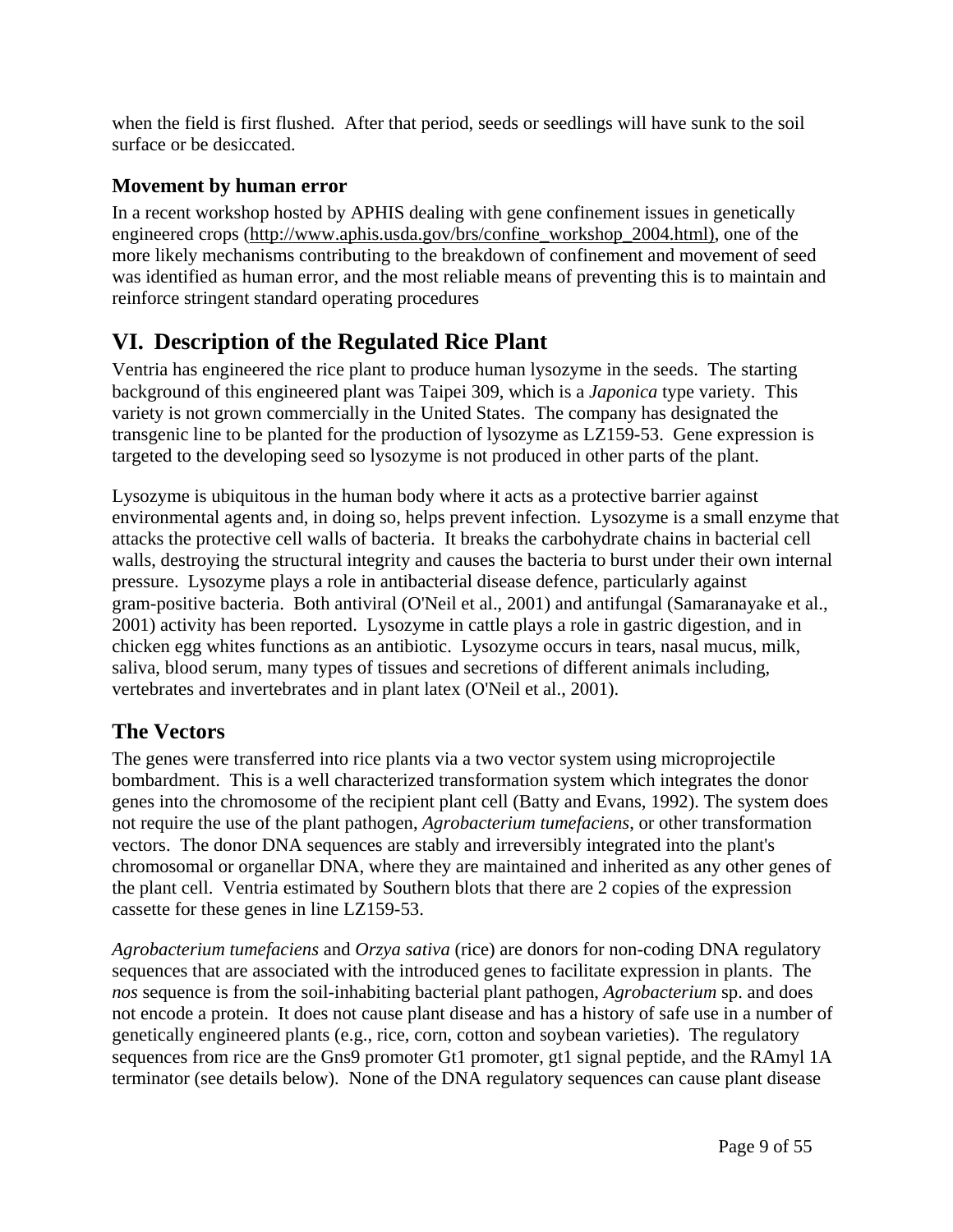by themselves or in conjunction with the genes that were introduced into the transgenic rice lines.

## **The Selectable Marker**

To facilitate the selection of transformed plants, the rice plants were engineered with the *hpt* gene which encodes for hygromycin phosphotransferase, an enzyme which confers tolerance to the antibiotic hygromycin. The selectable marker gene expression cassette consists of the rice glucanase 9 (Gns 9) promoter, fused to the *hpt* gene coding region, terminated by the Rice Alpha Amylase 1A (RAmy1A) terminator.

The *hpt gene* (Kaster et al., 1983; Waldron, 1997) was isolated from the donor organism *E. coli,* and encodes the 341-amino acid enzyme, hygromycin B phosphotransferase (Hpt). Hpt inactivates the antibiotic hygromycin by adding a phosphate, which allows cells containing this gene to grow on medium containing hygromycin. The *hpt* gene is devoid of inherent plant pest characteristics. The gene is driven by the Glucanase 9 (Gns9) promoter derived from rice, a tissue specific promoter that is only expressed during the plant cell culture phase of the transformation process(Huang et al., 2001). Since the promoter is only expressed during the cell culture regeneration process, it is not active in any tissue of the mature plant and therefore no *hpt* is expressed in the tissues of the plant. The *hpt* gene is terminated by the rice Alpha amylase 1A (RAmyl 1A) terminator. Because both the promoter and terminator are regulatory sequences from rice, they should pose no environmental risks.

## **The Gene of Interest**

The rice plants were engineered to express the gene for human lysozyme. The gene of interest consists of the Glutelin 1 (Gt1) promoter and glutelin 1 (gt1) signal peptide, the coding sequence for human lysozyme, and is terminated by the nopaline synthase (nos) 3' terminator from *Agrobacterium tumefaciens*.

The Glutelin 1 (Gt1) promoter from rice is used to drive the production of the human lysozyme gene, but the promoter sequence itself does not encode a protein. This promoter normally drives expression of the glutelin seed storage protein, and in this gene expression cassette it preferentially directs expression of lysozyme in seeds and is active in the endosperm cells of the seed while the seeds are maturing on the plant. It is active between seven to thirty days after pollination (Okita et al., 1989). The gt1 signal peptide, also from the rice Gt1 gene, is used to target the lysozyme protein to Type II protein bodies within the cells of the endosperm (Nandi et al., 2002). Both of these regulatory elements ensure that the lysozyme protein is produced only in the mature seeds and not in other parts of the plant. The *nos* sequence from *Agrobacterium* sp. terminates the gene and does not encode a protein.

## **Characterization of the Engineered Plant and the Expressed Lysozyme**

The applicant submitted a Safety Assessment consisting of a detailed analysis addressing all of APHIS's requested permit application information. The applicants studies conclude: 1) no sequence homology of the recombinant lysozyme to known toxicants, allergens, or proteins likely to harm non-target organisms, 2) there are approximately 2 copies of the lysozyme gene in the engineered rice lines and they are stably inherited over multiple generations, 3) the physical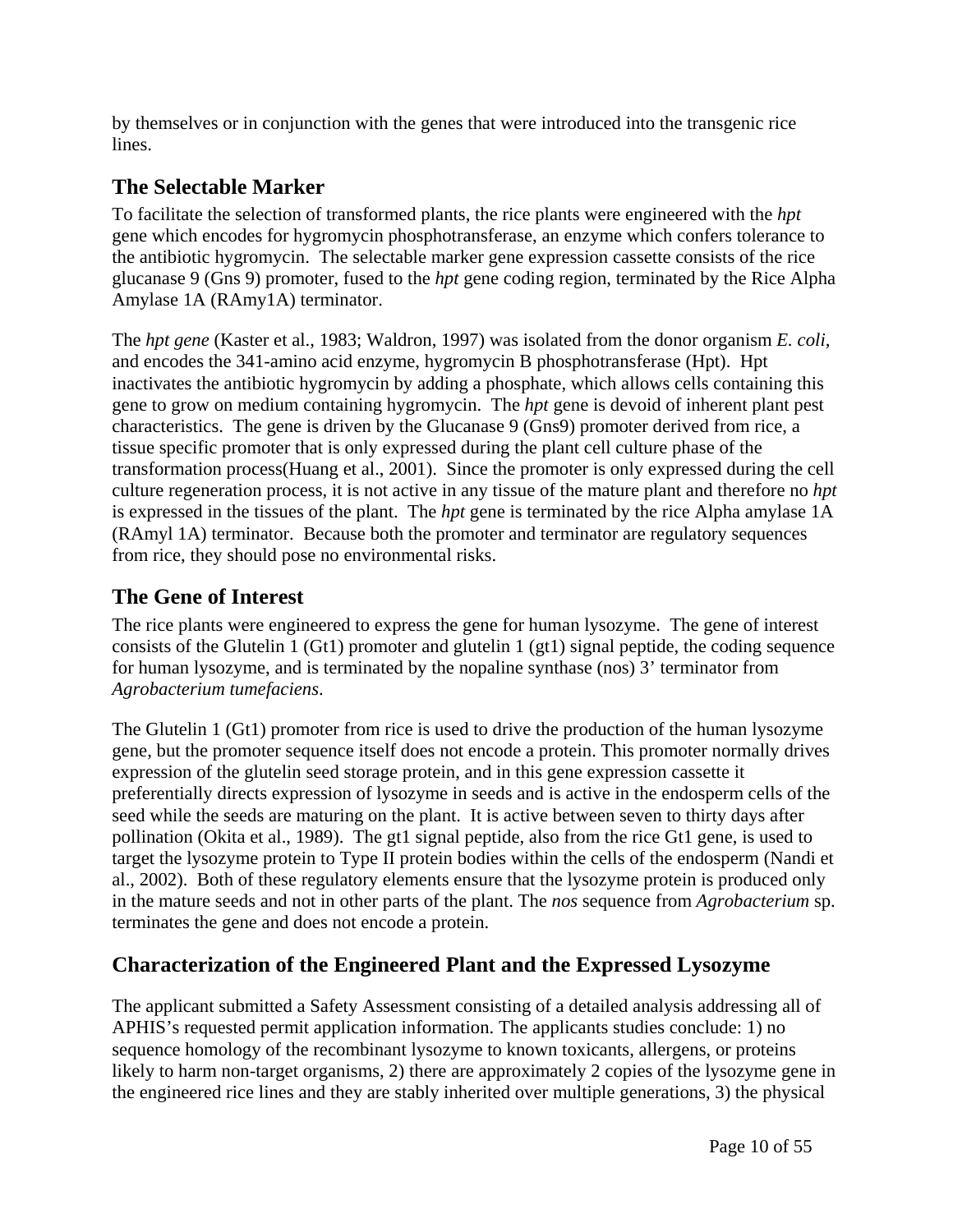and molecular properties of the recombinant lysozyme are similar to those of human lysozyme, 4) like most proteins, the recombinant lysozyme is destroyed by cooking and its digestive properties are similar to human lysozyme, 6) there are no anticipated impacts on threatened and endangered species by the transformed rice plants. The information the applicant supplied is summarized below.

### **Sequence homology to known allergens or toxicants**

Ventria's results demonstrate that the human lysozyme shares no nucleotide sequence homology with known allergens or toxins based on a computerized search of public databases. The SWISS-PROT and TrEMBL databases were utilized and no amino acid sequence homology was found between human lysozyme and known allergens. Ventria indicated that the search algorithms were consistent with CODEX Alimentarius guidelines for such homology searches. Lysozyme is a protein found in most mammal breast milk, including humans, as well as in most epithelial surface secretions including tears, nasogastric, saliva, and bronchial secretions. Human milk contains between 0.2 and 0.9 g/l of lysozyme (Jolles and Jolles, 1984; Lonnerdal, 1985; Montagne et al., 2001). It is highly unlikely that this molecule is either an allergen or toxin.

### **Molecular characterization**

Ventria submitted Southern blot analysis data demonstrating that there are approximately 2 copies of the lysozyme coding sequence integrated into the rice genome for line LZ159-53. This line (LZ159-53) to be planted is in the  $7<sup>th</sup>$  generation and the Southern blot analysis showed that all the bands from the  $R_0$  generation have been inherited as a single linkage unit. Thus stable inheritance of the lysozyme gene has been observed over multiple generations.

The human lysozyme gene sequence was based on the DNA sequence from GenBank accession number J03810 but the coding sequence was re-synthesized with rice preferred codons to enhance its expression in the rice plants. Ventria submitted data demonstrating that the recombinant and non-recombinant human forms of lysozyme have essentially the same amino acid composition and that all values were within an acceptable analytical variation  $\left($  < 1%).

### **Protein characterization**

Ventria analyzed the chemical and physical properties of the recombinant lysozyme (rhLZ) compared to purified human lysozyme (hLZ). Molecular mass, isoelectric focusing point, pH stability range, thermal stability, specific activity, bactericidal activity, solubility, reaction to antibody in ELISA and Western bolts, were all found to be identical. There are no-glycosylation sites on lysozyme (Lerouge et al., 1998). These data indicate that the lysozyme produced in the rice seeds is biochemically equivalent to human lysozyme.

### **Potential environmental and animal exposure levels**

The gene intended for protein expression in these field plantings codes for human (*Homo sapiens*) lysozyme. Lysozymes constitute a family of compounds which occur in a wide variety of organisms (Düring, 1996), and are known to destroy bacteria by digesting their cell wall (Cunningham et al., 1991). In humans, lysozyme is found in tears (~1.3 mg/l) (Jolles and Jolles, 1984), saliva, white blood cells and milk (0.24-0.89 g/l) (Montagne et al., 2001).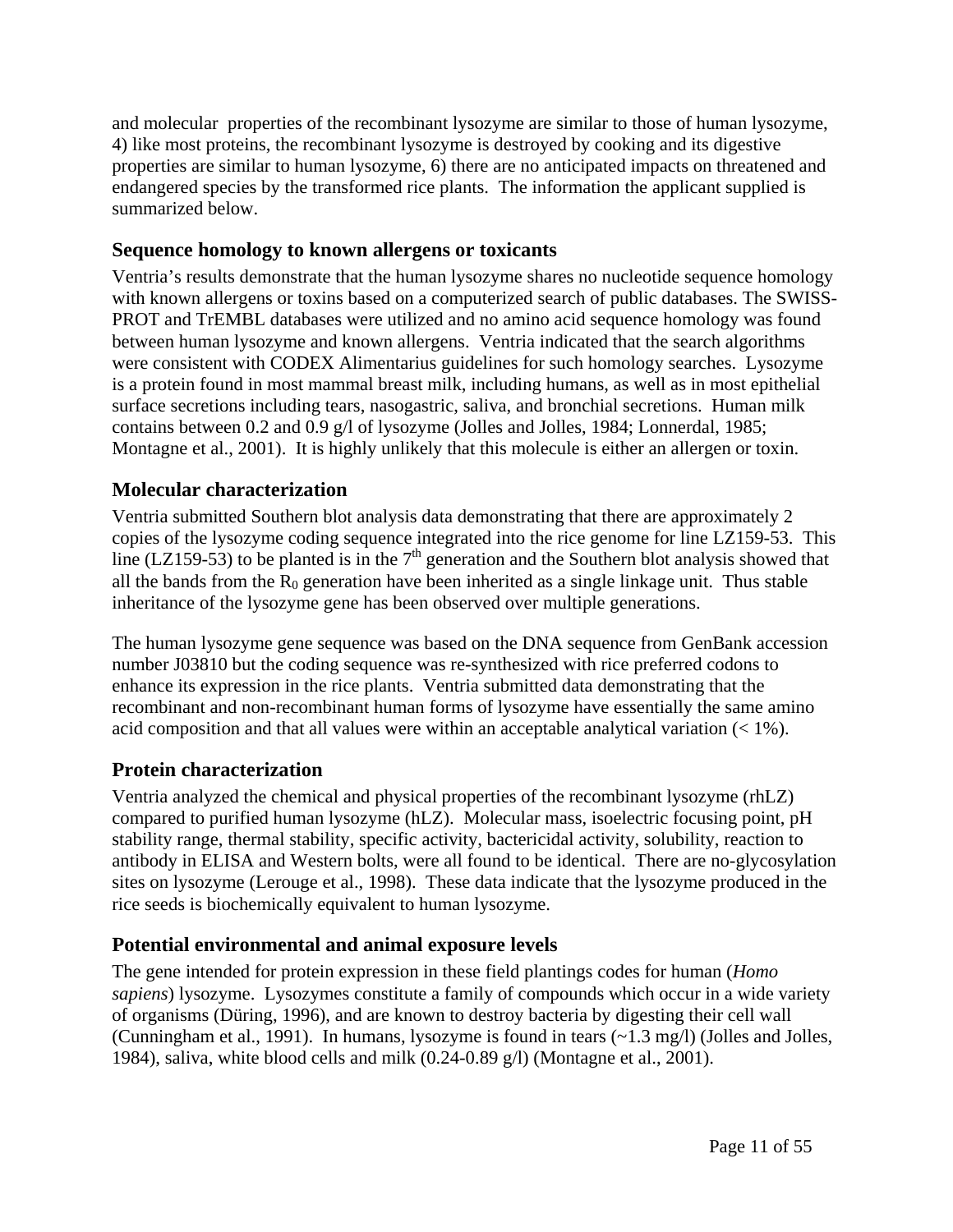Ventria submitted and APHIS reviewed lysozyme protein expression data from roots, stems, leaves, pollen, booting panicle, peduncle, immature seed, mature seed, and husks for LZ159-53. There was no detectable expression in any tissues except immature seed and mature seed. The levels of expression were 62  $\mu$ g/g in immature seed, 3410  $\mu$ g/g in mature seed, and < 25  $\mu$ g/g in husks. The expression level in mature seeds is approximately 4 mg/g on a fresh weight basis in whole seeds with husks. When the seeds are dehusked (moisture level of about 12-14%) and the material is ground into flour, the expression level is approximately 5 mg/g. This is about 4-5 x that expressed in white blood cells and milk. The expression from isolated husks is due to the carryover of the endosperm tissues during the dehusking process. It is very difficult to eliminate all of the endosperm tissues when the seeds are mechanically dehusked, thus there is a slight carryover that is detectable  $\langle 1\% \rangle$ . When the husk is removed carefully by hand there is no detectable amount of lysozyme found.

### **Thermal stability and sensitivity to gastric digestion conditions**

It is the intention of Ventria to purify the lysozyme from the rice grain to use in various products, not to sell the rice grain itself. Any potential consumption of the lysozyme rice grain is unlikely given the conditions of the test.

Rice is normally consumed cooked by humans, so potential consumption of lysozyme from the transgenic rice would normally involve cooking the rice grain. According to (Juliano, 1985) when rice is parboiled (10 min at 121°C) its starch, protein and fat are disrupted. Ventria conducted laboratory tests on the thermal stability of plant derived lysozyme. To determine the thermal stability, hLZ and rhLZ were compared at heat treatments of  $65$ ,  $72$ ,  $85$  and  $100^{\circ}$  C. At 60 and 72°C both proteins survive 15 minutes incubation time. The proteins start losing their activity after 5 minutes at 85°C and almost immediately at 100°C. The thermal stability of both proteins is the same. The heat treated protein does not remain active or detectable in the cooked rice product under typical cooking conditions; using commercial rice cookers which boil rice for  $\sim$  20 minutes. After cooking for 20 minutes, lysozyme protein could no longer be detected by Western blots.

Ventria has supplied data demonstrating the similarity between the recombinant lysozyme and purified human lysozyme so no unanticipated effects due to digestion of the recombinant lysozyme are anticipated. In gastric digestion studies, Ventria examined susceptibility of lysozyme to pepsin digestion using the ILSI Health and Environmental Sciences Institute protocol (Thomas et al., 2004). This method monitors the digestion of a protein in simulated gastric fluid at 37<sup>o</sup>C over time. Using this *in vitro* protocol, Ventria's rice-derived lysozyme is equivalent to native human lysozyme which is degraded within 5 minutes in gastric fluid. This study demonstrated that the plant-derived form of human lysozyme degrades with the same kinetics as human-derived lysozyme.

The effects of Ventria's recombinant lysozyme on the health and intestinal flora of chicks were analyzed (Humphrey et al., 2002). In this study the growth rate and intestinal structure of broiler chicks fed varying amounts of Ventria rice for 21 days after hatching were analyzed. The results showed that lysozyme improved the health of the chicks and growth rates were improved over the control. These results indicate that the rice containing the recombinant lysozyme should not be harmful to the health of avian species if ingested.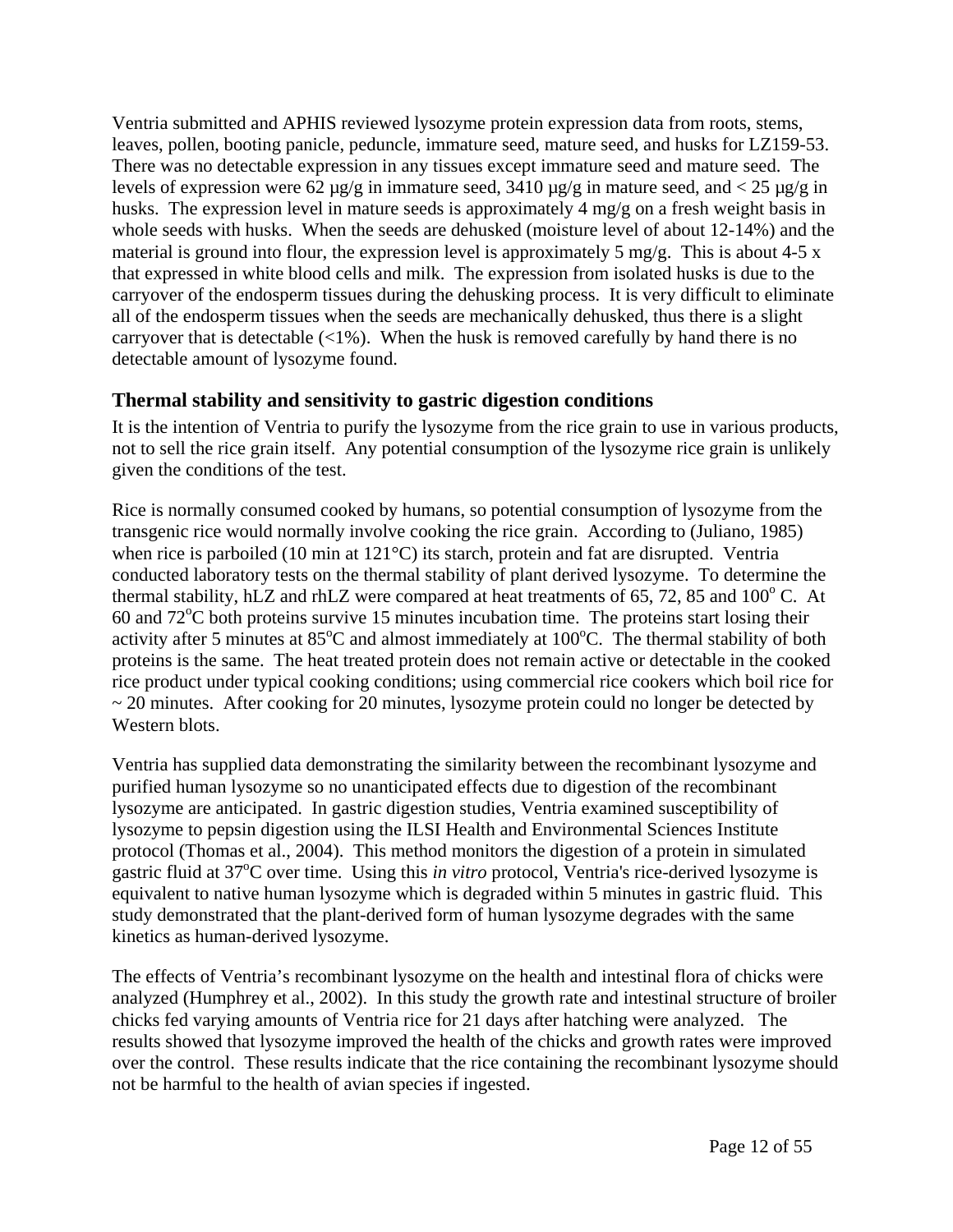Egg white lysozyme is listed on the Food and Drug Administration's Summary of All GRAS (Generally Recognized as Safe) Notices(FDA, 2001) which includes the use of egg white lysozyme as an antimicrobial agent in casings for frankfurters and on cooked meat and poultry products.

When added to foods, lysozyme extends the shelf life of a variety of processed foods, including pickles, dairy foods, and meats (Cunningham et al., 1991). Oral administration of egg white lysozyme is used clinically in human medicine for the therapy of inflammatory diseases of respiratory and digestive epithelia (Seno and Inoue, 1998). Lysozyme is also used as an additive to toothpaste and mouthwash products (http://www.biotene.com/). Lysozyme supplements are widely available over the counter. Over the counter lysozyme supplements typically contain 10 mg lysozyme/tablet (http://www.gaines.com/store/Atrium/ATR4030info.html). Lysozyme tablets containing 50 or 150 grams lysozyme are also available commercially for use in home winemaking and brewing (http://www.morebeer.com/product.html?product\_id=15498).

In these field production sites, lysozyme will be expressed exclusively in the seed by the use of a seed-specific promoter. No expression of the gene will occur in other plant tissues. Since lysozyme in rice grains is quickly denatured by cooking, humans or other animals would have to consume raw uncooked rice to ingest the lysozyme from these plantings. Given the history of safe use of lysozyme supplements in food and oral hygiene products, and the unlikely event that large quantities of uncooked rice would be consumed from these field sites, APHIS concludes that humans are unlikely to be significantly affected if accidental ingestion of raw rice containing lysozyme were to occur.

# **VII. Description of the Field Test/Affected Environment**

## **Purpose**

The purpose of this proposed introduction is for grain production for product development. The regulated introduction is proposed for planting between March and April 2005.

APHIS has reviewed protocols that were proposed by Ventria to prevent the escape and dissemination of these plants submitted on APHIS Form 2000. In addition, Standard Operating Procedures (SOPs) submitted by Ventria identify more detailed instructions and provide additional guidance.

## **Field Plot Design, Breeding Procedures and Agricultural Practices**

## **Plot Design and Location**

Field test plots will be separated by a distance of at least  $\frac{1}{4}$  mile from other rice fields in order to maintain confinement. Ventria will monitor for commercial rice production and scout for red rice within this ¼ mile distance. These plots will be surrounded by a fallow zone of 50 feet. The fallow zone may be planted with a low-growing crop that will not be used for food or feed to prevent erosion. The rice will be grown in flooded fields and in contiguous paddies.

The location of the field planting chosen by Ventria is free of weedy red rice (Bryan, 2005). The area has not had a history of rice farming; soybean and corn have been grown in the area for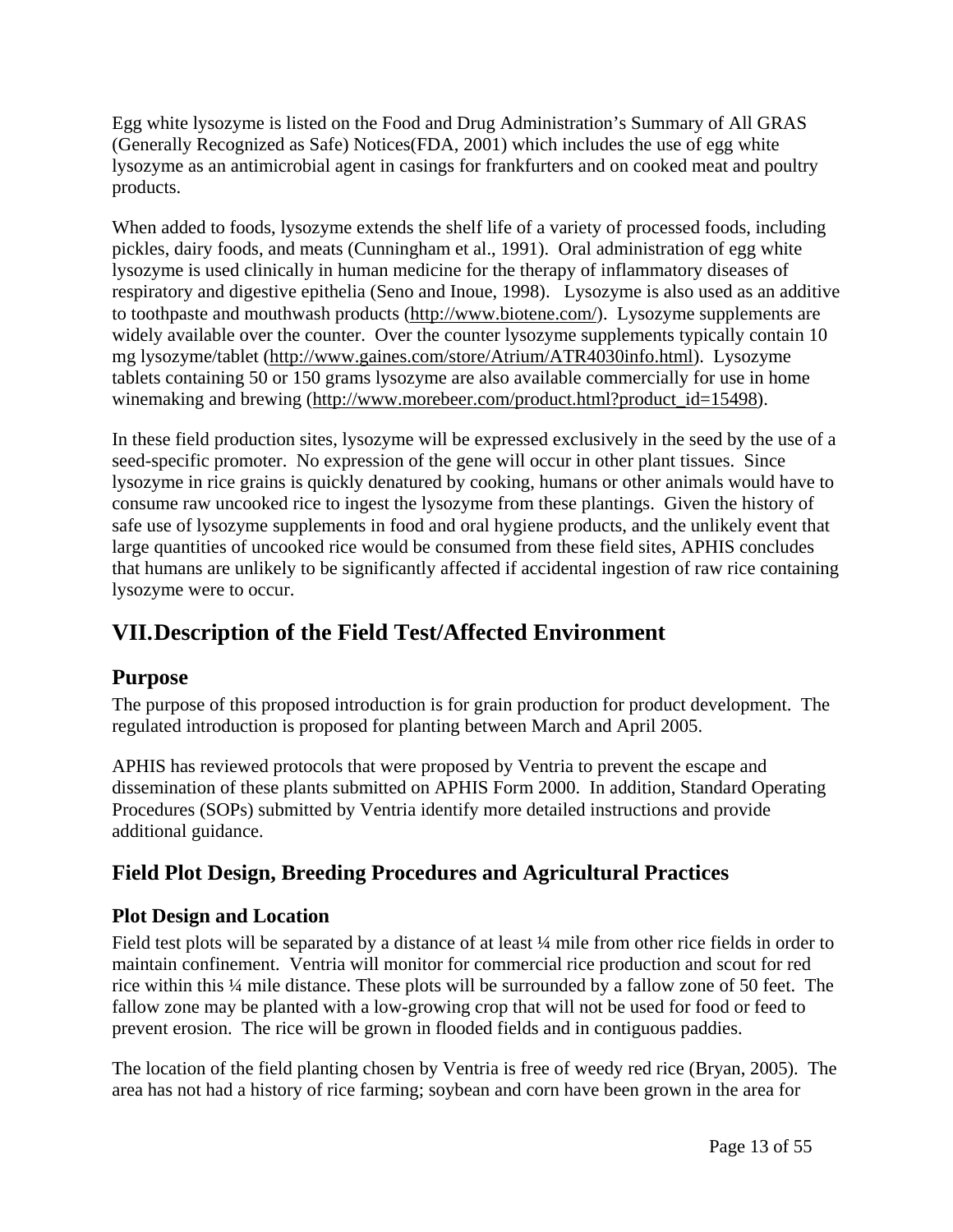many years. Therefore there has not been the opportunity for a weedy rice population to develop.

## **Agricultural Practices**

The rice will be allowed to self pollinate to produce seed. No breeding operations will occur under this permit. Agricultural practices consistent with growing healthy rice plants will be used. Weeds will be controlled by herbicide applications. If necessary, pesticides such as insecticides and/or fungicides will be used to control insect pests and disease that would diminish the health of the plant and subsequent grain yield. Any pesticides used will be applied by personnel trained in their use and application. The field will be monitored for noxious weeds and other plant pests during the growing season. Three times during the growing season the plants will be inspected for traits such as weediness, resistance/susceptibility to insects or disease, or unusual differences in plant growth or morphology. The plot will be inspected weekly while conducting agricultural practices. The areas nearby will be growing other crops such as corn and soybeans beyond the 50 foot fallow zone. EPA registered chemical pesticides are likely to be used to control insect pests on these crops.

### **Field Observation and Monitoring**

The applicant has thoroughly described field site monitoring and management practices that should provide the necessary degree of biological and physical confinement. Confinement practices under the permit include the following:

- The test site will be located more than  $\frac{1}{4}$  mile from the nearest non-engineered rice planting;
- The applicant will provide APHIS and State regulatory officials information on the location of the nearest rice plants that are not part of the field test;
- The applicant has provided APHIS and State regulatory officials a map of the proposed test site. One month after planting the applicant will submit a detailed map of the planted test site. Borders of the site will be described with coordinates;
- The applicant will use screens on irrigation outlets to prevent movement of seeds/seedlings out of the field with water used to flood the field. They will also employ flooding methods which create a closed system so that ungerminated seeds can not leave the field site;
- A zone of 50 feet will be maintained surrounding the field test site. A non-food or nonfeed cover crop may be planted in this zone to prevent erosion or may remain fallow; and
- In the subsequent growing season following harvest of the fields, the production site and the 50 foot fallow zone may not be planted with rice unless transgenic rice is repeated. If the same crop does not follow in subsequent years, the site will be monitored for volunteer rice plants throughout the next year. Any volunteer rice plants will be destroyed before flowering.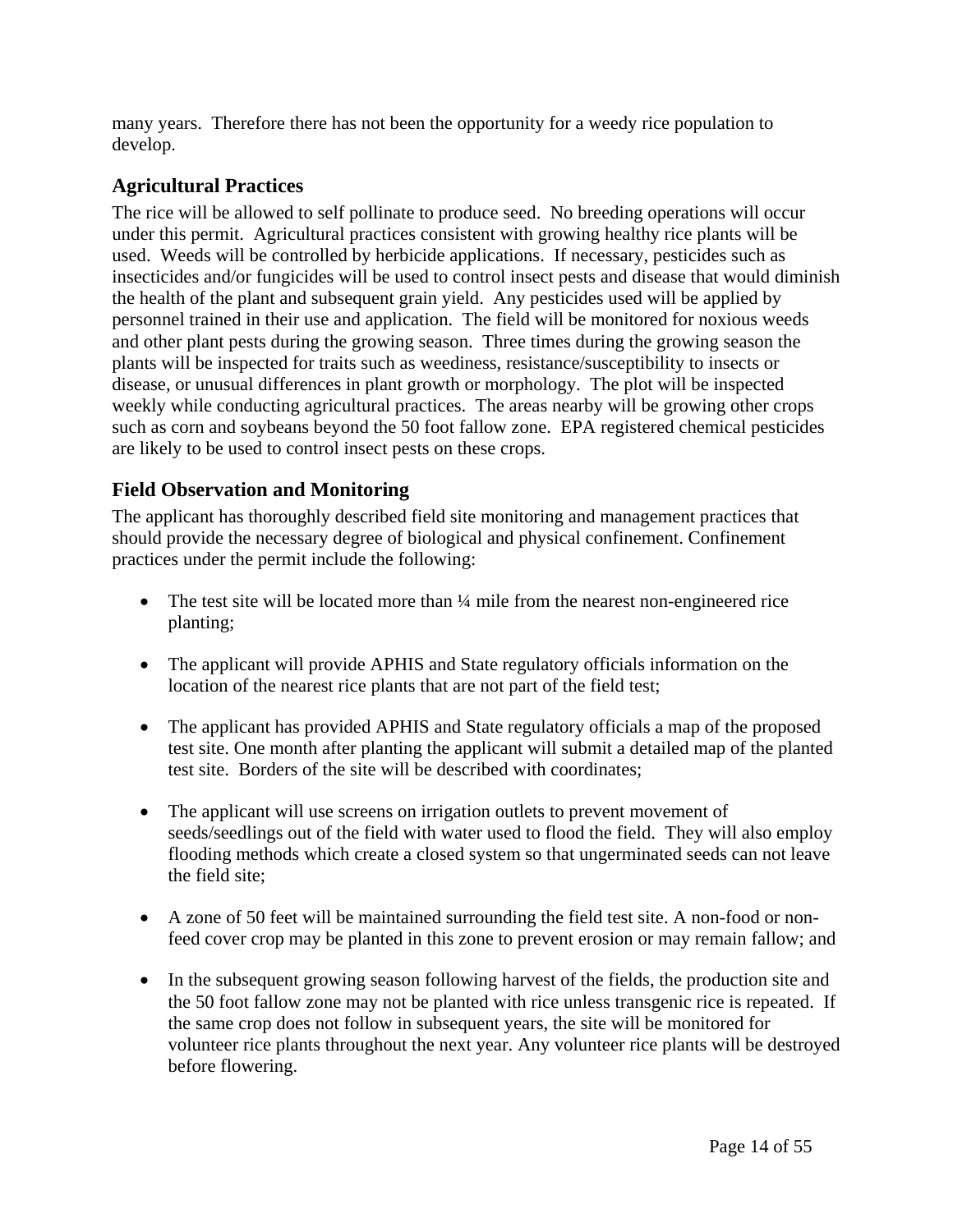- Ventria will use equipment dedicated to this field test as outlined in their SOPs. This equipment will not be used for any other purposes during the course of the field test, and after the field test is completed, all equipment will be thoroughly cleaned and inspected to ensure that all genetically-engineered seed and other plant material has been removed and destroyed.
- Even though weedy red rice is not currently present in the area, Ventria will scout for red rice during the entire growing season both within the growing plots and for ¼ mile from the production fields. Any red rice found will be destroyed and will not be allowed to flower. Ventria will also inform APHIS if any red rice is found within the  $\frac{1}{4}$  mile zone or in their production plots.

### **Alteration in susceptibility to disease or insects**

There has been no intentional genetic change in these plants to affect their susceptibility to disease or insect damage. Neither the selectable marker gene, *hpt*, nor the lysozyme gene is expected to alter the susceptibility of the transgenic rice plants to disease or insect damage. Execution of the prescribed periodic monitoring of the field plots will allow the detection of any unexpected infestation by plant disease organisms or animal pests. Ventria is required to report any such unanticipated effects to APHIS under the terms of the permit. See 7 CFR § 340.4(f)(10)(ii).

## **Termination of the field test and final disposition of the test plants**

At harvest, the seed will be machine harvested using a dedicated combine, dried and cleaned in a designated staging area adjacent to the field location using a dedicated dryer and cleaner. The seeds will be stored in dedicated storage bins on site and will be processed as desired. During the process the seed will be dehusked using a dedicated dehusker on site and will be milled on site in a dedicated staging area at the field site using a dedicated mill. Milled rice flour will be shipped to designated locations for subsequent processing. Any devitalized waste material from the milling operation will be returned to the field test site and incorporated into the soil. All the operation up to milling will be performed in an APHIS inspected dedicated staging area and dedicated equipment. Any material will be shipped only after milling. There will be no shipping of the viable seeds from the dedicated processing site to any other site.

After harvest, as soon as possible as the weather allows, Ventria will burn and disk the fields to degrade all plant material in the field to remove and decompose any remaining seed. Off-season flushing with water may also be used to accelerate the germination of any remaining viable seed prior to winter.

Ventria plans to grow the lysozyme rice in the same location in subsequent years. However, if a change to a different crop is anticipated, the field will be fallowed for one cropping season after the harvest of the transgenic lines. During this 18 month period (the period between harvest year 1 to planting year 3), the field will be monitored and managed to germinate and destroy any live seed. Ventria employs a "pureland" procedure to control volunteers. This includes flushing the field with water during the growing season to germinate weed and rice seed, drying the field to kill seedlings, and then disking to dry and kill seedlings. This process is repeated three times.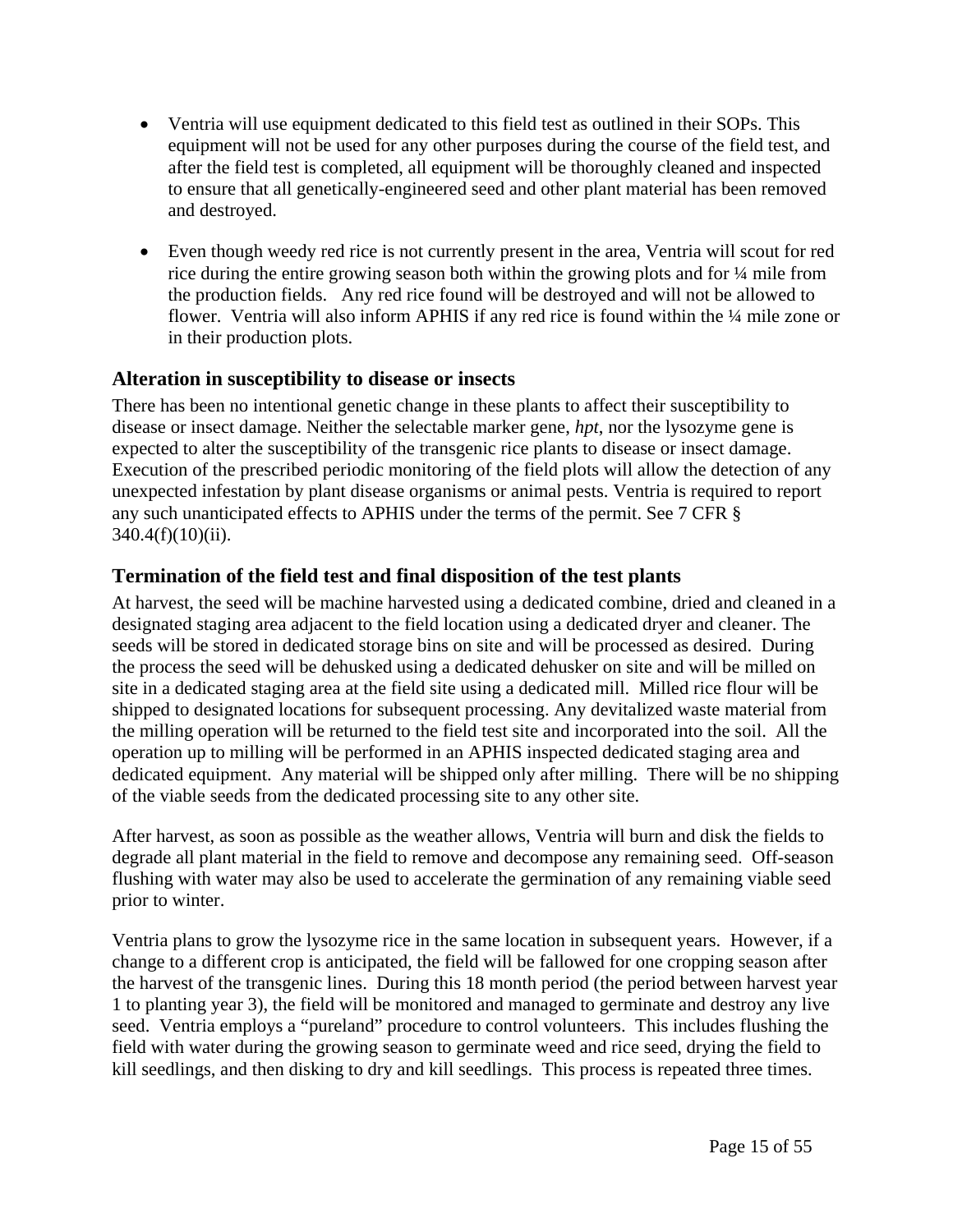### **Security of the field test plot**

The test site is expected to provide adequate physical security. The contract farmer is the owner of the field test site. All the surrounding fields outside the food/feed crop fallow zone will all be planted to soybean or corn. The site is not prone to flooding. The closest body of water is Lake Tywappity which is located about 4 miles to the east The Mississippi River is located about 8-10 miles west of the planting site.

## **VIII. Potential Environmental Impacts**

**Alternative 1**: No action/denial of the permit request.

Field release and research would not be allowed and no environmental impact would result.

**Alternative 2:** Issue the permit with APHIS standard permit conditions.

The proposed field test is a controlled release of the regulated article into the environment. The risks associated with the introduction of genetically engineered organisms are the same kind as those associated with the introduction into the environment of unmodified organisms or organisms modified by other genetic techniques.

APHIS BRS has considered the safety assessment information presented by the applicant and independently assessed the risk of this protein to the environment, to agricultural practices, to non-target organisms and to plant health. Such an assessment of risk considers two different components: hazard and exposure. Hazard is the toxicity or actual potential for harm of an event and exposure is the likelihood that the event will occur. The product of hazard times the exposure is the actual risk. Data regarding exposure has several components: (1) where in the plant are the proteins produced; (2) how much protein is produced; (3) which organisms are likely to consume these tissues; and (4) how likely is consumption to cause harm. After careful analysis, we found no identifiable hazards and determined that environmental exposure and exposure to non-target organisms would be extremely low or none. There is little potential for environmental exposure, since the seed will be harvested and experience shows that only a small portion (< 5%) of the seed is dropped during harvesting operations. Seed husks and other postharvest waste remaining on the field will be burned.

Therefore the actual risk is low or none.

## **Potential for Persistence of the Modified Plants in the Environment**

Rice is a highly domesticated aquatic crop species, which grows exclusively in highly managed aquatic ecosystems. It is non-competitive with weed species and is self-pollinated; errant seed does not pose a threat to wild or managed, non-flooded ecosystems. Taipei 309 is a *Japonica*  type rice which germinates very quickly and has no dormancy period (FAO, Accessed 2005). Japonica rice seed looses viability quickly under ambient conditions. Therefore the likelihood of persistence of seed in the environment is minimal. The applicant has also described methods that will be employed to minimize the persistence of rice seed in the environment (see "Termination") of the field test and final disposition of the test plants" section above). The proposed procedures for confinement of the plant material and for termination of the field test, as proposed by Ventria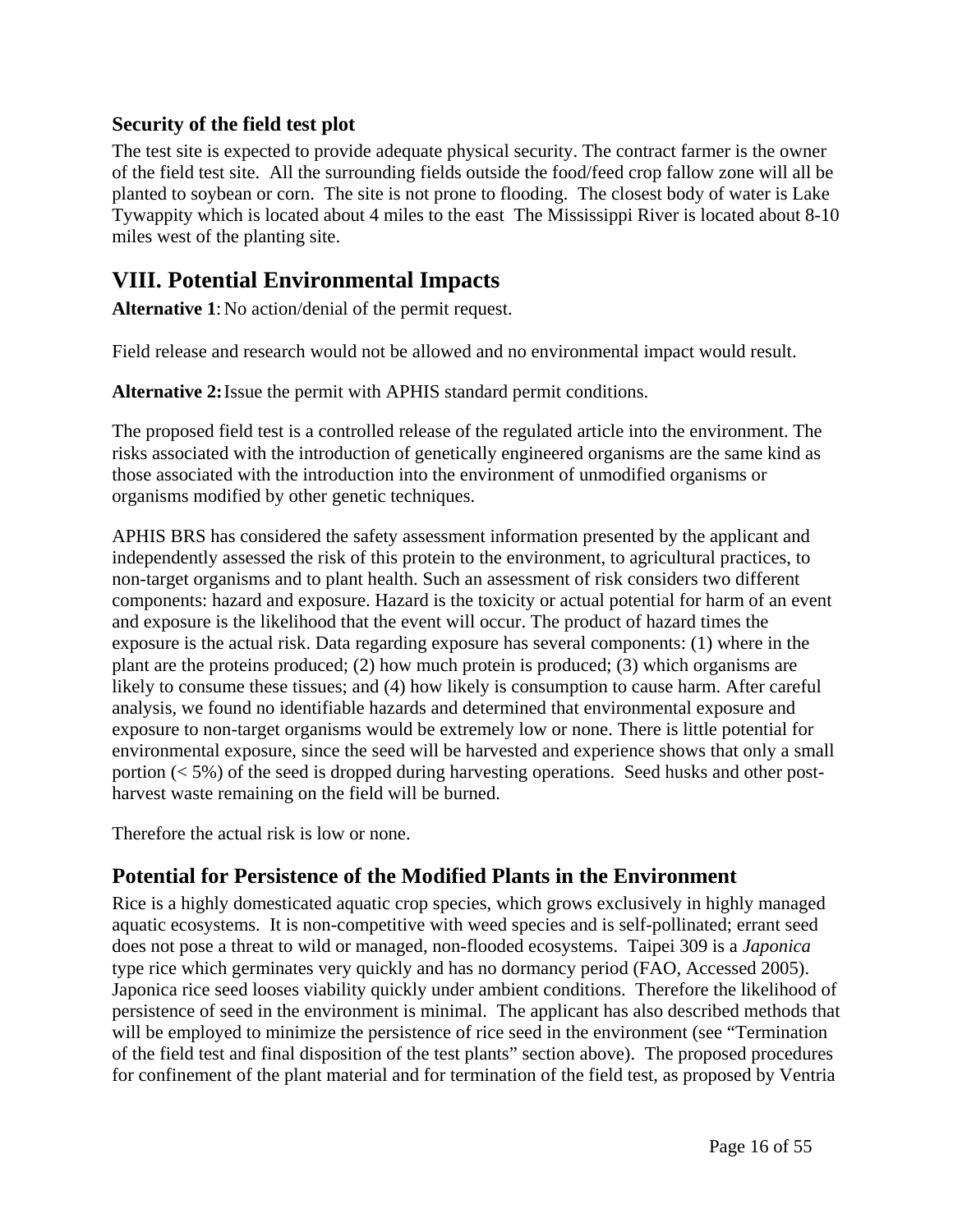and described in this document, should be sufficient to ensure that none of the genetically engineered plants persist in the environment.

Previous field data reports for small scale trials of lysozyme-producing rice have not reported differences in weediness, resistance/susceptibility to insects or disease, or unusual differences in plant growth or morphology in 5 generations of field tests. No change in general agronomic traits (leaf color, shape, growth habit, days to pollen shed, days to maturity and seed germination rates) have been observed in the genetically-engineered plants that might affect the plant's ability to persist in the environment. The presence of human lysozyme in the rice seeds has not altered seed germination rates.

## **Potential for Gene Transfer**

### **Movement by outcrossing**

As outlined in Section V, rice is not sexually compatible with plant species outside of the *Oryza*  genus, there are no sexually compatible species of *Oryza* other than *Oryza sativa* growing in the United States, the pollen is very short-lived, and pollen does not travel for long distances. With proper isolation distances maintained between Ventria's rice and other cultivars of rice, gene escape would be highly unlikely. Temporal isolation can further reduce the likelihood of effective pollination and fertilization. Ventria has described factors that will minimize dissemination of pollen to receptive, sexually compatible plants and persistence of the plant material after the conclusion of the field test. Effects of dissemination of pollen will be mitigated in this test *via* reproductive isolation distances of greater than ¼ mile.

Another mechanism for gene escape would be outcrossing with weedy/red rice. The location of the field planting chosen by Ventria is free of weedy red rice but Ventria will be required to monitor for and rogue any red/weedy rice that might appear in or near the field site. Monitoring for red/weedy rice will be required within the ¼ mile isolation distance. Careful monitoring and rouging of red/weedy rice populations within or adjacent to a field test site before flowering or seed set will preclude movement of transgenes to red rice via cross pollination and/or the persistence of the gene in the seed bank of red rice.

Because this EA is being written months before planting, it is impossible to know how close the nearest rice fields will be. Based on past plantings it is estimated that closest rice fields will be more than 10 miles away (Bryan, 2005). Ventria will be required to maintain an isolation distance of at least  $\frac{1}{4}$  mile, but whether there will greater than  $\frac{1}{4}$  mile isolation, as well as, temporal isolation cannot be firmly assessed at this time. Because rice pollen viability declines within a few minutes, a distance of at least  $\frac{1}{4}$  mile between any rice plantings is an effective means to mitigate gene flow. Given the small percentage of rice production in Scott County, APHIS concludes that pollination of any rice plant outside the ¼ mile isolation distance, would be at *de minimis* levels. APHIS concludes these measures meet the definition of confined field trial as developed by USDA's Agricultural Research Advisory Committee (ABRAC) (http://www.aphis.usda.gov/brs/pdf/abrac%201991.pdf).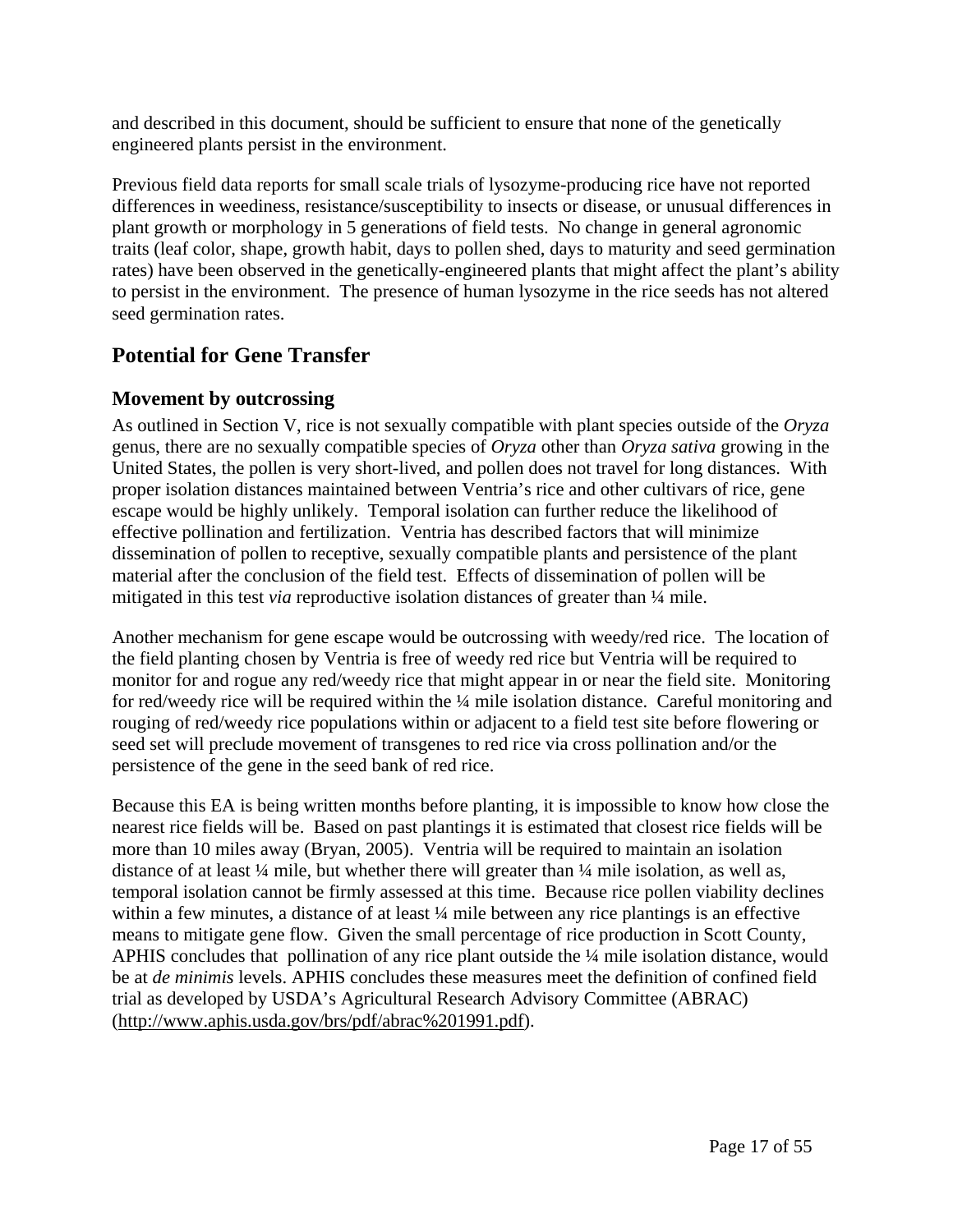### **Movement by animals**

To protect against unintentional consumption and movement of seeds by animals, Ventria will monitor the field sites during the growing season for any animal pests that consume rice and measures will be taken to discourage their presence. Flooded rice fields, while the crop is in the field, are not attractive to land-based mammals so this discourages the movement of seeds by rodents and other small mammals. Measures will be taken to inhibit waterfowl and animal predation and movement of seed. These will include burning stubble and straw as soon as possible after harvest, leaving the fields dry in the fall and winter to discourage waterfowl from using the area as a flooded habitat, maintaining an open 50 foot fallow area to reduce rodent movement, and the use of bait stations for rodents in warrens.

Rice seed is a highly digestible grain that does not pass in a viable form through waterfowl, the most likely animals to consume grain in rice fields (Powers et al., 1978; Smith and Sullivan, 1980; Drobney, 2005). In a Louisiana study conducted in Vermillion parish, a rice growing area, Powers et al. (1978) checked the gut of 51 hunter killed waterfowl, and identified, counted and germinated the seed found. They found that the seeds of red rice, which are large and have a thin seed coat did not pass intact. Drobney (2005) has observed "several miles" of bird intestines and has never found intact rice seed. Smith and Sullivan (1980) used the information from the Power's study to design chemical-free, weed-reducing strategies in Arkansas rice producing areas by flooding rice fields to attract waterfowl and reduce weed populations. Therefore it is highly unlikely that rice seeds can be dispersed in bird feces.

### **Movement of seeds by water**

Since rice seeds are most likely to move about during the first 2 weeks of planting in a flooded field, Ventria will use screens on the rice boxes or exit pipes to catch any seed that might float to the surface to prevent escape. In addition Ventria will use flooding methods which will create a closed system so that ungerminated seeds can not leave the field site.

### **Movement by human error**

As outlined in Section V, one mechanism that could contribute to the breakdown of confinement and movement of seed is human error. The most reliable means of preventing this is to maintain and reinforce stringent standard operating procedures. Ventria has submitted Standard Operating Procedures (SOPs) as a part of the permit submission and these have been reviewed by APHIS. In addition to having stringent SOPs, all the harvested seeds will be stored in dedicated storage bins on site and seeds will be processed on site. During the processing, the seed will be dehusked using a dedicated dehusker on site and will be milled on site in a dedicated staging area at the field site using a dedicated mill owned by Ventria. Only Ventria personnel or employees assigned and trained by Ventria will be allowed to handle any seeds. Employing these methods along with following their SOPs will minimize the possibility of human error moving seed into other fields.

### **Impacts from the use of the marker gene**

The selectable marker gene hygromycin B phosphotransferase, *hpt*, is also present in these plants, but Ventria has provided data which show that it is not expressed in mature tissues or seeds for the transformed rice plants. This is because it is driven by the Glucanase 9 promoter which is only expressed during the cell culture phase of the transformation system. Therefore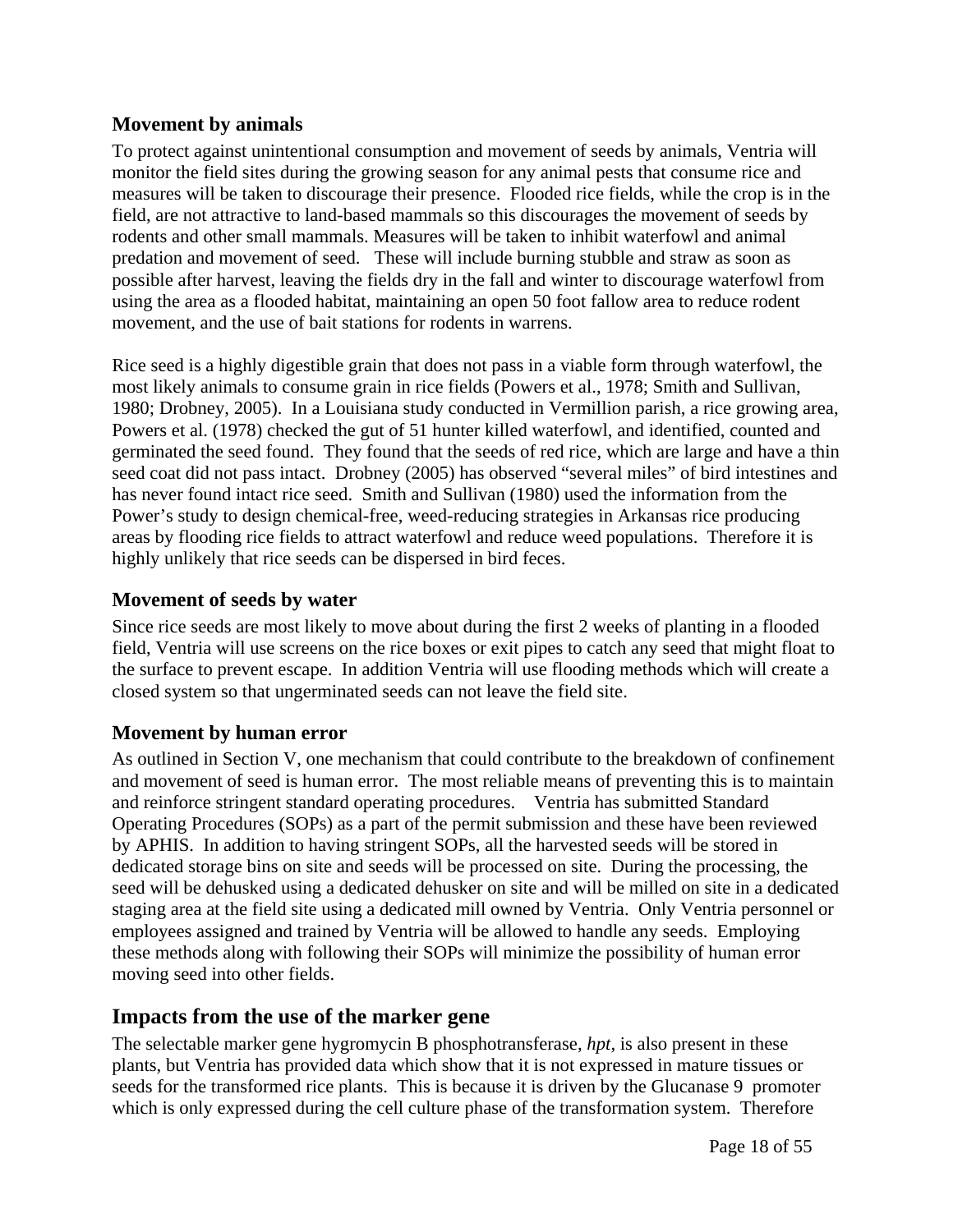APHIS has determined that in this case the presence of the *hpt* gene will have no significant environmental impacts.

## **Impact on native floral and faunal communities**

Ventria has assayed for lysozyme in the soil surrounding the roots and germinating seeds of the engineered plants, and has supplied data indicating that none has been detected. Based on the lack of toxicity of the proteins that will be produced and the prescribed permit conditions to minimize any seed remaining on the soil surface, APHIS concludes that there will be no significant effect on any native floral or faunal species listed by U.S. Fish and Wildlife for Scott County, Missouri http://midwest.fws.gov/endangered/lists/missouri-cty.html.

### **Vertebrate Animals**

In these proposed field tests lysozyme is preferentially expressed in the seeds of the genetically engineered rice plants. The most likely vertebrate animals that would be exposed to lysozyme in rice seed are the seed eaters, e.g. rodents and birds. APHIS believes that consumption of these seeds would pose no significant risks for the following reasons:

- 1. If any seeds containing lysozyme were to be ingested, the lysozyme would be digested in the digestive tract of these animals. Egg-white lysozyme is listed for specific uses in the Food and Drug Administration's Summary of All GRAS Notices. Recombinant human lysozyme has been shown to be safe if ingested by avian species. Carnivores that might consume the vertebrate animals that had eaten the rice seeds are not expected to be exposed to lysozyme as the protein should have already been digested.
- 2. In order to minimize exposure by seed consumption, Ventria will be required under the permit conditions to monitor the test fields after harvest to incorporate any remaining plant material into the soil.
- 3. APHIS will inspect the site during planting, harvesting and seed processing to ensure all permit conditions are met. APHIS concludes there would be no significant effect on any vertebrate animal.

#### **Invertebrate Animals**

The most likely invertebrate animals would be exposed to the lysozyme in the rice seed would be seed-feeding invertebrates and soil-dwelling organisms. Arthropods such as insects and crayfish that consume seeds and snails that consume all plant parts are considered plant pests and will likely be controlled by pesticides applied during the time course of the field tests.

Since lysozyme production is limited to the seeds, and the seeds will harvested from the field and processed on site by Ventria, it is unlikely that the any soil organisms will be exposed to lysozyme resulting from the proposed field tests. Although lysozyme is not produced in roots, seeds that remain in the field would contain lysozyme. Based on a worst-case analysis, where 5% of the seeds would remain, the amount of lysozyme would be about 400 grams per acre (assuming a yield 4500 lbs per acre and 4 mg lysozyme per gram of seed). This is equivalent to approximately 100 mg per square meter. Ventria has submitted data demonstrating that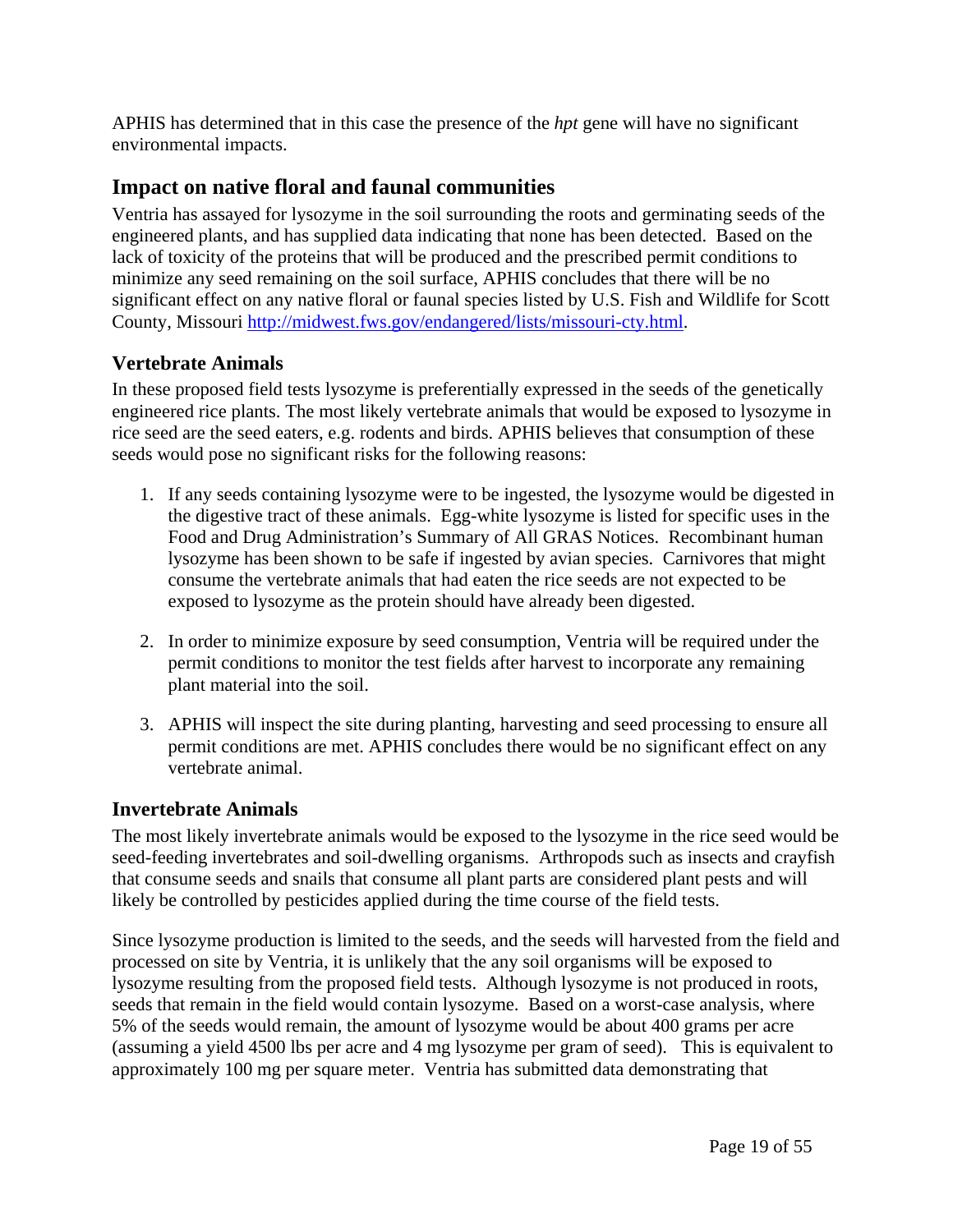lysozyme disappears as seed germination and seedling growth proceeds. But as a precaution, APHIS will require Ventria to monitor lysozyme levels in the soil (see Appendix II).

Earthworms constitute approximately 90% of the invertebrate soil biomass (Ville et al., 1995) but since Ventria grows the rice crop under flooded conditions it is unlikely that earthworms will colonize these fields and would thus not be exposed to lysozyme containing seeds.

APHIS therefore concludes there would be no significant effect on any invertebrate species.

### **Aquatic Organisms**

It is unlikely that any aquatic organism would be exposed to rice seed expressing lysozyme because the closest major body of water is Lake Tywappity which is approximately 4 miles from the field test site. It is unlikely that aquatic organisms will establish themselves in the flooded rice fields due to the ephemeral nature of the flooding. The farm Ventria is proposing as its production site has not grown rice in the past. For this reason, it is not expected to be inhabited by fish or typical aquatic habitat arthropods such as crayfish

http://www.conservation.state.mo.us/nathis. APHIS therefore concludes there would be no significant effect on any aquatic organisms.

### **Native Floral Communities**

The proposed field test sites are located on land that has been under constant agricultural use for the past 40 years. APHIS concludes there would be no significant effect on any native floral species.

## **Alteration in susceptibility to disease or insects**

There has been no intentional genetic change in these plants to affect their susceptibility to disease or insect damage. Neither the selectable marker gene, *hpt*, nor the lysozyme gene is expected to change any plant pest characteristics. There is no reason to believe that these or similar characteristics are different between the genetically engineered and non-engineered plants. The selectable marker gene designed to provide tolerance to the hygromycin is not expected to alter the susceptibility of the transgenic rice plants to disease or insect damage. Execution of the prescribed periodic monitoring of the field plots will allow the detection of any unexpected infestation by plant disease organisms or animal pests. Ventria is required to report any such unanticipated effects to APHIS under the terms of the permit. See 7 CFR § 340.4(f)(10)(ii).

## **Impact on Existing Agricultural Practices**

No impact on existing agricultural practices is expected. Ventria will employ agricultural practices consistent with growing healthy rice plants. Weeds will be controlled using herbicide applications. If necessary, insecticides and/or fungicides will be used to control pests such as rice water weevil, armyworm, rice stalk borer, rice blast, rice sheath blight, and other rice diseases that would diminish the health of the plant and reduce grain yield. Any approved pesticides will be applied by trained personnel in their use and application. The plot will be inspected at least weekly during the growing season. In 2004, Scott County produced only about 0.5% (or less than 1%) of all the rice produced in Missouri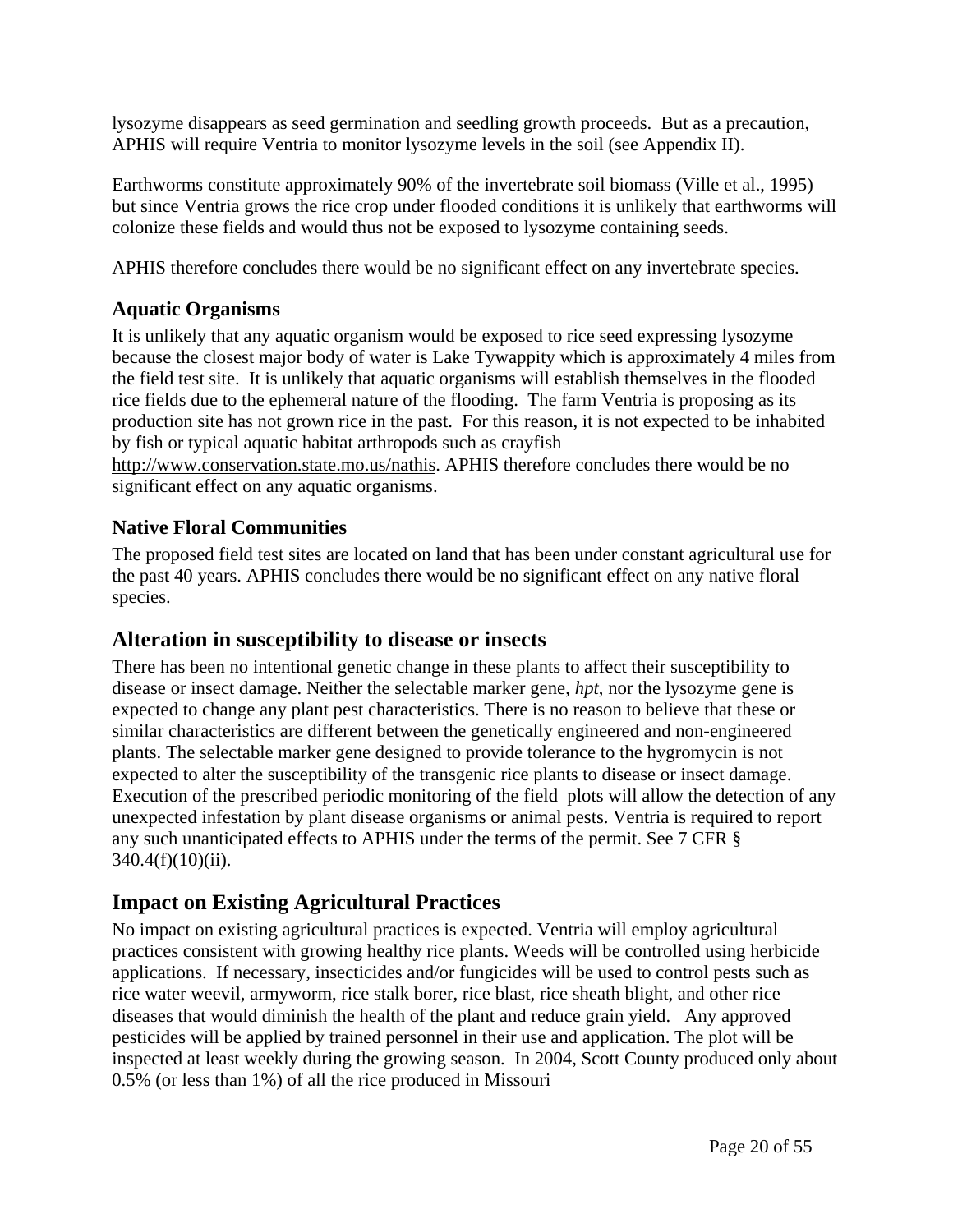(http://agebb.missouri.edu/rice/ricenews.htm). Thus, Scott County, Missouri, is not a major producer of rice.

## **Impact on adjacent row crops**

Two row crops (soybean and corn) will be grown on the same farm and on adjacent farms. Pesticides used to control pests on the transgenic rice plants will be similar to those used on the adjacent crops. The permit conditions will stipulate a fallow zone of 50 feet be maintained between Ventria's rice and soybean and corn grown on the adjacent fields. Should any seed be picked up by birds or other animals and dropped into these fields it would not be likely to grow due to the lack of flood irrigation. No environmental impacts on nearby crops are expected.

## **Fate of Transgenic DNA**

Transgenic DNA is no different from other DNA consumed as part of the normal diet. Genetically engineered organisms have been used in drug production and microbial fermentation (cheese and yogurt) since the late 1970's. More than 500 million cumulative acres of engineered food and feed crops have been grown and consumed world wide in the past seven years (International Service for the Acquisition of Agri-biotech Applications, (ISAAA) at: http://www.isaaa.org/kc/CBTNews/press\_release/briefs30/es\_b30.pdf. The FDA has not reported any significant concerns with bioengineered food and feed currently on the market. The EPA has exempted from a tolerance DNA that encodes currently registered plant incorporated protectants because of a lack of toxicity (FR 66 37817-37830).

There have been several studies in humans and animals following the fate of DNA once consumed (Beever and Kemp, 2000; Mercer et al., 1999; Duggan et al., 2000; Duggan et al., 2003; Chambers et al., 2002; Netherwood et al., 2002; Einspanier et al., 2001). The majority of DNA consumed is degraded in the gastro-intestinal tract although this degradation is not 100% efficient. There is evidence that both transgenic and plant DNA can move from the GI tract lumen to other areas of the body and that this is a normal occurrence. No risks have been identified as a result of this movement.

Transfer and expression of DNA from the plant to bacteria is unlikely to occur due to several known impediments. First, transgene DNA promoters and coding sequences are optimized for plant expression, not prokaryotic bacterial expression, and the bacteria must be competent to accept DNA. Gebhard and Smalla (1999) and Schluter *et al.* (1995) have studied transgenic DNA movement to bacteria and although theoretically possible, it occurs at extremely low rates (approximately 1 in  $10^{-14}$ ). Many genomes (or parts thereof) have been sequenced from bacteria that are closely associated with plants including *Agrobacterium* and *Rhizobium* (Kaneko et al., 2000; Galibert et al., 2001; Wood et al., 2001; Kaneko et al., 2002). There is no evidence that these organisms contain genes derived from plants. Koonin *et al.* (2001) and Brown (2003) presented reviews based on sequencing data that revealed horizontal gene transfer occurs occasionally on an evolutionary time scale of millions of years.

## **Impacts on Human Health**

Since the field test is on an isolated site on privately owned property, the public will not be exposed to the plants nor will they be exposed to the protein through pollen because lysozyme is absent from the pollen. The seeds are unlikely to be mixed with seeds intended for human or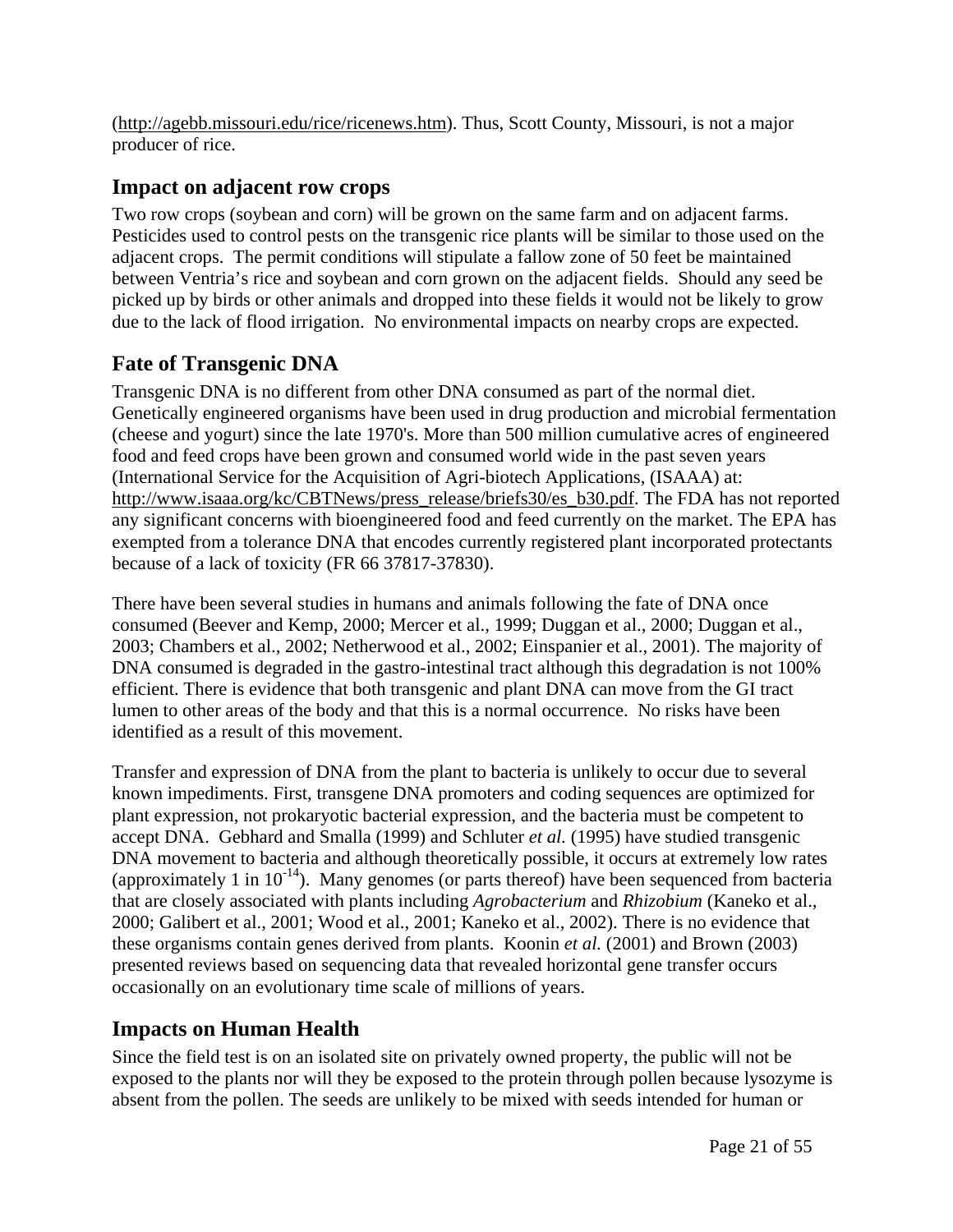animal consumption because of numerous measures (described in Appendix II) and APHIS inspections during harvesting and processing. All the harvested seeds will be stored in dedicated storage bins on site and seeds will be processed on site. During the processing the seed will be dehusked using a dedicated dehusker on site and will be milled on site in a dedicated staging area at the field site using a dedicated mill owned by Ventria. There are no rice driers, mills or rice seed processing facilities present in Scott and nearby Cape Girardeau County.

Ventria proposes to use recombinant human lysozyme for the general population as supplements in yogurts, meal replacement and performance beverages, bars (for example granola bars), and in nutritional supplement drinks. Ventria also proposes to use lysozyme in the preparation of medical foods such as oral rehydration solutions.

The use of the purified product is not regulated by APHIS. The safety of such use is regulated by the FDA. Any food or feed uses of transgenic plants must comply with the requirements of the Federal Food Drug and Cosmetic Act.

The FDA regulates human biologics, and human and animal drugs derived from bioengineered pharmaceutical plants intended for therapeutic, preventative, or diagnostic purposes. Biological products and drugs for use in humans are regulated by the Center for Biologics Evaluation and Research (CBER) and Center for Drug Evaluation and Research (CDER) under authority of the Public Health Service Act (PHS Act) (42 U.S.C. 262 *et seq.*) and the Federal Food, Drug, and Cosmetic Act (FD & C Act) (21 U.S.C. 301 *et seq.*). FDA also regulates animal drugs derived from bioengineered pharmaceutical plants, intended for use in the diagnosis, cure, mitigation, treatment, or prevention of disease in animals, or to alter the structure or function of the animal. New animal drugs and animal feeds containing new animal drugs are regulated by the Center for Veterinary Medicine (CVM) under authority of the FD&C Act. The FDA regulations are found at Title 21 of the Code of Federal Regulations (21 CFR).

## **Effects of field test on Threatened and Endangered Species**

The proposed field tests are controlled releases of the regulated article into the environment in Scott County, Missouri. The field site is also close to adjacent Cape Girardeau County. Ventria's future plans may include growing in Mississippi County. Neither the engineered rice plants nor the lysozyme and *hpt* genes will affect any non-target organism including any threatened and endangered species (TES) listed in Scott, Cape Girardeau, and Mississippi Counties, Missouri. An analysis of TES distribution in these Counties using the U.S. Fish and Wildlife databases (http://ecos.fws.gov/ecos/index.do) and

(http://midwest.fws.gov/endangered/lists/missouri-cty.html) lists a bat species *Myotis sodalis* (Indiana bat), two bird species; *Haliaeetus leucocephaslus* (Bald eagle) and *Sterna antillarum*  (Least tern,) two fish; *Scaphirhynus albus* (Pallid sturgeon) and *Potamilus capax* (Fat pocketbook); and one endangered plant *Boltonia decurrens* (Decurrent false aster) as existing or once existing in these Counties.

As part of its on-going discussion with FWS on genetically engineered organisms, APHIS BRS met with the agency (2003) to discuss potential impacts of the field testing of plants producing products that would require approval from FDA's Center for Biologics Evaluation and Research (human biologics), Center for Drug Evaluation and Research (human drugs), Center for Veterinary Medicine (animal drugs) or USDA's Center for Veterinary Biologics (animal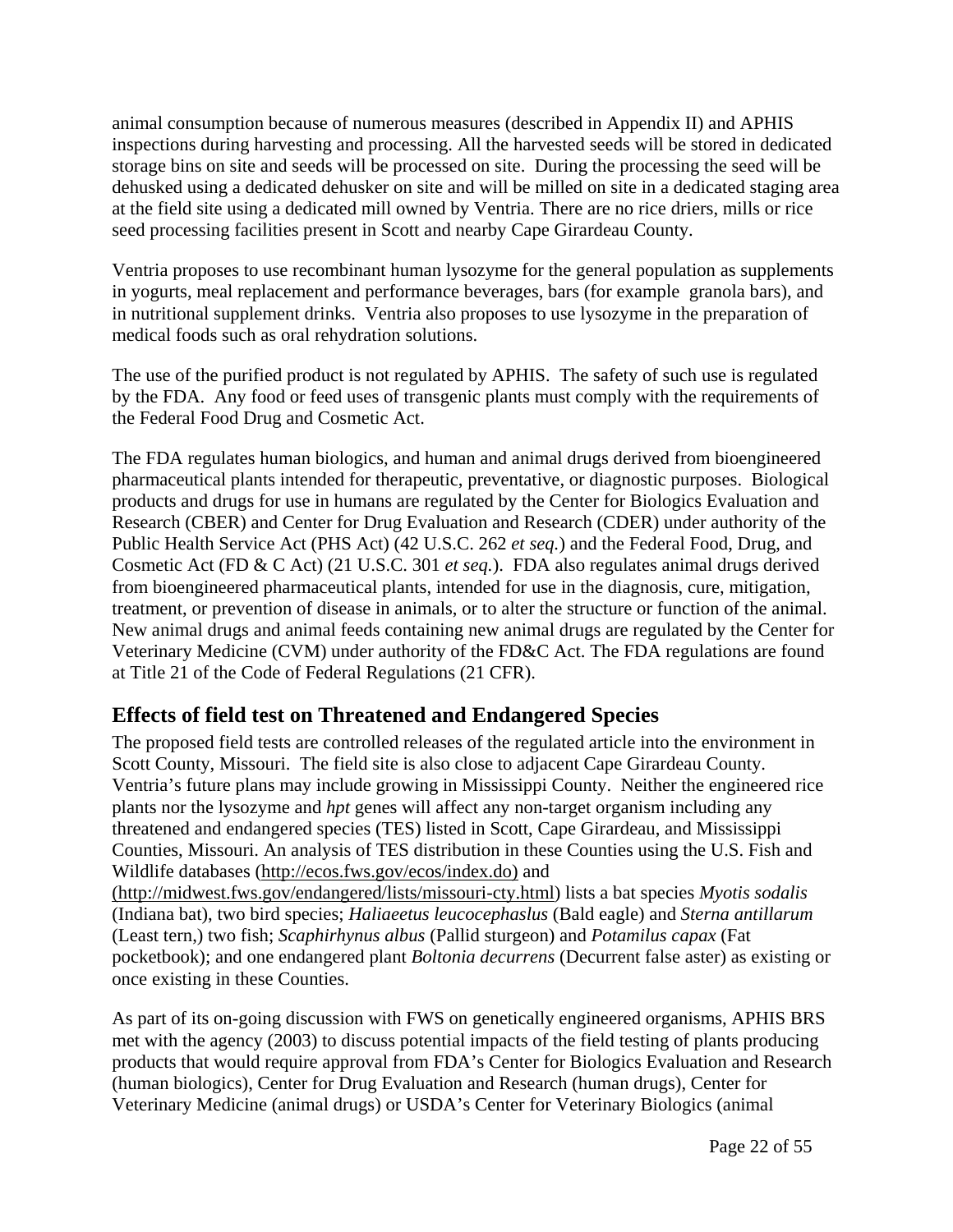biologics) before commercial use. A worksheet was developed by the parties for these types of products (see Appendix III). Ventria and APHIS used the developed worksheet to review the procedures proposed for this test. Ventria's assessment is included in Appendix IV (TES worksheet). APHIS concludes a "no harm" decision can be reached for these proposed field tests.

## **Cumulative Environmental Effects**

This is the first field test of the engineered rice plants at this location. There is little likelihood that lysozyme will accumulate in the soil. Ventria has assayed for lysozyme in the soil surrounding the roots and germinating seeds of the engineered plants, and has supplied data indicating that none has been detected. However, any as yet unidentified cumulative effects should be found in the subsequent monitoring periods required by APHIS in the same field sites in following years.

## **Special Considerations: Other Environmental Statutes and Considerations**

Executive Order (EO) 12898, "Federal Actions To Address Environmental Justice in Minority Populations and Low-Income Populations," requires Federal agencies to conduct their programs, policies and activities that substantially affect human health or the environment in a manner so as not to exclude persons and populations from participation in or benefiting from such programs. It also enforces existing statutes to prevent minority and low-income communities from being subjected to disproportionately high and significant human health or environmental effects. Each alternative was analyzed in its ability to affect minority and low-income populations. None of the alternatives was found to pose disproportionately high or significant human health or environmental effects to any specific minority or low-income group.

EO 13045, "Protection of Children from Environmental Health Risks and Safety Risks," acknowledges that children may suffer disproportionately from environmental health and safety risks because of their developmental stage, greater metabolic activity levels and behavior patterns, as compared to adults. The EO (to the extent permitted by law and consistent with the agency's mission) requires each Federal agency to identify, assess and address environmental health risks and safety risks that may disproportionately affect children. None of the alternatives are expected to have disproportionately high or significant human health or environmental effects to children.

EO 13112, "Invasive Species", states that federal agencies take action to prevent the introduction of invasive species and provide for their control and to minimize the economic, ecological and human health impacts that invasive species cause. Rice is not invasive and is widely prevalent in the U.S. Based on the data submitted by the applicant and reviewed by APHIS, the engineered plant is not significantly different in any fitness characteristics from its parent that might increase its invasive potential.

**Alternative 3:** Issue the permit with additional conditions.

The potential environmental impacts under this alternative include all those noted under Alternative 2.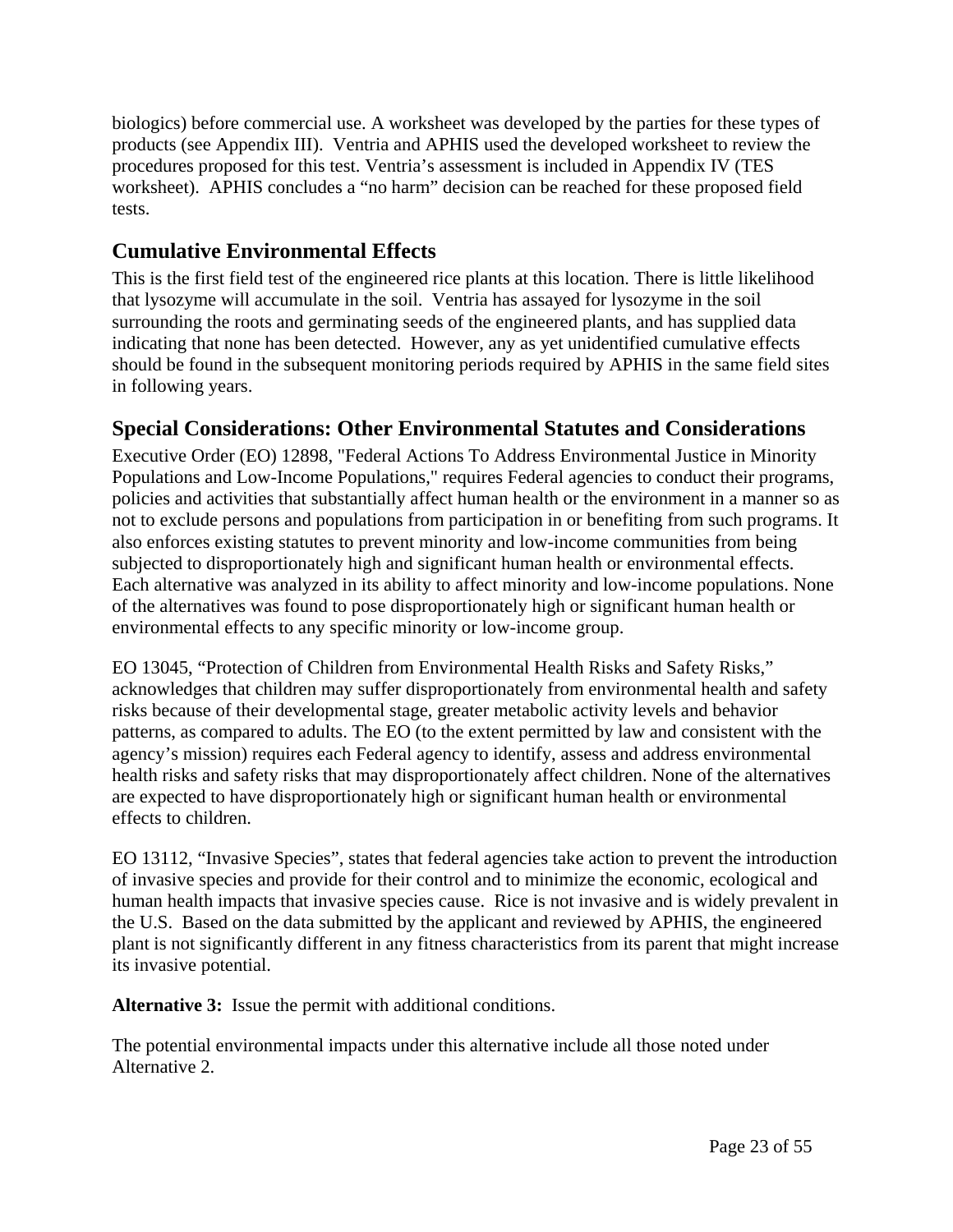In accordance with 7 CFR § 340.4(b), APHIS has submitted a copy of the CBI deleted permit request for State notification and review. If the State has additional conditions, APHIS will consider making the State conditions part of APHIS' final permit conditions. In addition, if public comments are received regarding certain risks, APHIS will also consider making these comments part of the final decision.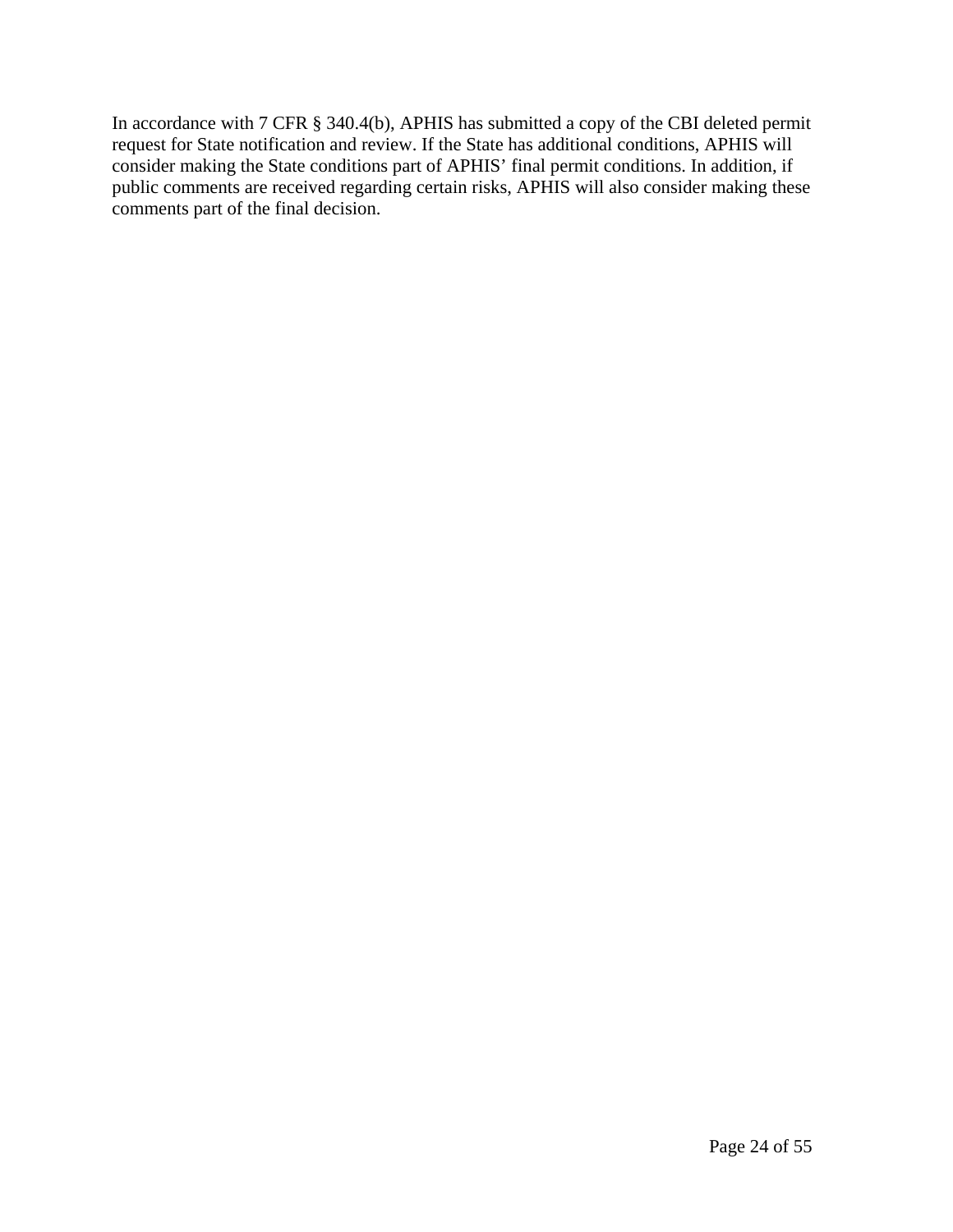## **IX. REFERENCES CITED**

- **AOSCA** (2003) "Yellow Books" 2003 Operational Procedures, Crop Standards and Service Programs. AOSCA, Meridian, Idaho
- **Batty NP, Evans JE** (1992) Biological ballistics-no longer a shot in the dark. Transgenic Research **1:** 107-113
- **Beever DE, Kemp CF** (2000) Safety issues associated with the DNA in animal feed derived from genetically modified crops. A review of scientific and regulatory procedures. Nutr. Abstr. Rev. Series B: Livestock Feeds and Feeding **70:** 175-182.
- **Brown JR** (2003) Ancient horizontal gene transfer. Genetics **4:** 121-132
- **Bryan GG** (2005) Personal Communication, Agronomy Specialist, University of Missouri Extension, Jackson, MO.
- **Chambers PA, Duggan PS, Heritage J, Forbes JM** (2002) The fate of antibiotic resistance marker genes in transgenic plant feed material fed to chickens. J. Antimicrobial Chemotherapy **49:** 161-164
- **Cunningham FE, Proctor VA, Goetsch SJ** (1991) Egg-white lysozyme as a food preservative: an overview. World's Poultry Science Journal **47:** 141-163
- **Diarra A, Smith RJ, Talbert RE** (1985) Growth and morphological characteristics of red rice (*Oryza sativa*) biotypes. Weed Science **33:** 310-314
- **Drobney RD** (2005) Personal Communication, Natural Biological Service, University of Missouri, Columbia, MO.
- **Duggan PS, Chambers PA, Heritage J, Forbes JM** (2000) Survival of free DNA encoding antibiotic resistance from transgenic maize and the transformation activity of DNA in bovine saliva, bovine rumen fluid and silage effluent. FEMS Microbiology Letters **191:** 71-77
- **Duggan PS, Chambers PA, Heritage J, Forbes JM** (2003) Fate of genetically modified maize DNA in the oral cavity and rumen of sheep. British J Nutrition **89:** 159-166
- **Düring K** (1996) Genetic engineering for resistance to bacteria in transgenic plants by introduction of foreign genes. Molecular Breeding **2:** 297-305
- **Eastin EF** (1979) Selected bibliography of red rice and other wild rices (*Oryza* spp.). *In* Miscellaneous-Publication,-Texas-Agricultural-Experiment-Station. Texas-Agricultural-Experiment-Station, pp 60 pp
- **Einspanier R, Klotz A, Kraft J, Aulrich K, Poser R, Schwagele F, Jahreis G, Flachowsky G** (2001) The fate of forage plant DNA in farm animals: a collaborative case study investigating cattle and chicken fed recombinant plant material. European Food Research and Technology **212:** 129-134
- **FAO** (Accessed 2005) *Oryza sativa* L. *In* Grassland and Pasture Crops, http://www.fao.org/ag/AGP/AGPC/doc/Gbase/data/Pf000274.HTM
- **FDA** (2001) Agency Response Letter GRAS Notice No. GRN 000064 http://www.cfsan.fda.gov/~rdb/opa-g064.html
- **Galibert F, Finan TM, Long SR, Galibert F, Finan TM, Long SR, Puhler A, Abola P, Ampe F, Barloy-Hubler F, Barnett MJ, A. B, P. B, Bothe G** (2001) The composite genome of the legume symbiont *Sinorhizobium meliloti*. Science **293:** 668-672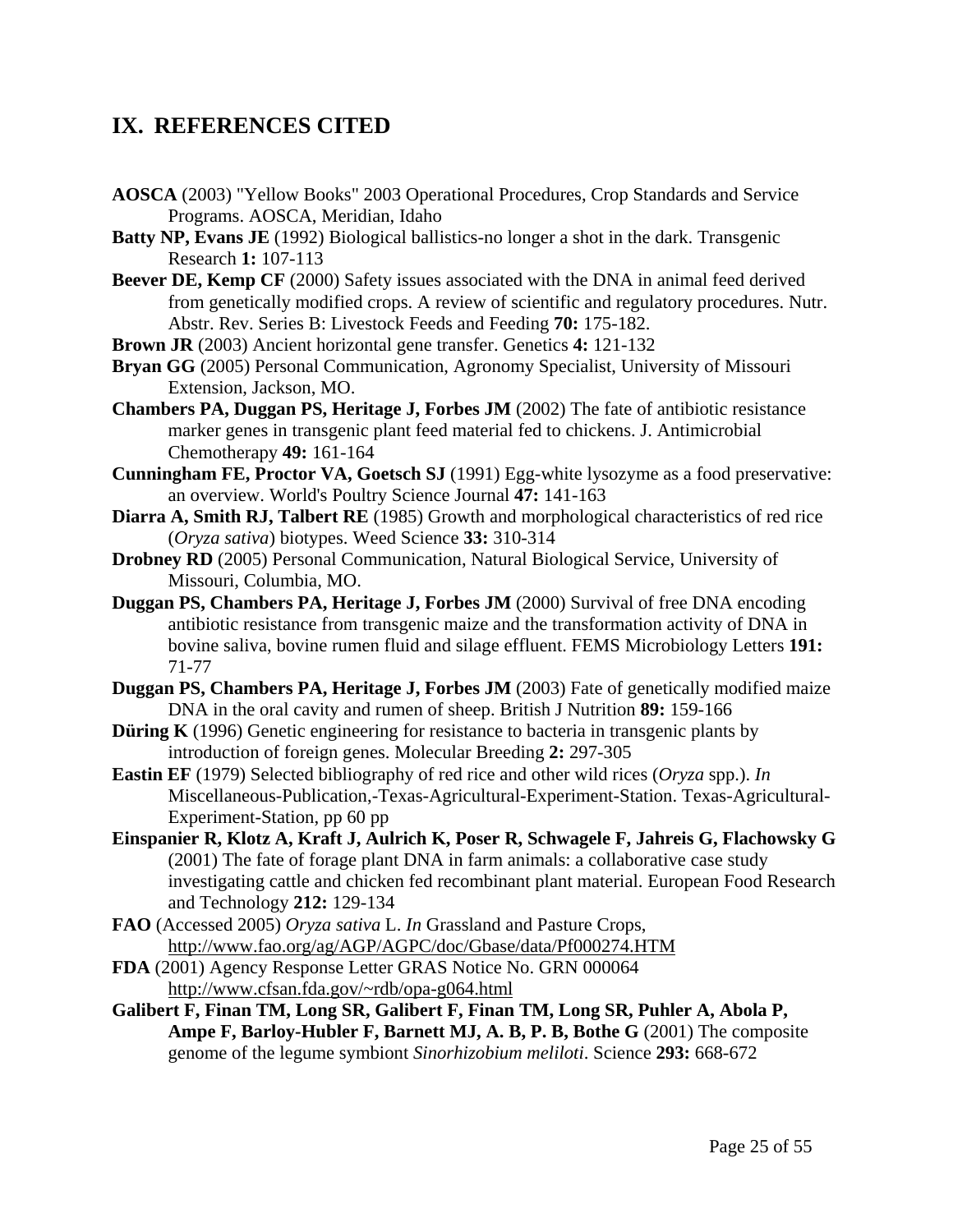- **Gealy DR, Mitten DH, Rutger JN** (2003) Gene flow between red rice (*Oryza sativa*) and herbicide-resistant rice (*O. sativa*): implications for weed management. Weed Technology **17:** 627-645
- **Gebhard F, Smalla K** (1999) Monitoring field releases of genetically modified sugar beets for persistence of transgenic plant DNA and horizontal gene transfer. FEMS Microbiology Ecology **28:** 261-272
- **Huang N, Wu L, Nandi S, Bowman E, Huang J, Sutliff T, Rodriguez RL** (2001) The tissuespecific activity of a rice beta-glucanase promoter (Gns9) is used to select rice transformants. Plant science **161:** 589-595
- **Humphrey BD, Huang N, Klasing KC** (2002) Rice expressing lactoferrin and lysozyme has antibiotic-like properties when fed to chicks. J Nutr **132:** 1214-1218
- **Jolles P, Jolles J** (1984) What's new in lysozyme research? Always a model system, today as yesterday. Mol. Cell. Biochem **63:** 165
- **Juliano BO** (1985) Rice: Chemistry and Technology. The American Association of Cereal Chemists, St. Paul, Minnesota
- **Kaneko T, Nakamura Y, Sato S, Asamizu E, Kato T, Sasamoto S, Watanabe A, Idesawa K, Ishikawa A, Kawashima K, Kimura T, Kishida Y, Kiyokawa C, Kohara M, Matsumoto M, Matsuno A, Mochizuki Y, Nakayama S, Nakazaki N, Shimpo S, Sugimoto M, Takeuchi C, Yamada M, Tabata S** (2000) Complete genome structure of the nitrogen-fixing symbiotic bacterium *Mesorhizobium loti*. DNA Research **7:** 331-338
- **Kaneko T, Nakamura Y, Sato S, Minamisawa K, Uchiumi T, Sasamoto S, Watanabe A, Idesawa K, Iriguchi M, Kawashima K, Kohara M, Matsumoto M, Shimpo S, Tsuruoka H, Wada T, Yamada M, Tabata S** (2002) Complete genomic sequence of nitrogen-fixing symbiotic bacterium *Bradyrhizobium japonicum* USDA110. DNA Research **9:** 189-197
- **Kaster KR, Burgett SG, Rao RN, Ingolia TD** (1983) Analysis of a bacterial hygromycin B resistance gene by transcriptional and translational fusions and by DNA sequencing. Nucleic Acids Research **11:** 6895-6911
- **Koonin EV, Makarova KS, Aravind L** (2001) Horizontal gene transfer in prokaryotes: Quantification and classification. Annual Review of Microbiology **55:** 709-742
- **Ladinsky G** (1985) Founder effect in crop-plant evolution. Economic Botany **39:** 191-199
- **Lerouge P, Cabanes-Macheteau M, Rayon C, Fischette-Laine A, Gomord V, Faye L** (1998) N-glycoprotein biosynthesis in plants: recent development and future trends. Plant Molecular Biology **38:** 31-48
- **Lonnerdal B** (1985) Biochemistry And Physiological Function Of Human Milk Proteins. The American Journal Of Clinical Nutrition **42:** 1299-1317
- **McKenzie KS, Bollich CN, Bollich JN, Rutger JN, Moldenahuer KAK** (1987) Rice breeding in the United States, Chapter 13. *In* WR Fehr, ed, Principles of cultivar development, Vol. 2. Macmillan Publishers, Inc., New York., pp 487-532
- **Mercer DK, Scott KP, Bruce-Johnson WA, Glover LA, Flint JH** (1999) Fate of free DNA and transformation of the oral bacterium *Streptococcus gordonii* DL1 by plasmid DNA in human saliva. Applied and Environmental Microbiology **65:** 6-10
- **Montagne P, Cuilliere ML, Mole C, Bene MC, G. F** (2001) Changes in lactoferrin and lysozyme levels in human milk during the first twelve weeks of lactation. Advances in Experimental Medicine and Biology **501:** 241-247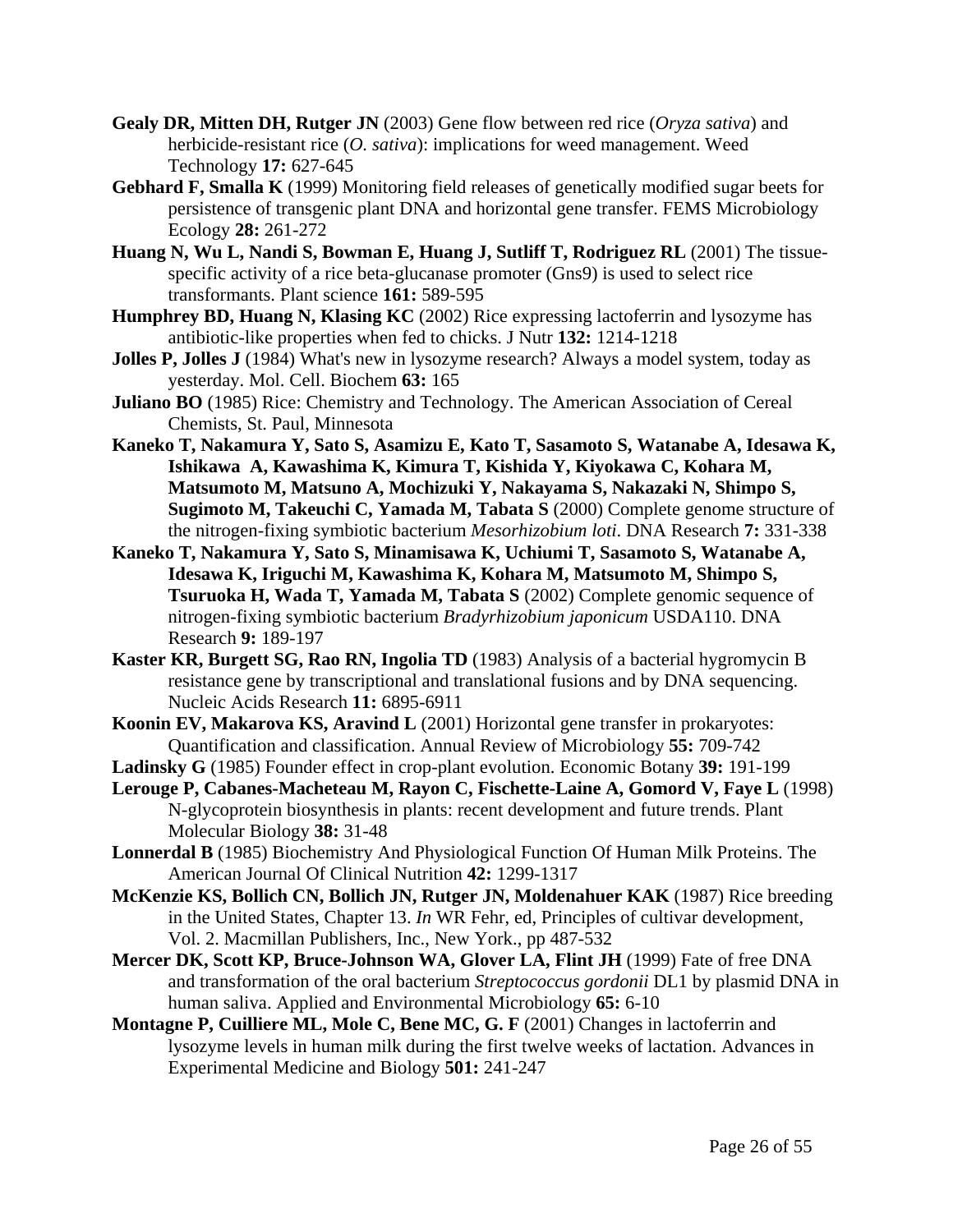- **Morishima H** (1984) Wild plants and domestication, Chapter 1. *In* S Tsunoda, N Takahashi, eds, Biology of Rice, Vol 7. Elsevier, Amsterdam, pp 3-30
- **Nandi S, Suzuki YA, Huang J, Yalda D, Pham P, Wu L, Bartley G, Huang N, Lonnerdal B** (2002) Expression of human lactoferrin in transgenic rice grains for the application in infant formula. Plant science **163:** 713-722
- **Netherwood T, Martin-Orue SM, O'Donnell AG, Gockling S, Gilbert H, Mathers J** (2002) Transgenes in genetically modified soya survive passage through the human small bowel but are completely degraded in the colon. Technical report on Food Standards Agency project G010008. http://www.food.gov.uk/multimedia/pdfs/gmnewcastlereport
- **O'Neil MJ, Smith A, Heckelman PE** (2001) Lysozyme *In*: The Merck Index. 13th edition, Vol 13th edition. Merck & Co., Inc., Rahway, N. J p. 1011.
- **OECD** (1999) Consensus Document on the biology of *Oryza sativa* (Rice). *In* Series on Harmonization of Regulatory Oversight in Biotechnology, pp 52
- **Okita T, Hwang Y, Hnilo J, Kim W, Aryan A, Larson R, HB K** (1989) Structure and expression of the rice glutelin multigene family. J Biol Chem **264:** 12573-12581
- **Powers KD, Noble RE, Chabreck RH** (1978) Seed Distribution by Waterfowl in Southwestern Louisiana USA. Journal-of-Wildlife-Management **42:** 598-605
- **Samaranayake YH, Samaranayake LP, Pow EH, Beena VT, Yeung KW** (2001) Antifungal effects of lysozyme and lactoferrin against genetically similar sequential *Candida albicans* isolates from a human immunodeficiency virus-infected southern Chinese cohort. J. Clin. Microbiol. **39:** 3296-3302
- **Schlüter K, Fütterer J, Potrykus I** (1995) Horizontal gene transfer from a transgenic potato line to a bacterial pathogen (*Erwinia chrysanthemi*) occurs if at all at an extremely low frequency. Biotechnology **13:** 1094-1098
- **Seno S, Inoue S** (1998) Intestinal absorption of lysozyme molecules and their destination, an immunohistochemical study on rat. Acta Histochemica Et Cytochemica **31:** 329-334
- **Smith RJ, Sullivan JD** (1980) Reduction of red rice grain in rice fields by winter feeding of ducks. Arkansas Farm Research **29:** 3
- **Thomas K, Aalbers M, Bannon GA, Bartels M, Dearman RJ, Esdaile DJ, Fu TJ, Glatt CM, Hadfield N, Hatzos C, Hefle SL, Heylings JR, Goodman RE, Henry B, Herouet C, Holsapple M, Ladics GS, Landry TD, MacIntosh SC, Rice EA, Privalle LS, Steiner HY, Teshima R, van Ree R, Woolhiser M, Zawodny J** (2004) A multi-laboratory evaluation of a common in vitro pepsin digestion assay protocol used in assessing the safety of novel proteins. Regulatory Toxicology and Pharmacology **39:** 87-98
- **Vandriver V, Hall D, Westbrooks R** (1992) Discovery of *Oryza rufipogon* (Poacea:Orzaeae), new to the United States, with its implications. SIDA **15:** 105-109
- **Vaughan DA, Morishima H** (2003) Biosystematics of the genus Oryza. Chapter1.2. *In* CW Smith, RH Dilday, eds, Rice, Origin, History, Technology, and Production. John Wiley and Sons Inc., Hoboken, NJ, pp 27-65
- **Vaughan DA, Morishima H, Kadowaki K** (2003) Diversity in the *Oryza* genus. Current Opinion in Plant Biology **6:** 139-146
- **Ville P, Roch P, Cooper EL, Masson P, Narbonne JF** (1995) PCBs increase molecular-related activities (lysozyme, antibacterial, hemolysis, proteases) but inhibit macrophage-related functions (phagocytosis, wound healing) in earthworms. Journal of Invertebrate Pathology **65:** 217-224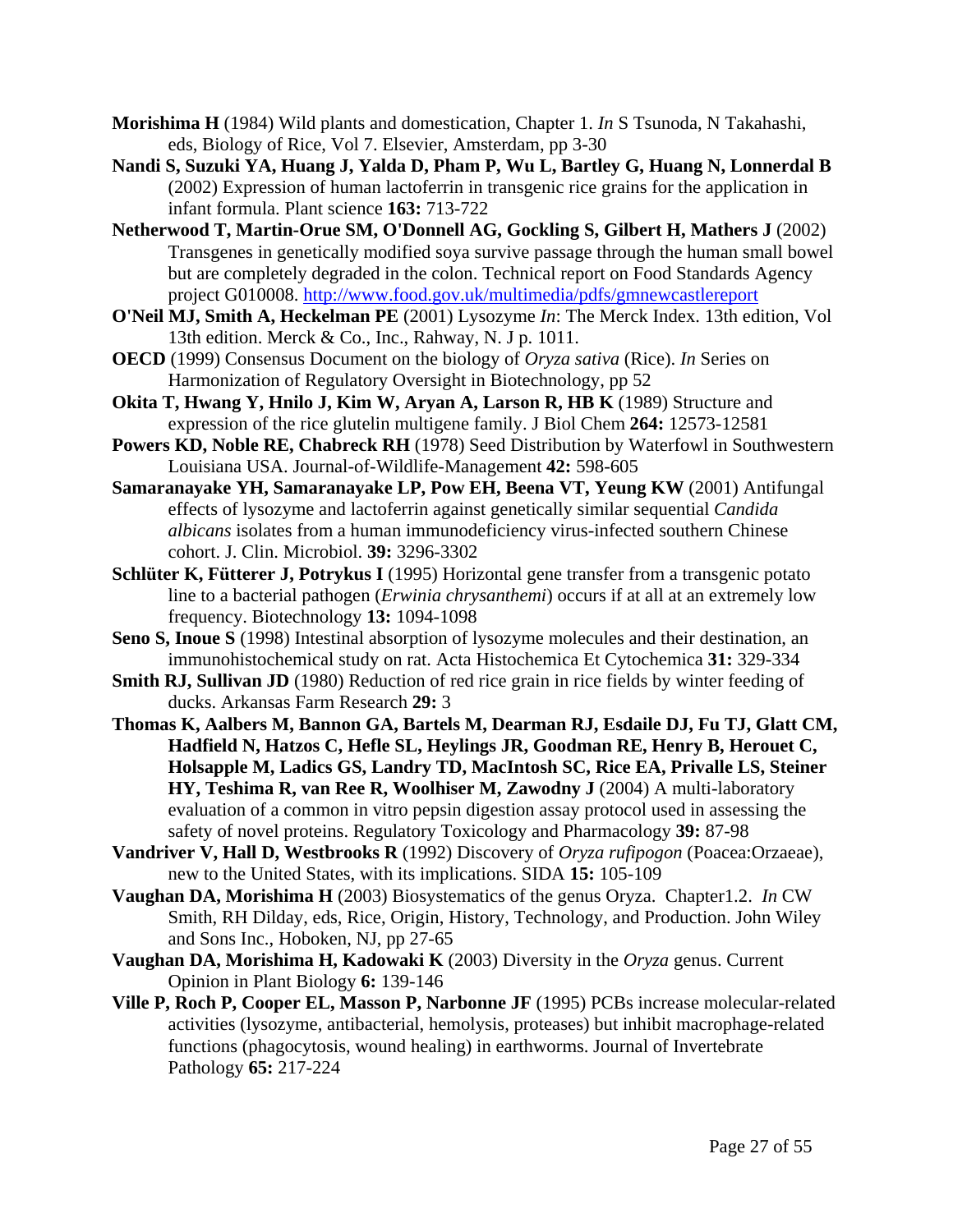- **Waldron C** (1997) Selectable marker for development of vectors and transformation systems in plants. *In*. Eli Lily and Company, USA
- **Wood D, Setubal J, Kaul R, Monks D, Kitajima J, Okura V, Zhou Y, Chen L, Wood G, N. AJ, Woo L, Chen Y, Paulsen I, Eisen J, Karp P, Bovee S, D., Chapman P, Clendenning J, Deatherage G, Gillet W, Grant C, Kutyavin T, Levy R, Li M, McClelland E, Saenphimmachak C, Wu Z, Romero P, Gordon D, Zhang S, Yoo H, Tao Y, Biddle P, Jung M, Krespan W, Perry M, Gordon-Kamm B, Liao L, Kim S, Hendrick C, Zhao Z, Dolan M, Chumley F, Tingey S, Tomb J, Gordon M, Olson M, Nester E** (2001) The Genome of the Natural Genetic Engineer Agrobacterium tumefaciens C58. Science **294:** 2317-2323

## **X. CONSULTATIONS**

#### **Ronald M. Drobney**

National Biological Service Missouri Cooperative Fish and Wildlife Unit University of Missouri Columbia, MO

#### **Gerald G. Bryan**

Agronomy Specialist University of Missouri, Extension Jackson, MO

### **Keith Weber**

Centers for Drug Evaluation and Research The Food and Drug Administration

#### **Richard Sayre**

Fish and Wildlife Services Threatened and Endangered Program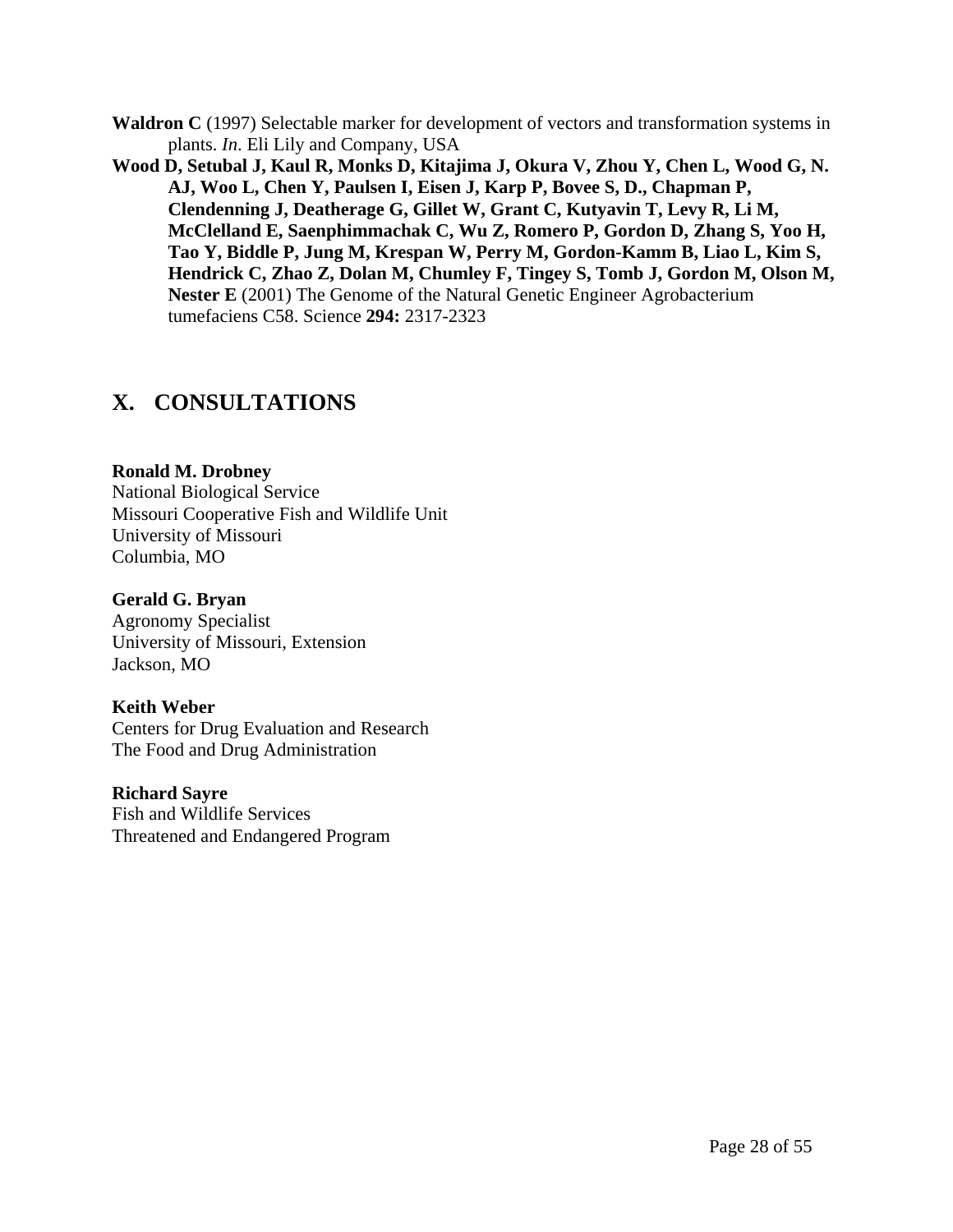## **XI. APPENDICES**

## **Appendix I. Standard Permit Conditions for APHIS Form 2000 (7 CFR 340.4)**

- (f) *Permit conditions*. A person who is issued a permit and his/her employees or agents shall comply with the following conditions, and any supplemental conditions which shall be listed on the permit, as deemed by the Administrator to be necessary to prevent the dissemination and establishment of plant pests:
- (1) The regulated article shall be maintained and disposed of (when necessary) in a manner so as to prevent the dissemination and establishment of plant pests.
- (2) All packing material, shipping containers, and any other material accompanying the regulated article shall be treated or disposed of in such a manner so as to prevent the dissemination and establishment of plant pests.
- (3) The regulated article shall be kept separate from other organisms, except as specifically allowed in the permit;
- (4) The regulated article shall be maintained only in areas and premises specified in the permit;
- (5) An inspector shall be allowed access, during regular business hours, to the place where the regulated article is located and to any records relating to the introduction of a regulated article;
- (6) The regulated article shall, when possible, be kept identified with a label showing the name of the regulated article, and the date of importation;
- (7) The regulated article shall be subject to the application of measures determined by the Administrator to be necessary to prevent the accidental or unauthorized release of the regulated article;
- (8) The regulated article shall be subject to the application of remedial measures (including disposal) determined by the Administrator to be necessary to prevent the spread of plant pests;
- (9) A person who has been issued a permit shall submit to APHIS a field test report within 6 months after the termination of the field test. A field test report shall include the APHIS reference number, methods of observation, resulting data, and analysis regarding all deleterious effects on plants, non-target organisms, or the environment;
- (10) APHIS shall be notified within the time periods and manner specified below, in the event of the following occurrences: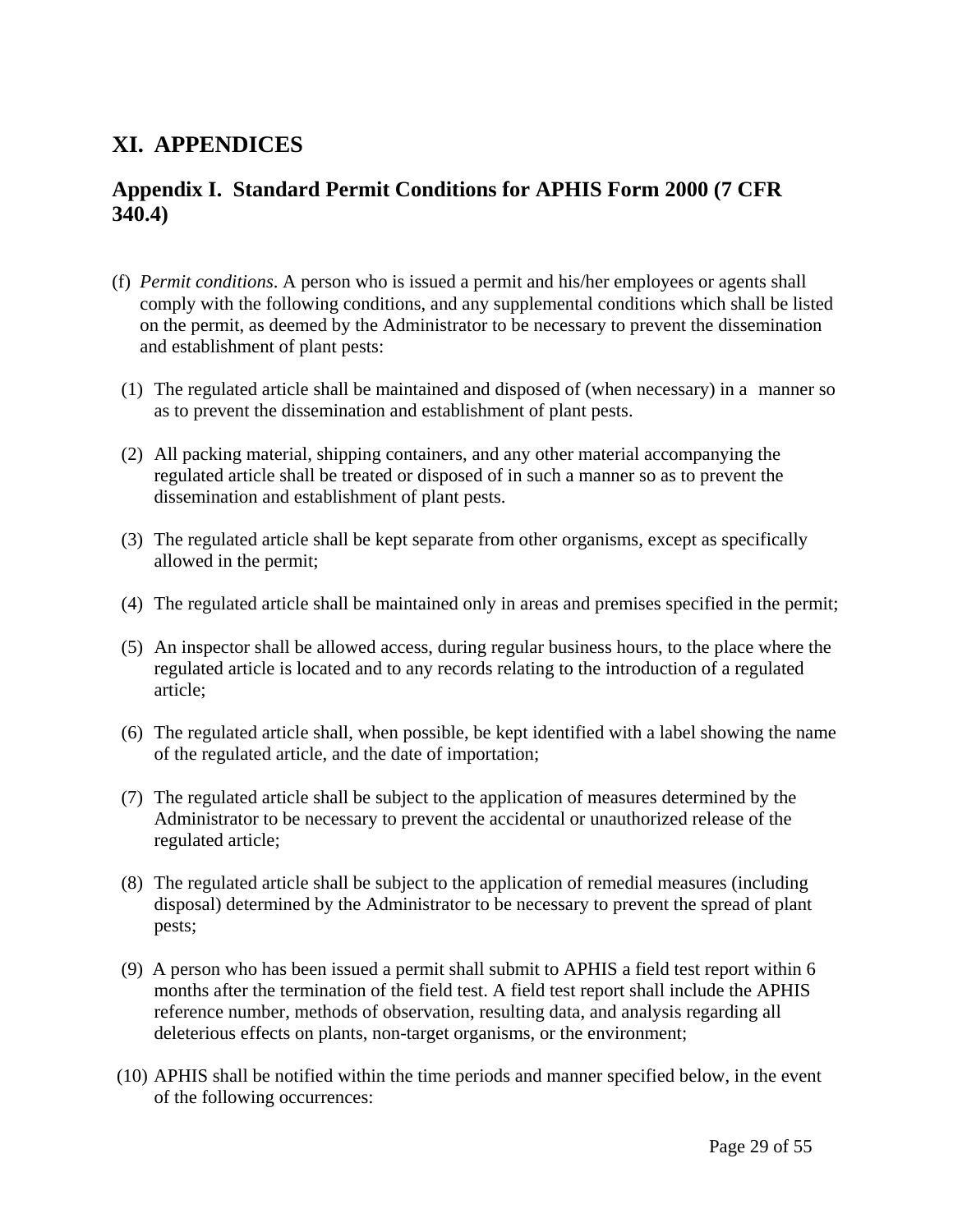- (i) Orally notified immediately upon discovery and notify in writing within 24 hours in the event of any accidental or unauthorized release of the regulated article;
- (ii) In writing as soon as possible but not later than within 5 working days if the regulated article or associated host organism is found to have characteristics substantially different from those listed in the application for a permit or suffers any unusual occurrence (excessive mortality or morbidity, or unanticipated effect on non-target organisms);
- (11) A permittee or his/her agent and any person who seeks to import a regulated article into the United States shall:
	- (i) Import or offer the regulated article for entry only at a port of entry which is designated by an asterisk in 7 CFR 319.37-14(b);
	- (ii) Notify APHIS promptly upon arrival of any regulated article at a port of entry, of its arrival by such means as a manifest, customs entry document, commercial invoice, waybill, a broker's document, or a notice form provided for such purpose; and
	- (iii) Mark and identify the regulated article in accordance with 340.5 of this part.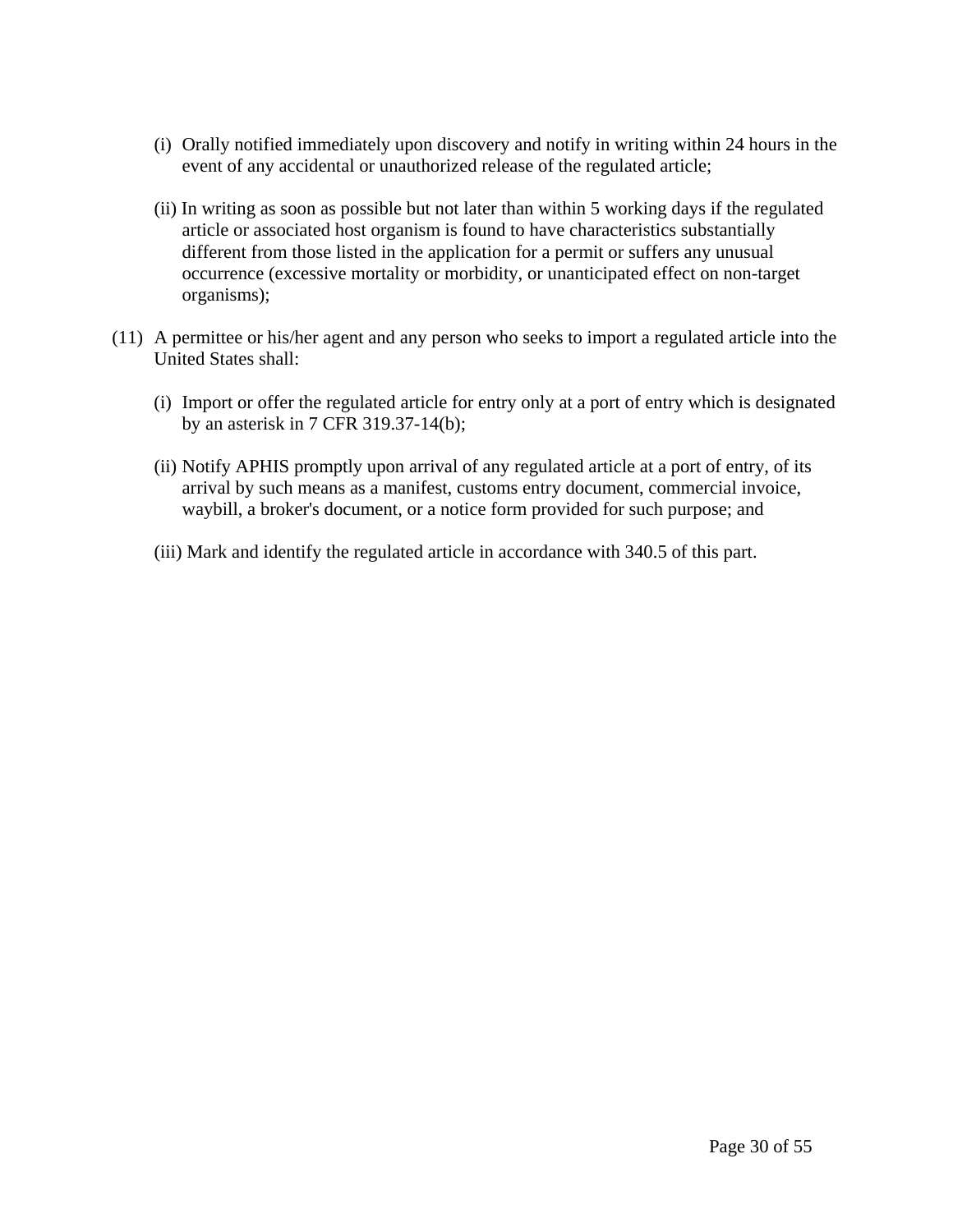## **APPENDIX II: Proposed Supplemental Permit Conditions FOR RELEASE OF TRANSGENIC RICE USDA-APHIS-BRS Permit: 04-309-01r**

#### **1) Compliance with Regulations**

Any regulated article introduced not in compliance with the requirements of 7 CFR Part 340 or supplemental permit conditions, shall be subject to the immediate application of such remedial measures or safeguards as an inspector determines necessary, to prevent the introduction of such plant pests. The responsible party may be subject to fines or penalties as authorized by the Plant Protection Act.

This Permit (APHIS form 2000) does not eliminate the permittee's legal responsibility to obtain all necessary Federal and State approvals, including: (1) for the use of any nongenetically engineered plant pest or pathogens as challenge inoculum; (2) plants, plant parts or seeds which are under existing Federal or State quarantine or restricted use; (3) experimental use of unregistered chemicals; and (4) food, feed, pharmacological, biologic, or industrial use of regulated articles or their products and co-mingled plant material. In the latter case, depending on the use, reviews by APHIS, the U.S. Food and Drug Administration, or the U.S. Environmental Protection Agency may be necessary.

When the regulated article or associated host organism is found to have characteristics substantially different from those listed in the permit application, or suffers an unusual occurrence (excessive mortality or morbidity, or unanticipated effect on non-target organisms), APHIS shall be notified as soon as possible but no later than within 5 working days. In such cases, notice should be sent to:

> Animal and Plant Health Inspection Service (APHIS) Chief, Biotechnology Permit Program Operations, Rm. 5B53 4700 River Rd. Unit 147 Riverdale, MD 20737

The procedures, processes, and safeguards used to prevent escape, dissemination, and persistence of the transgenic virus as described in the permit application, in APHIS-approved Standard Operating Procedures (SOPs) and, in the supplemental permit conditions must be strictly followed. The permittee must maintain records sufficient to verify compliance with these procedures, including information regarding who performed the activity. Persons performing such activities shall have received training as described in a training program submitted to and approved by APHIS. These records are subject to examination by APHIS. APHIS, BRS must be notified of any proposed changes to the protocol referenced in the permit application.

#### **2) Distance to other rice**

To prevent cross-pollination of the transgenic rice with other rice, there must be at least  $\frac{1}{4}$ mile between the transgenic rice and any other rice not included under this permit. This  $\frac{1}{4}$ mile buffer includes a 50 foot fallow zone.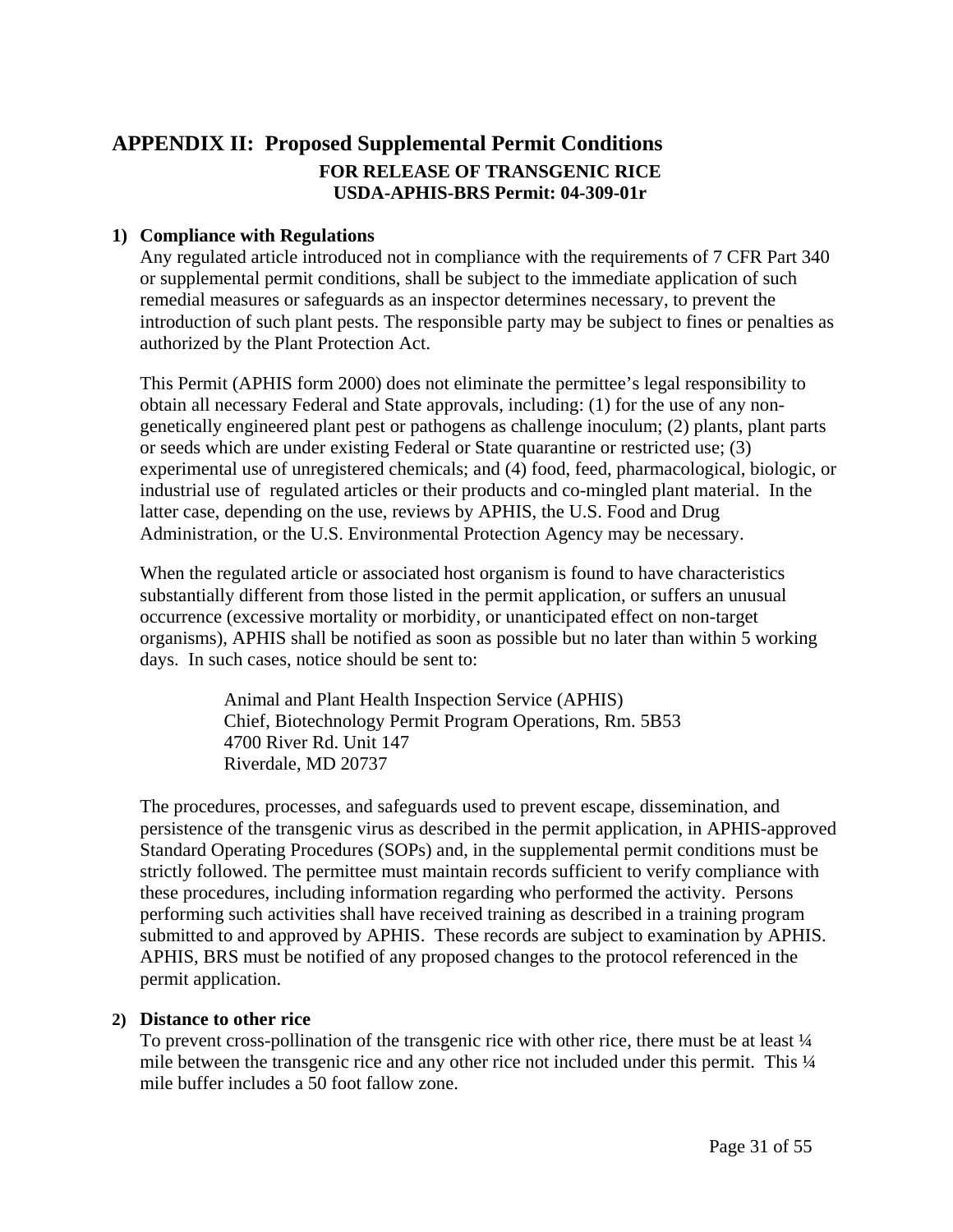#### **3) Weeds**

Weeds in the field test plot will be controlled by herbicide treatment or by hand rouging.

#### **4) Perimeter Fallow Zone**

To ensure that transgenic plants are not inadvertently commingled with plants to be used for food or feed, a perimeter fallow zone of at least 50 ft. must be maintained around the transgenic test site in which no crops are grown that will be harvested or used for food or feed. The perimeter fallow zone must start outside of any permitted border rows of nontransgenic plants that are the same as, or sexually-compatible with, the regulated article, and it shall be managed in such a way as to allow detection and destruction of volunteer plants that are the same as or sexually compatible with the transgenic plants.

#### **5) Dedicated Planting and Harvesting Equipment**

To ensure that regulated articles are not inadvertently removed from the site, planting and harvesting equipment must be dedicated to use in the permitted test site(s) from the time of planting through the end of harvesting. After this time, APHIS authorization will not be required for this equipment to be used on APHIS-permitted sites planted to the same types of transgenic crops as authorized under this permit (e.g. the same or different sites planted to the same crop with the same target protein(s) in subsequent growing seasons under an extension of this permit or a different permit), but authorization will be required from APHIS before this planting and harvesting equipment can be used on sites planted to crops not included under this permit. In the latter case, the permittee must notify APHIS, BRS and the PPQ Regional Biotechnologist and State Regulatory Official at least 21 calendar days in advance of cleaning this equipment for this purpose so that APHIS may schedule an inspection to ensure that the equipment has been cleaned appropriately.

#### **6) Cleaning of Equipment**

To minimize the risk of seed movement and commingling, equipment used for planting and harvesting, as well as other field equipment (e.g. tractors and tillage attachments, such as disks, plows, harrows, and subsoilers) used at any time from the time of planting through the post-harvest monitoring period must be cleaned in accordance with procedures submitted to and approved by APHIS before they are moved off of the test site. Equipment used to transport harvested material must also be cleaned prior to loading and after transportation to the authorized site in accordance with procedures submitted to and approved by APHIS. Seed cleaning and drying must also be performed in accordance with the procedures submitted to and approved by APHIS so as to confine the plant material and minimize the risk of seed loss, spillage, or commingling.

#### **7) Use of Dedicated Storage Facilities**

Dedicated facilities (locked or secured buildings, bins, or areas, posted as restricted to authorized personnel only) must be used for storage of equipment and regulated articles for the duration of the field test. Before these facilities are returned to general use, they must be cleaned in accordance with procedures submitted to and approved by APHIS. In this case, the permittee must notify APHIS, BRS, the PPQ Regional Biotechnologist and State Regulatory Official at least 21 calendar days in advance of cleaning facilities for return to general use so that APHIS may schedule an inspection to ensure that the facilities have been cleaned appropriately.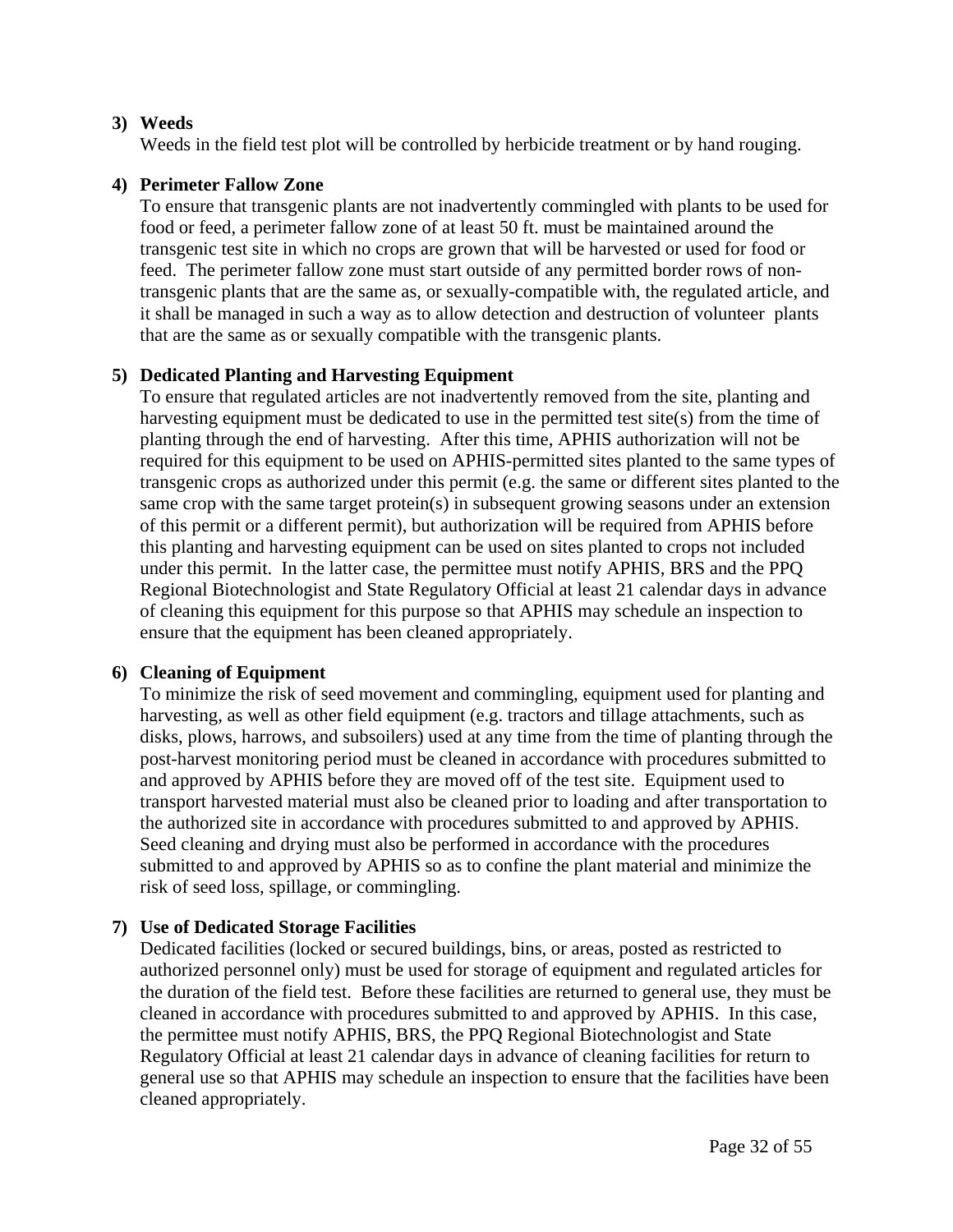#### **8) Post Harvest**

As soon as physically possible following the fall harvest, the field must be burned and disked, and may be flooded during the off-season, to degrade the plant material. If weather does not permit burning, then the field must be disked as soon as possible. An attempt should be made to schedule the harvests so that rainy conditions do not prevent disking under the unharvested plant material.

#### **9) Post Harvest Monitoring**

For the cropping season following harvest of the transgenic lines, unless the fields will be planted back into transgenic lines of the same target molecule (with the appropriate APHIS permit), the field test site may be reflooded to promote growth of any rice seed which may have escaped harvest the previous year. The field test site and perimeter fallow zone must be monitored for volunteer rice plants monthly whenever weather conditions are favorable for seed germination **at least until October 31, 2006**, and volunteers must be eradicated by mechanical destruction or with a herbicide prior to flowering.

#### **10) Post Harvest Land Use Restrictions**

Production of food and feed crops at the field test site and the perimeter fallow zone is restricted during the growing season that follows harvest or termination of the field test. Permission must be obtained from APHIS, BRS prior to planting any food or feed crop at the field test site and perimeter fallow zone during the post-harvest monitoring period. Requests for such permission are not encouraged and will not be granted in cases where there is a reasonable potential for plant material derived from or originating from the regulated articles to become mixed with the proposed food or feed crop during harvesting.

#### **11) Reports and Confidential Business Information**

Confidential Business Information (CBI) will be handled according to the APHIS policy statement at 50 F.R. 38561-63.

#### **12) Pre-Planting Notification**

The permittee is required to notify the APHIS, BRS Permits office and the appropriate PPQ Regional Biotechnologist and State Regulatory Official(s) at least 7 calendar days before the anticipated planting date.

#### **13) Planting Report**

Within 28 calendar days after planting, submit a planting report that includes the following information for each field test site:

- A. A detailed map of the planted site (inclusive of the border rows of any sexually compatible plants); and
- B. The location and the approximate number and/or acres of transgenic plants which were actually planted at the test site for the target protein.
- C. The total acreage of the test plot (exclude border rows, if any).
- D. The distance from the genetically engineered plants to the **nearest** plants of the same crop which will be used for food, feed, or seed production.

Fax the planting report to the following APHIS personnel: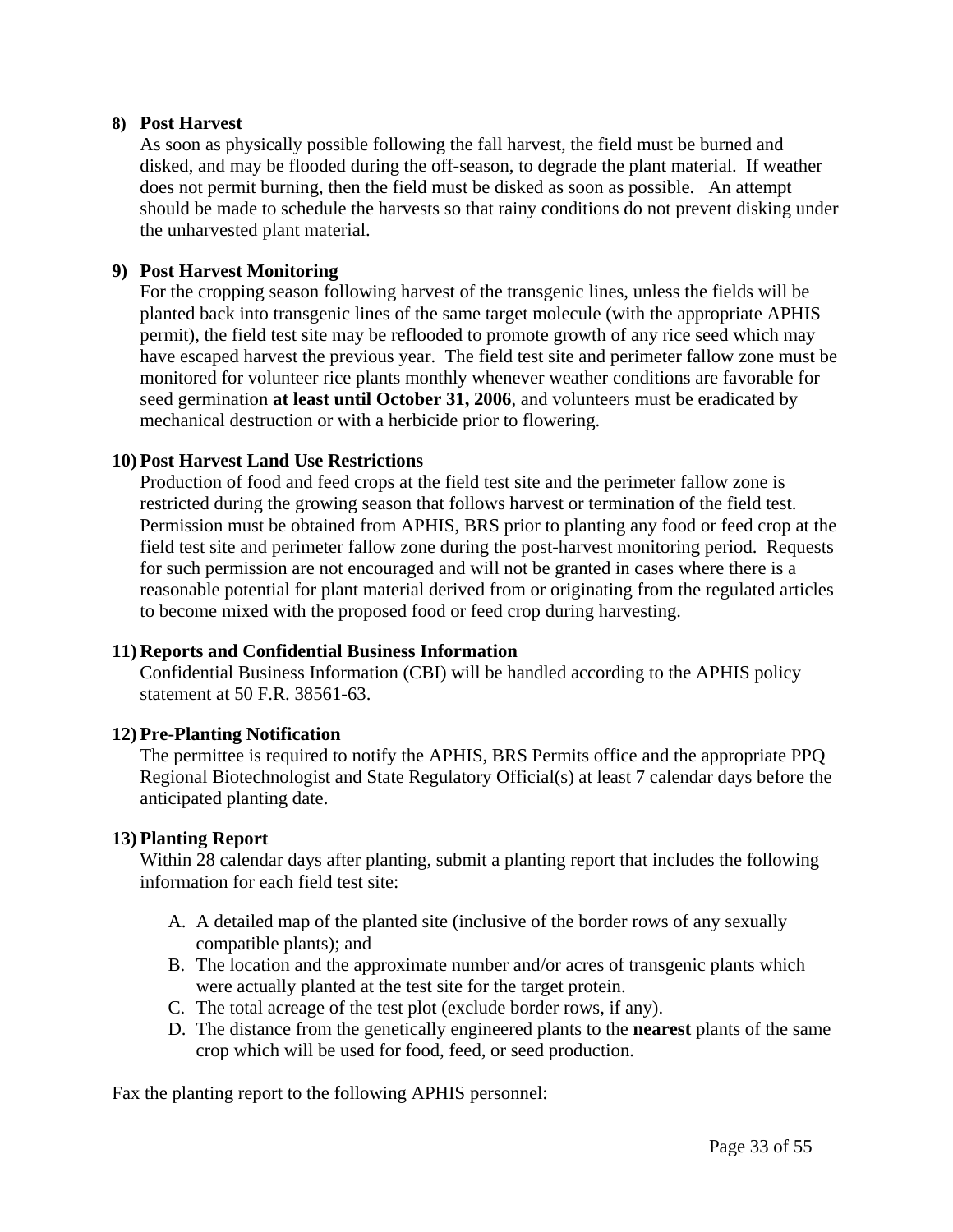- A. The Chief, Biotechnology Risk Assessment Staff at Area Code (301) 734-8669
- B. The PPQ Regional Biotechnologist (fax number enclosed)
- C. The State Regulatory Official (CBI-Deleted copy only)

Provide APHIS with the contact information for each field test site, and indicate if planting and harvesting equipment will be moved between authorized field test sites.

Contact information for the APHIS PPQ Regional Biotechnologists is included on the attached map http://www.aphis.usda.gov/brs/regbiot.html and for the State Regulatory officials at http://www.aphis.usda.gov/brs/lt\_sta.html.

#### **14) Termination Report**

At least 21 calendar days before the anticipated harvest/termination of the field test the permittee is required to notify the APHIS, BRS Permits office and the appropriate PPQ Regional Biotechnologist and State Regulatory Official(s) (http://www.aphis.usda.gov/brs/regbiot.html)(http://www.aphis.usda.gov/brs/lt\_sta.html).

#### **15) Field Test Data Report**

Within 6 months after the end of the field test (final harvest or crop destruct), the permittee is required to submit a field test data report to the BRS Permits office. Field test reports shall include: methods of observation, resulting data, and analysis regarding all deleterious effects on plants, nontarget organisms, or the environment.

#### **16) Monitoring Report**

Post-harvest/post-season monitoring report must be submitted within 3 months after the end of the monitoring period that includes the dates the field site and perimeter fallow zone were inspected for volunteers, the number of volunteers observed, and the actions taken.

#### **17) Unauthorized Release**

APHIS shall be notified orally immediately upon discovery and in writing within 24 hours in the event of any accidental or unauthorized release of the regulated article.

For immediate oral notification, contact the following APHIS staff in the order indicated below.

APHIS BRS Deputy Administrator's office [phone numbers: (301) 734-7324; (301) 734- 6331; (301)734-0029]. Indicate that you wish to report an unauthorized or accidental release of a regulated article to the BRS Regulatory Division Director; or in that person's absence, to the BRS Chief of Permits or BRS Chief of Risk Assessment, or the permit reviewer. In the event that one of these persons cannot be reached, contact:

The appropriate APHIS PPQ Regional Biotechnologist.

The appropriate APHIS State Plant Health Director.

Contact information is maintained at the APHIS Biotechnology Regulatory Services website at http://www.aphis.usda.gov/brs/regulatory.html.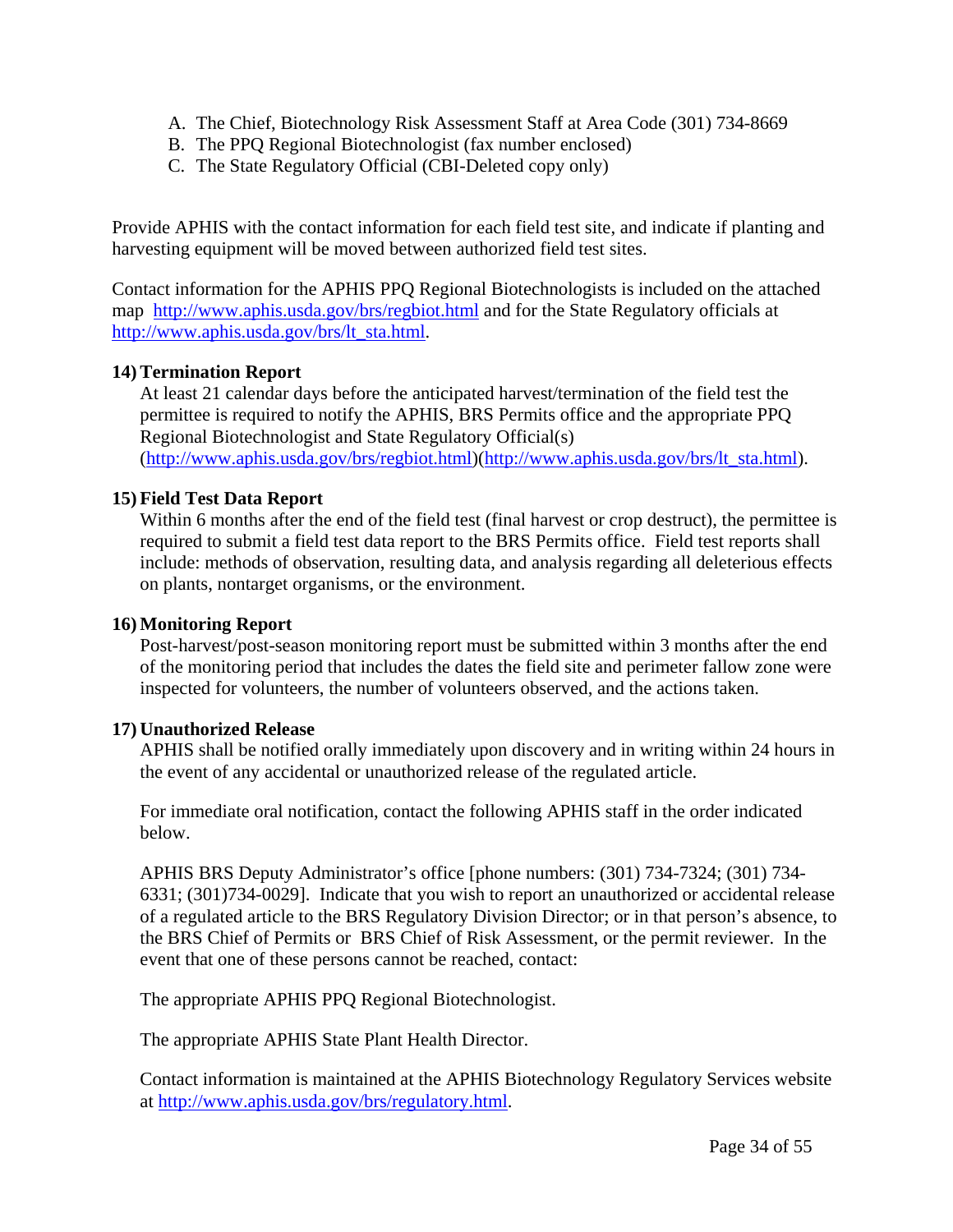Unless otherwise directed, written notification should be sent to:

Animal and Plant Health Inspection Service (APHIS) BRS Regulatory Division (2) Director, Rm. 5B54 4700 River Rd. Unit 147 Riverdale, MD 20737.

#### **18)Inspections**

APHIS's Biotechnology Regulatory Services (BRS) and/or an APHIS PPQ Regional Biotechnologist or APHIS State Plant Health Director may conduct inspections of the test site, facilities, and/or records at any time. APHIS may invite the FDA or State Regulatory Officials to participate in these inspections. Inspections will likely correspond to the beginning of the field test, mid-season or during flowering, at and/or following harvest, and during the post-harvest monitoring period. Inspections will include examination of records that verify compliance with regulations and SOPs.

#### **19) Additional Data Requirements**

- A. Permittee must monitor for lysozyme in the soil surrounding the plants mid way through the growing season and after the crop is harvested. These data must be submitted with the field data report.
- B. Permittee must quantify the amount of lysozyme in stem, leaves, roots and flower parts at flowering and the amount of lysozyme in stem, leaves, roots and seeds at harvest.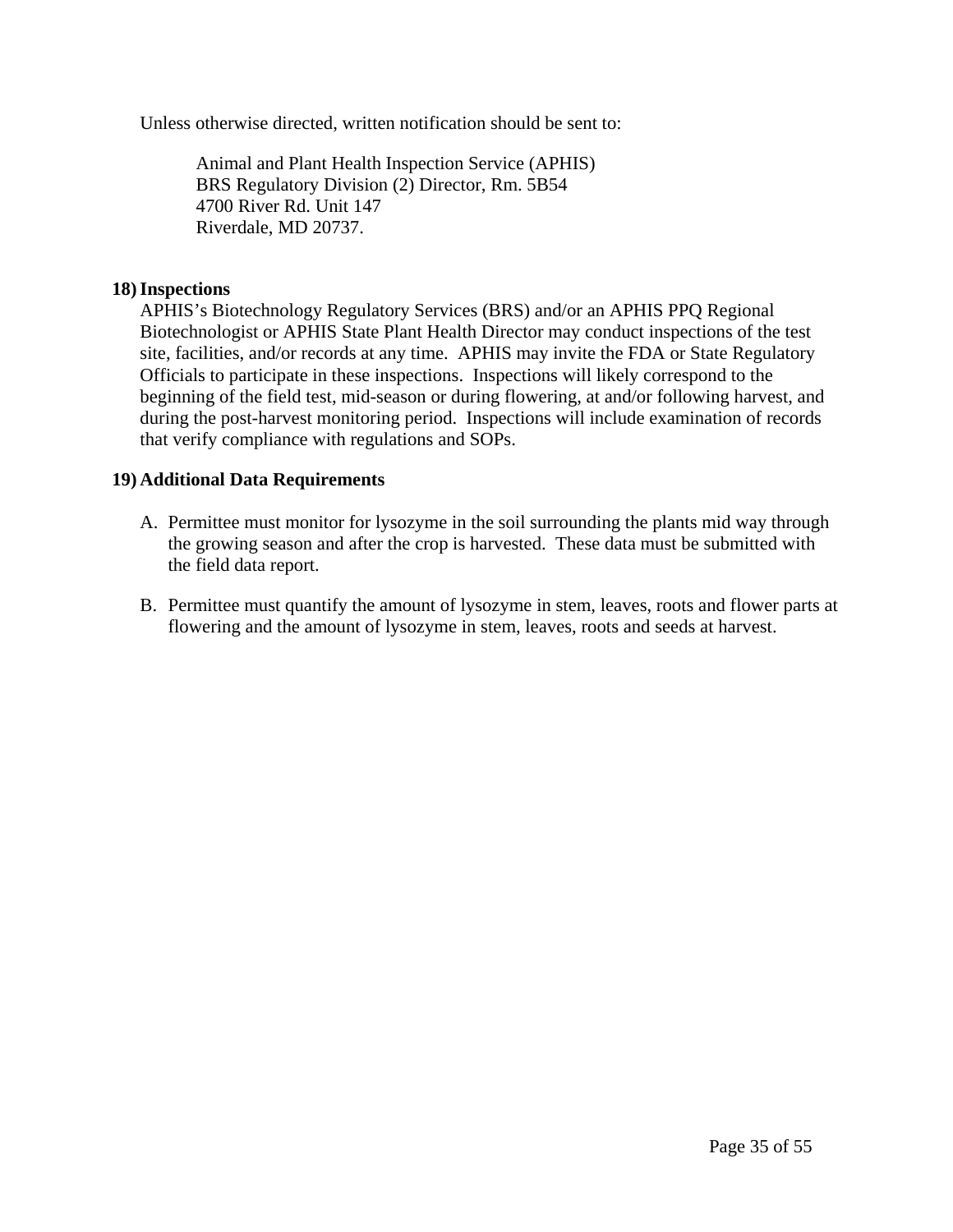## **Appendix III. FWS-APHIS TES Document**

[The document below was the basis of APHIS' discussion with the Fish and Wildlife Services discussion on how APHIS' would approach addressing threatened and endangered species issues from field testing].

#### **DECISION TREE ON WHETHER SECTION 7 CONSULTATION WITH FWS IS TRIGGERED FOR TRANSGENIC PLANTS UNDER PERMIT** (PHARMACEUTICALS)

#### **BACKGROUND**

 $\overline{a}$ 

Some genetically engineered plants and plant viruses are being field tested to produce proteins that may have therapeutic use in human or animal therapy. This document outlines APHIS' evaluation of the risks of these products to threatened and endangered species.

The goal of this research is to produce cheaper and safer therapeutics. Mostly, applicants are **not** developing new therapeutics in plants but are trying to produce existing therapeutics (or close relatives) in plants. Because some of the therapeutics has already been approved by the Food and Drug Administration, a great deal is known about safety and risks of the therapeutic. Although the nature of the therapeutics is often claimed as confidential business information by the applicants, the United States Government has access to detailed information about each therapeutic.

### **REGULATORY AUTHORITY**

Human therapeutics are regulated by the Food and Drug Administration (FDA), while veterinary biologics are regulated by the Center for Veterinary Biologics (CVB) of the Animal and Plant Health Inspection Service (APHIS) of the United States Department of Agriculture (USDA). The plants that are engineered to produce the therapeutics, or infected with a virus engineered to produce the therapeutics, are regulated by Biotechnology Regulatory Services staff (BRS) of APHIS. If they produce a human biologic, they are also regulated in part by FDA as part of its oversight of production of the biologic. FDA is responsible for ensuring that the plant is grown and maintained in a manner that will enable consistent production of a safe, pure, and potent biologic. If plants are engineered to produce a veterinary biologic, the plants are likewise also regulated in part by APHIS CVB as part of its oversight of production of the veterinary  $biologic<sup>2</sup>$ .

group will continue its work indefinitely.

 $2B$ eginning in 1999, a working group was established by FDA and APHIS to coordinate efforts on this issue. The group sponsored a public meeting in April 2000 , Transcripts of the Plant-Derived Biologics Seminar and Public Hearing on Plant-Derived Biologics (http://www.fda.gov/cber/minutes/workshop-min.htm#plant); prepares a side bar to case study three in the Office of Science and Technology Policy (OSTP) (http://www.ostp.gov/html/012201.html) and published in the Federal Register for public comment in September 2002, Draft Guidance for Industry: Drugs, Biologics, and Medical Devices Derived from Bioengineered Plants for Use in Humans and Animals - 9/6/2002. The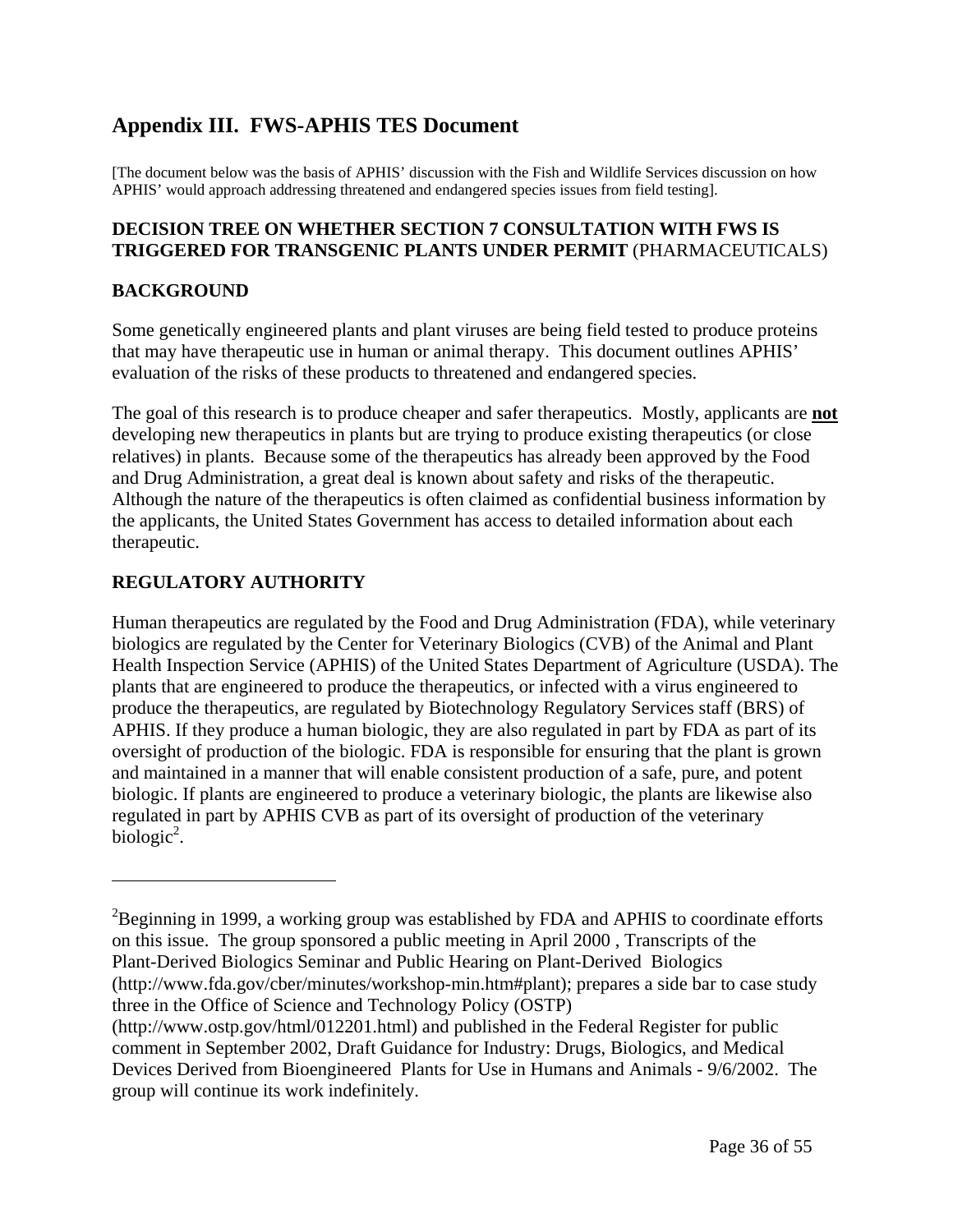#### **An Overview of field testing of pharmaceutical plants**

The first field test of pharmaceutical producing plant was in 1991. Currently, virtually all the field testing is being performed by commercial applicants. Corn, rice, and tobacco are the plants that have the largest acreage.

Researchers are interested in using crop plants to produce pharmaceuticals for a number of reasons. The need for very large quantities of biologics, projected to be 500 to 1000 kilograms per year for some human biologics, is growing rapidly. Production costs may be lower than with traditional fermentation technology, both because of reduced energy costs and reduced cost of raw materials. The energy-expensive process of cleaning and sterilization of large fermentors is not necessary and the need for large volumes of purified culture medium is eliminated. In addition, the use of crop plants removes the potential for contamination of the biologic with animal viruses that potentially can be pathogenic to humans. An inherent risk with biologics produced in animals or animal cells are that the animals or animal cells will become infected with a pathogenic virus that may then contaminate the product. This risk is avoided by producing the biologic in plants, because there are no known plant viruses that can infect people. Because the human pharmaceuticals are costly, producers will take every effort to maximize yields. This will include frequent pesticide applications to ensure maximized plant yields.

The production systems for pharmaceuticals can be divided into two classes - those products that are produced in the seed and those produced in leaves.

For tobacco, the products are being produced in the leaves. To maximize leaf production, tobacco plants are usually "topped" to block flowering. In the absence of flowering, APHIS can identify no non-target organism that "feeds" on tobacco that is not a plant pest except possibly skunks. Because of nicotine production, earthworms are killed even by the non-engineered tobacco plants. If flowering does occur, bees and other pollinators could be potentially exposed.

There are two systems used in tobacco. The first uses engineered plants. The pharmaceuticals are being produced under wound-inducible promoters. That means that the engineered plants do not produce detectable amounts of the product until the leaves are wounded<sup>3</sup>.

The other uses a tobacco mosaic virus which produces products by two systems. The virus is engineered to produce an epitope (the part of the sequence of an antigen that produces an immunological response). The non-engineered plants are inoculated with the virus and a few weeks later the leaves are harvested and the virus is extracted and purified. The cut plants are allowed to regenerate and another harvest is performed. The plants are in the field for approximately 2 months.

1

<sup>&</sup>lt;sup>3</sup> When insects devour leaves, plants respond by producing a variety of compounds to deter feeding. Using molecular techniques, scientists have identified the DNA sequences (promoters) that trigger the production of compounds by wounding.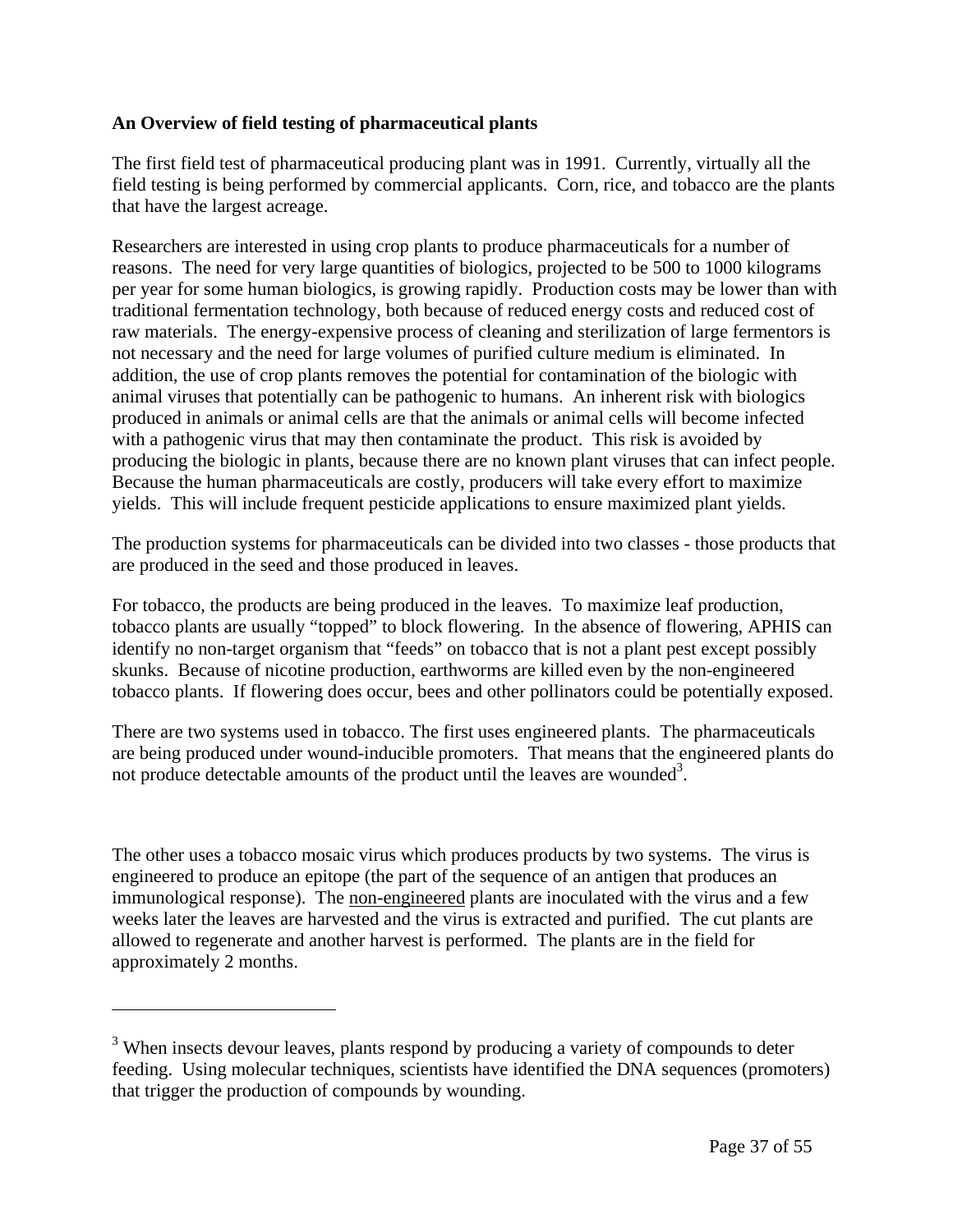The other TMV system cause production of the product in the intracellular spaces of the leaves. The leaves are harvested and the product is gently extracted.

For most of the food crops including corn, rice, and barley, the pharmaceutical is being produced in the seed. Production in the seeds offers several advantages: one relatively high level of proteins can be produced, the proteins are generally more stable at room temperature in seeds than as purified products, and the systems to purify proteins from seeds is well developed.

#### **How field tests are performed under APHIS permit.**

 $\overline{a}$ 

The goal of APHIS regulations is to establish measures that must be taken to minimize dissemination of the engineered organism into the environment during movement and while in the receiving facility (laboratory, growth chamber, or greenhouse) as specified in 7 CFR 340. A consequence of minimizing dissemination and persistence in the environment is exposure of any non-target organism is also minimized.

Permits are required for importation, interstate movement, and field-testing plants engineered to produce pharmaceutical compounds and microorganisms. In the permit the applicant lists the regulated article or product, donor organism, recipient organism, vector or vector agent, dates of the importation, movement or release, quantity of the regulated article and the port of importation or site of release. In addition detailed information is provided as appropriate on the anticipated or actual expression of the altered genetic material in the regulated article and it differs from a non-modified parent organism, the molecular biology of the system, the country or locality where the donor, recipient, and vector were collected and produced, the experimental design at the release site, the facilities at the destination, the measures to insure confinement, and the final disposition. This data is required so that a decision can be made to conclude that the transgenic plant is adequately characterized, that no transgenic plant material will persist in the environment, and that any unintentional or unanticipated effects, if any, can be restricted to the confined field site and be managed in such a way that there are no potential plant pest risks after the confined field release is terminated. All field test approvals require that a field data report be filed after the experiment is complete.

For field tests, measures must be taken to confine the transgenic plants to the field site during the defined period of the release and to prevent the transgenic plants or their progeny from persisting in the environment in subsequent growing seasons either within or outside of the site of the confined release. Both the reproductive isolation measures and post harvest land use restrictions are based on the reproductive biology and seed dormancy characteristics of the species, surrounding land use, proximity of sexually compatible plants and presence of pollinators. Additional mitigation measures may be necessary based on the nature of the introduced trait(s).

During the growing season, measures must be taken to achieve reproductive isolation from plants of the same species and other sexually compatible species that are not part of the confined release, whether they are cultivated, weedy or wild species<sup>4</sup>. Depending on the plant species,

<sup>&</sup>lt;sup>4</sup> APHIS has commented (http://www.aphis.usda.gov/ppq/biotech/pdf/pharma\_2000.pdf) on plant species appropriate for field testing. "APHIS believes that some plants are inappropriate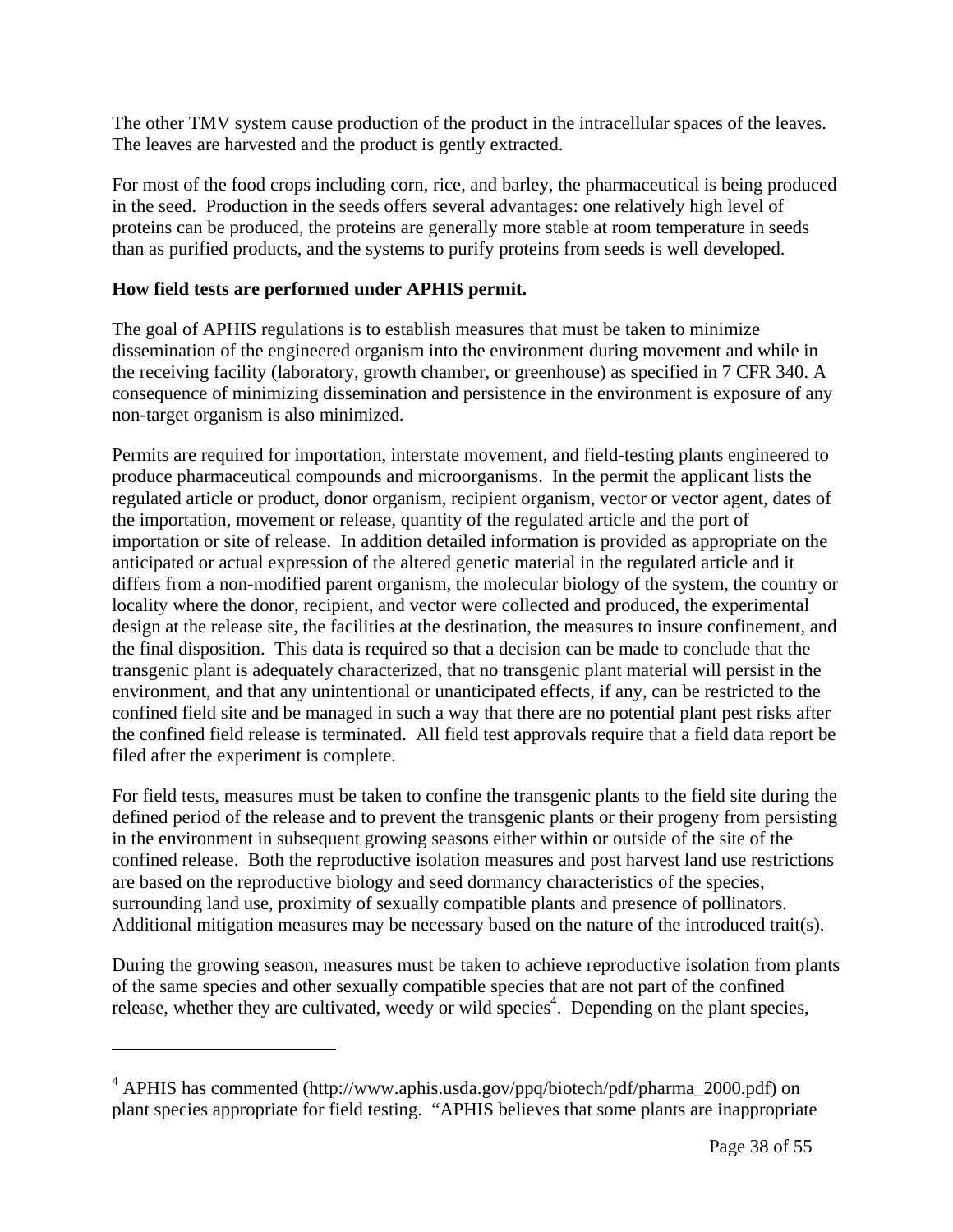this can be achieved by the use of one or a combination of the following: isolation distance, pollen or pollination-proof caging, netting or bagging of plants prior to flowering, guard rows/ border rows of plants to attract pollinators or trap transgenic pollen, flower removal prior to pollination, use of male sterile lines, use of plant growth regulators to block reproductive development, different flowering time, and/or termination of the confined field release prior to flowering. Generally, isolation distances that are used to ensure purity of certified seed (such as breeder seed or foundation classes of certified seed) may be adapted successfully to prevent or minimize out crossing of transgenic pollen to sexually compatible plants that could produce viable progeny capable of persisting outside the confined field release site. When isolation distances are used, these zones are also monitored for the presence of the same species, related species and for proximity of fields of the same species.

Post-harvest land use restrictions may be necessary for a certain number of years following harvest of the transgenic plant material to allow monitoring, removal and destruction of volunteers. Generally, for corn, this would involve monitoring for volunteers either immediately after harvest in warm climates where conditions favorable for germination can be maintained, or in the next growing season in colder climates. Generally, the post-harvest periods used to ensure purity of certified seed may be adapted successfully. For certain plant species, and for certain specific cases, post-harvest land use restrictions may also be necessary for the perimeter of the confined field site itself to monitor for volunteers resulting from potential dissemination of seed, e.g., during mechanical harvesting operations.

Other risk mitigation activities for field tests include: (1) adequate identification, packaging and segregation measures to prevent seed mixing, spillage and dispersal into the environment during transit; (2) adequate cleaning of seeding and transplanting machinery at the confined field site prior to removal to another location to prevent dissemination of viable transgenic plant material into the environment; (3) devitalization/destruction of surplus seed or seedlings, and any viable transgenic plant material remaining after transplantation or after harvesting at the confined field site by suitable means which could include, but are not limited to, dry heat, steam heat, crushing, deep burial, disking into the soil, burning, treatment with appropriately labeled herbicides and/or chemicals (harvested transgenic seed and/or plant material from the confined field site may only be retained in an approved facility if requested at the time of the submission and authorized by the regulatory authority, and should be clearly identified, securely transported, and stored separately from other seed/or plant material to avoid mixing); (4) a contingency plan for destruction of viable transgenic plant material in case of accidental release. The plan should include site marking and monitoring to ensure destruction of viable material and immediate notification of regulatory authorities.

#### **What information applicant provides APHIS for field testing:**

 $\overline{a}$ 

for the production of pharmaceuticals. These plants have characteristics like multiple year seed dormancy (e.g. *Brassica rapa*, are bee pollinated, and a sexually compatible with weed species in the locality of the field test."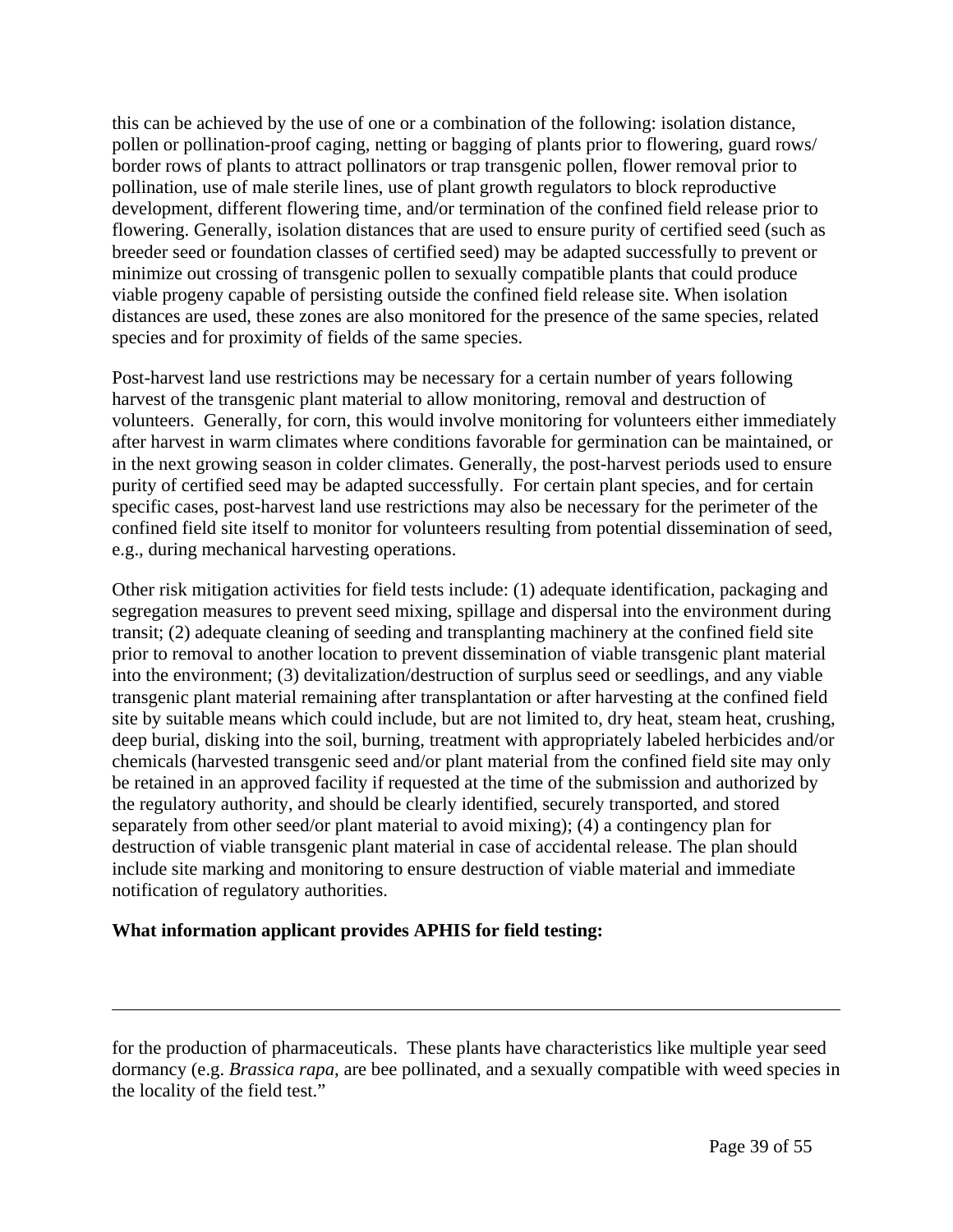This is not a complete list of all information provided but focuses on elements associated with risks to non-target organisms.

1. Levels of a gene product in roots, stem, leaves, pollen and seeds.

If the desired product is an enzyme, provide quantitative enzyme activity data for the roots, stem, leaves, pollen and seeds of the recipient organism, and for comparison the amount in the organism where the gene was obtained. (The amount of gene products in food or feed may also be supplied).

APHIS will use this information to determine if the non-target organism is likely to have been exposed to the protein previously and whether the amounts of protein are in the range expected for consumption.

2. Whether the gene product is sensitive to gastric digestive conditions (pH and proteolytic enzymes).

If the product is sensitive to gastric digestion (e.g. many of the new proteins in GMOs are degraded within a minute) then exposure is virtually nil. Being susceptible to protease degradation also is important in disappearance of the protein in plant debris.

3. The thermal stability of the gene product.

The less thermal stable the product the more easily it will be degraded in the environment.

4. Provide APHIS data submitted to the FDA or other regulatory agencies that have been developed as part of a clinical trial.

FDA and CVB reviews for new therapeutics always contain safety data generated in lab animals and occasionally in humans. This data would help address potential impacts on non-targets.

5. Whether there is sequence homology to known toxicants, allergens, or proteins known or likely to harm non-target organisms (pesticidal properties).

The number and functions of proteins being identified have and will continue to increase rapidly. Database searches can quickly determine if a given protein has any sequence homology to known proteins that raise concerns for non-target organisms. This is an easy screen for all new proteins being field tested under APHIS authorization.

6. If the gene product has some inherent toxic activity, compare levels produced in the transgenic plant with those in the organism of origin (or related organisms). Address possible differences associated with different exposure routes

7. Provide a list of threatened and endangered species for each county that a field test is planned.

#### **ANALYSIS**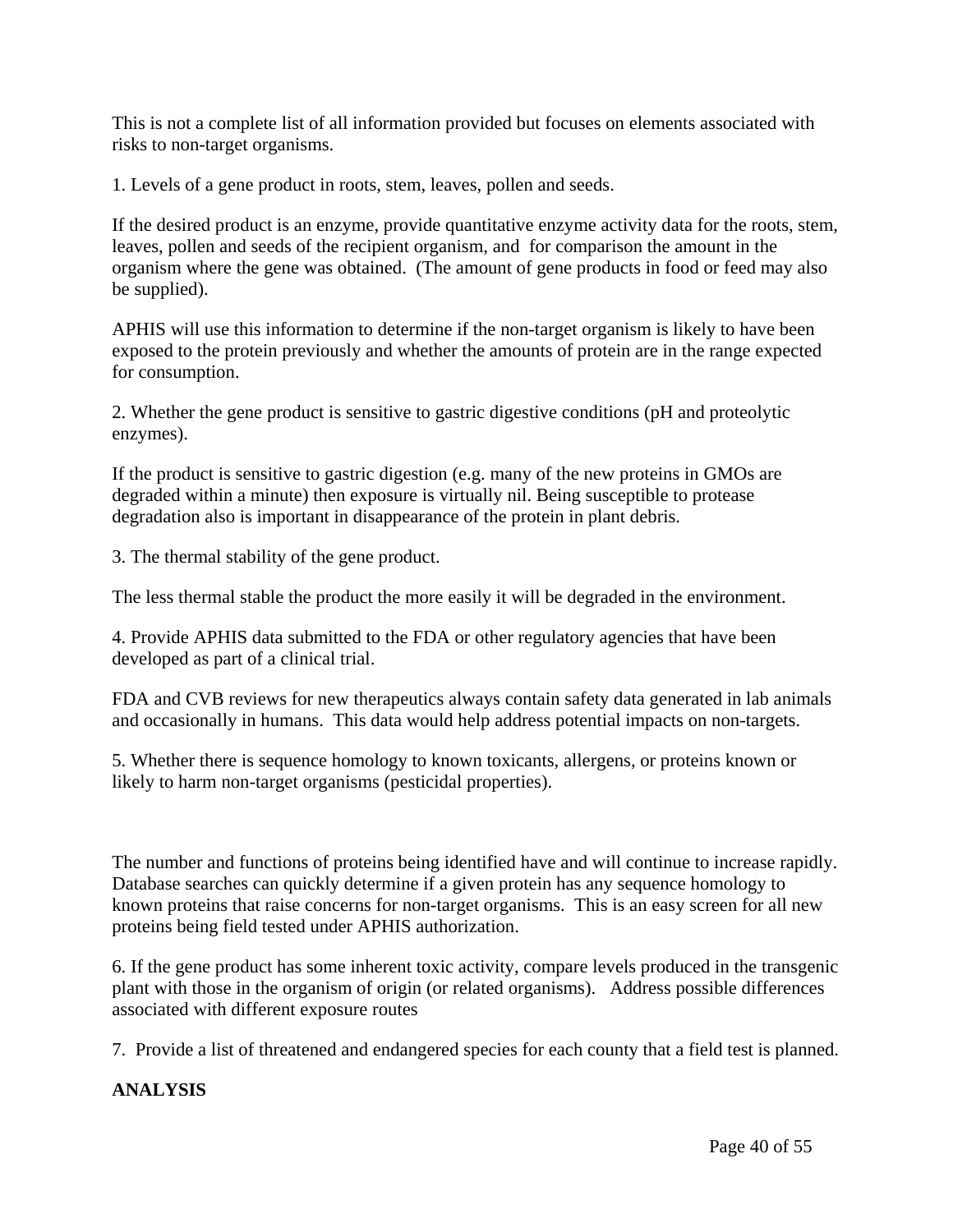Considering all the above provided information and literature, APHIS will assess the plants/seeds have damaging or toxic effects directly or indirectly on non-target organisms associated with the plant or its parts, including:

- a. beneficial organisms (insect pollinators, earthworms, bees, lady beetles, etc.)
- b. foraging birds, rabbits, deer, rodents or other wildlife
- c. potential impact on threatened and endangered species (TES)

If APHIS cannot reach a "no harm" decision then it will initiate consultation. To document our decision making process APHIS will complete an TES assessment sheet for every gene-site combination.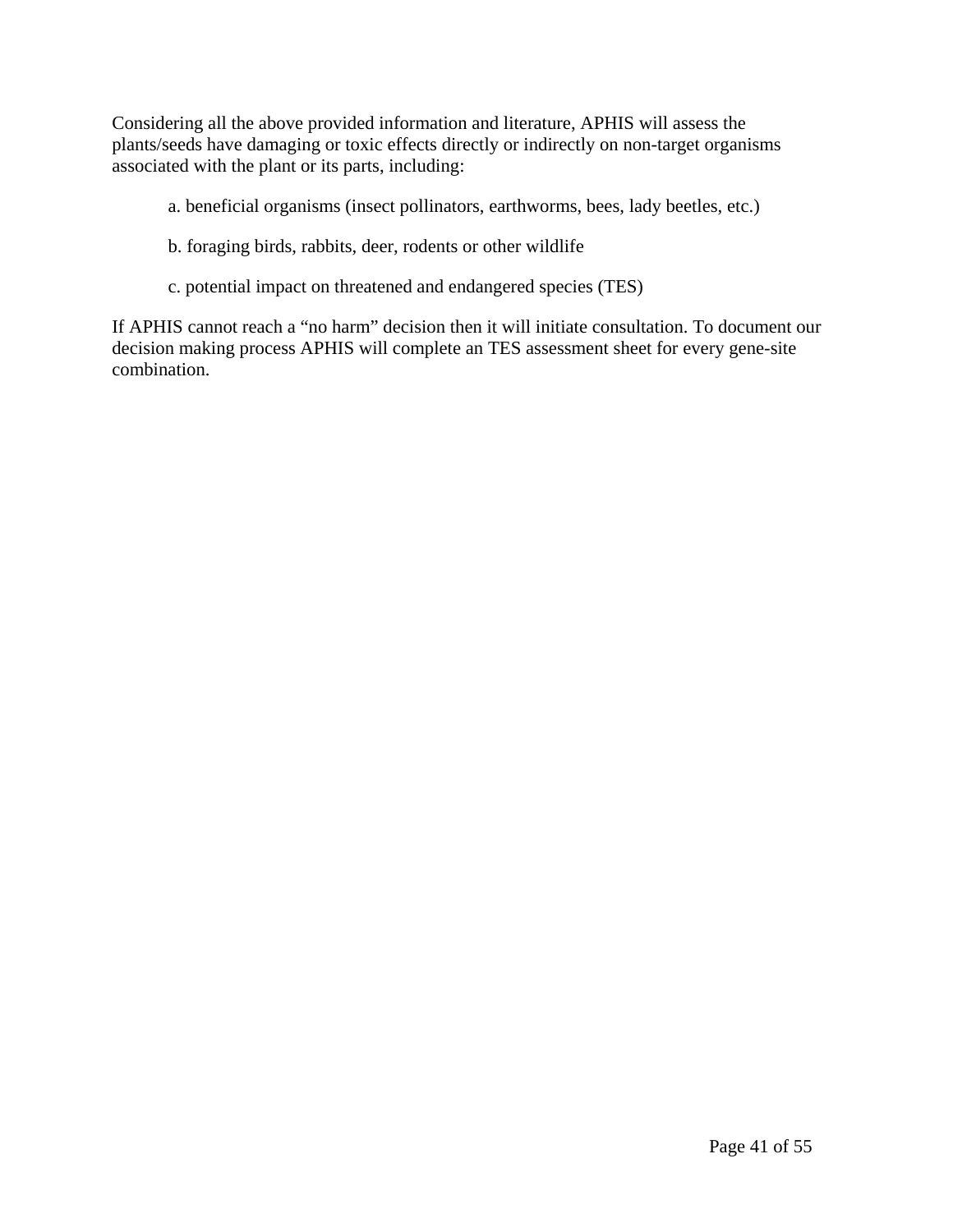# **Appendix IV. Applicant supplied TES Worksheet**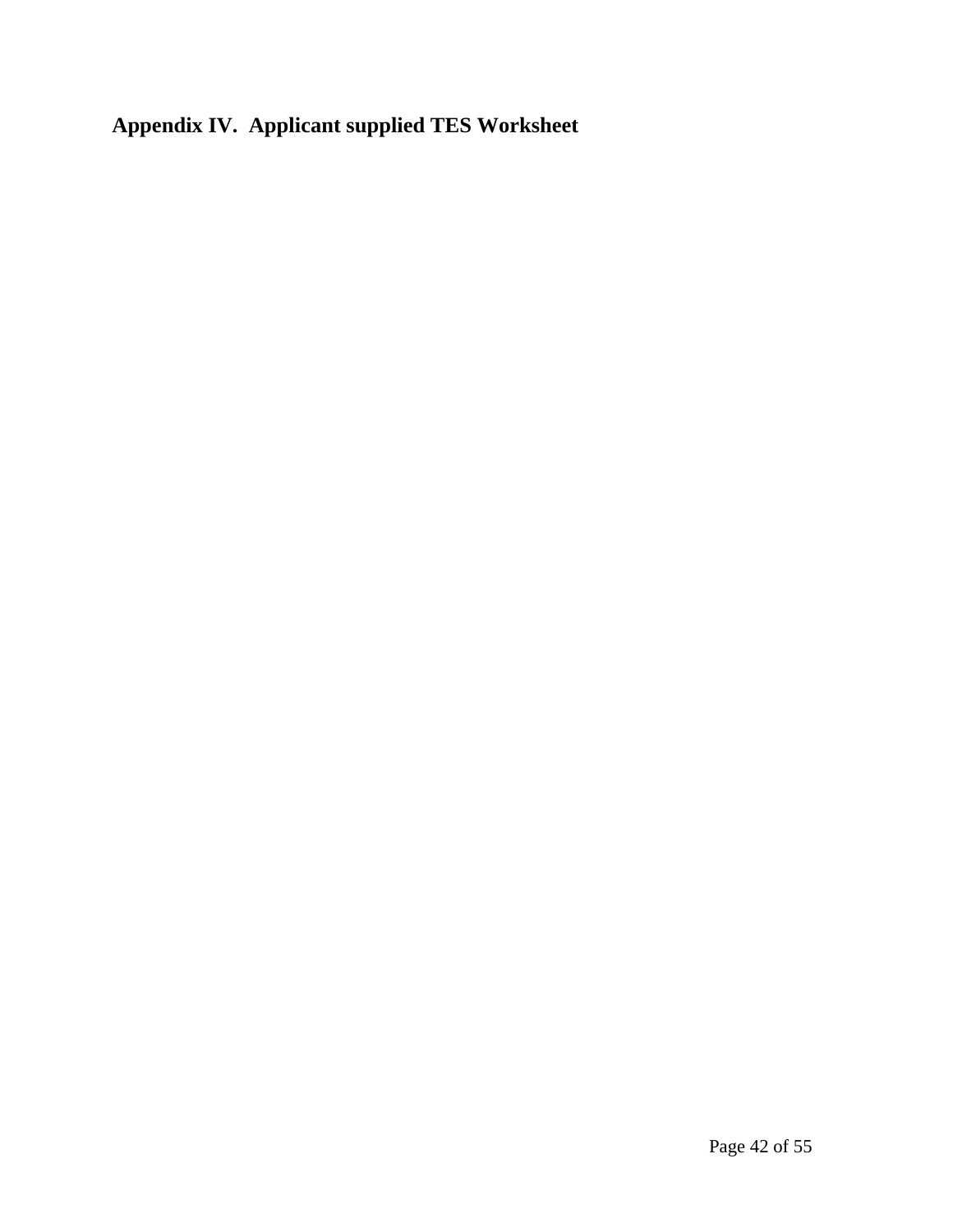## **Ventria Bioscience TES WORKSHEET**

## **Table of Contents**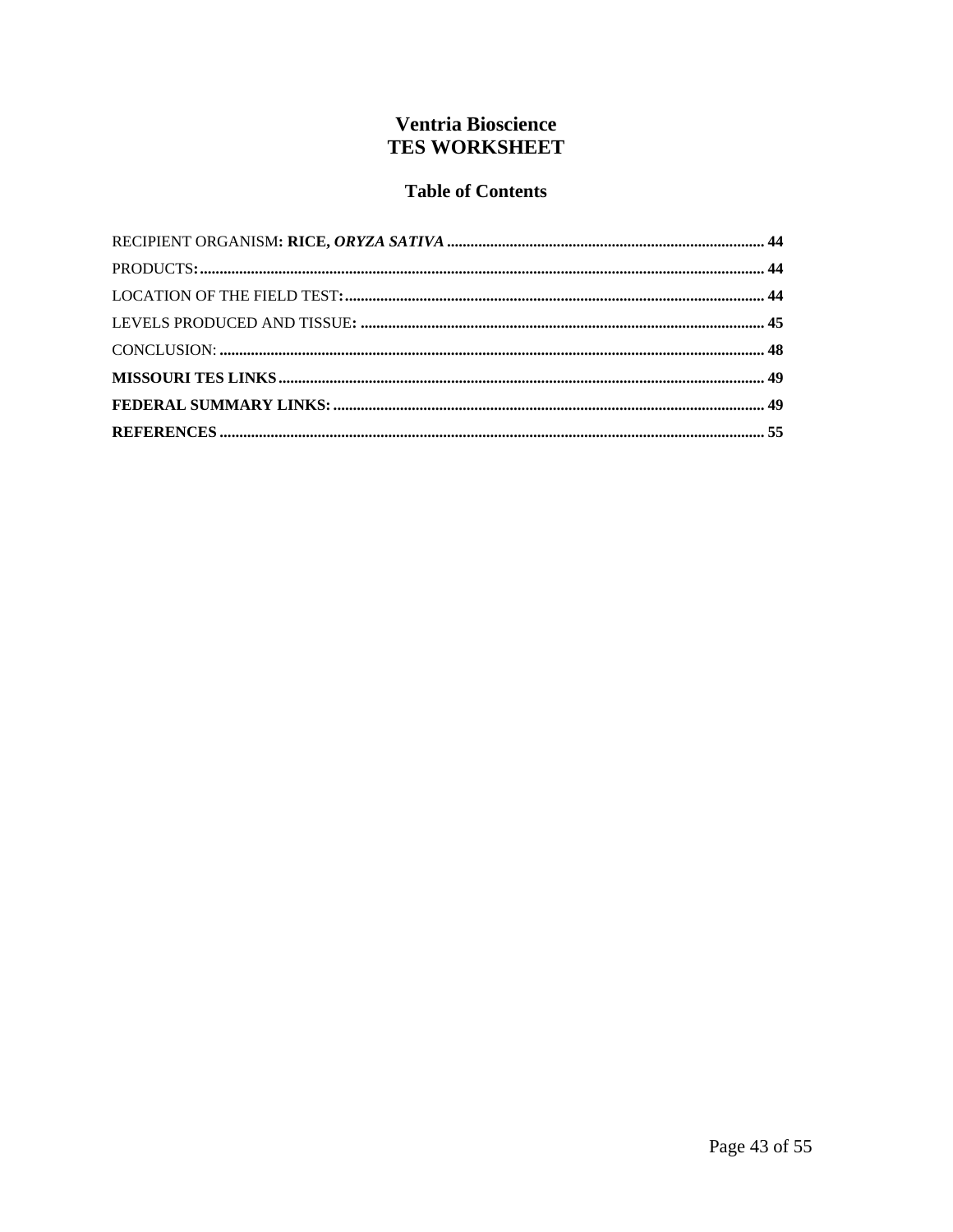### **Ventria Bioscience TES WORKSHEET For Lysozyme Rice Trials and Production Cape Girardeau, Mississippi, Scott Counties, Missouri**

#### **RECIPIENT ORGANISM**: Rice, *Oryza sativa*

#### **PRODUCTS**:

Recombinant human lysozyme expressed in the endosperm of rice grains is the product.

Lysozyme is ubiquitous in the human body where it acts as a protective barrier against environmental agents and, in doing so, helps prevent infection. The following are some examples of how lysozyme could be used to enhance human health:

- 1) Improvement of gastrointestinal health, via inclusion in infant formula.
- 2) For the management of acute watery diarrhea by the inclusion of rhLZ, in oral re-hydration solution (ORS).
- 3) In the management and prevention of topical infections.

#### **LOCATION OF THE FIELD TEST**:

The trial and scale-up locations are planned for Cape Girardeau, Mississippi, and Scott Counties in the southeast corner of Missouri, adjacent to the Mississippi River. These counties are primarily agricultural and planted to cotton, corn, sorghum, soy and wheat. Although rice is grown in this regional area of Missouri, less than 500 acres per year has been grown in Mississippi and Scott County and none in Cape Girardeau County. No rice driers, mills or rice seed processing facilities are present in these counties. Ventria is working with the sole rice producer in Mississippi County.

In all cases, a rice-free 50 foot fallow area, which may include roads, borders the transgenic rice. In addition, Ventria performance standards call for a ¼ mile distance to any commercial rice production.

The nearest non-agricultural water is more than one mile from the field site.

The land to be used is currently in agricultural production. No practices are performed which would affect TES any more severely than any other local agricultural practice or commercial rice field. Routine, appropriate, and registered for Missouri agricultural practices will be performed. Ventria-dedicated equipment will be used under USDAapproved SOP's for equipment and cleanout practices. In addition, our rice area is within a much larger agricultural zone.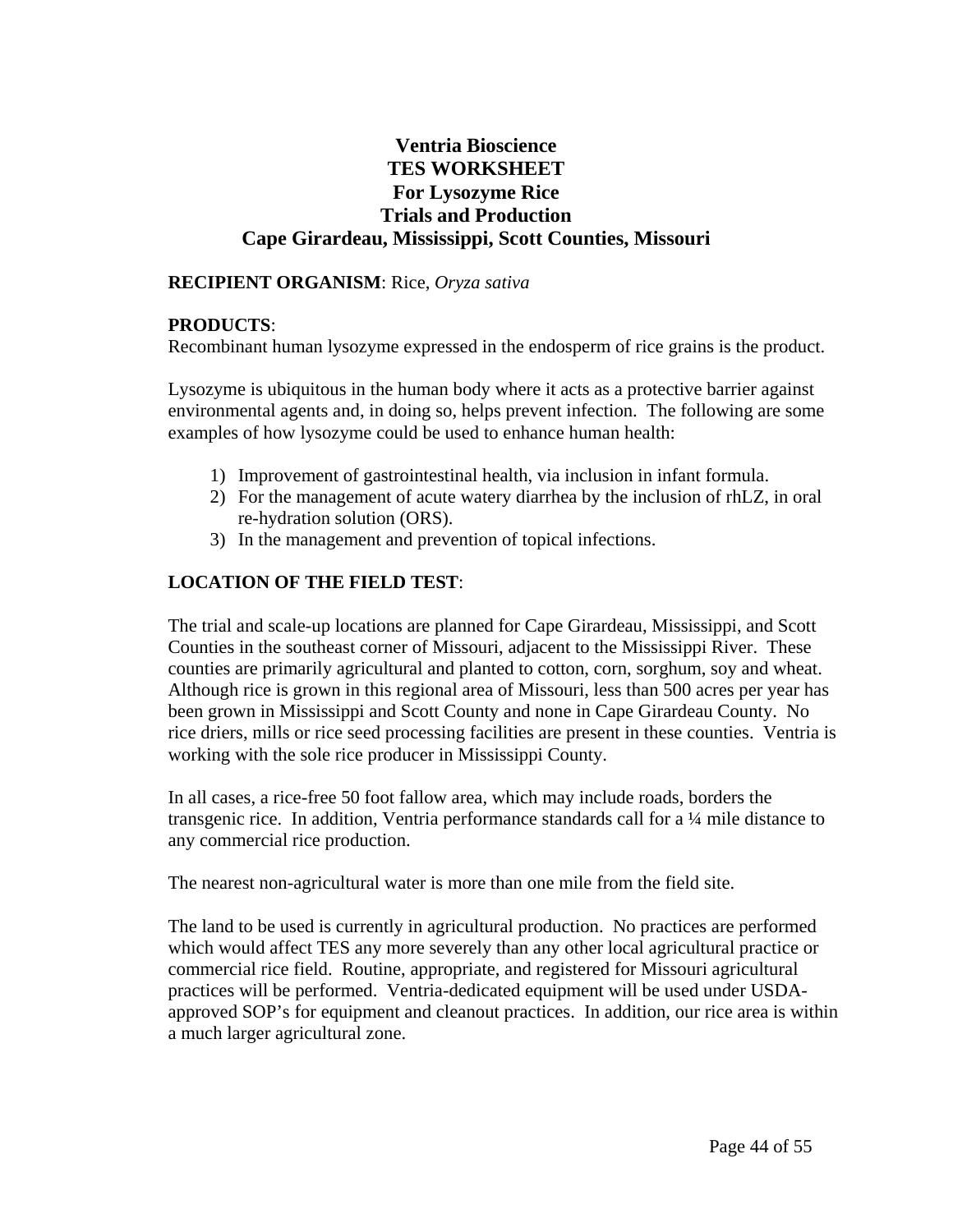#### **LEVELS PRODUCED AND TISSUE**:

The product is expressed only in the endosperm of rice seed and in no other plant part. Approximately five mg of lysozyme protein per gram of dried brown rice flour is the expression level (5mg/g). Levels detected in the field may be lower due to environmental interactions.

Ventria uses a targeted system for production of its recombinant molecules in which the molecules are manufactured exclusively in the grain of the plant. All other plant tissues: roots, stems, leaves, and pollen do not contain our target molecules. Biochemically, these tissues are identical to their counterparts from non-transgenic plants, as shown by proximate analysis of these tissues to non-transgenic controls. We have performed western blots on tissues from our plants to verify the controlled expression of target molecules in our expression system.



Figure 1. Western blot of 2003 field samples of LZ159-53 mature plant organs. Only the mature grain (brown rice flour, in this case) contains rhLZ.

#### **ASSESSMENT:**

Lysozyme is a protein found in most mammal breast milk, including humans, as well as in most epithelial surface secretions including tears, nasogastric, saliva, and bronchial (See Table 1 for lysozyme levels in humans). Human milk contains up to 0.250 mg/mL of lysozyme (Lonnerdal, 1985)... It is highly unlikely that this molecule is either an allergen or toxin. In addition, amino acid sequences have been determined for many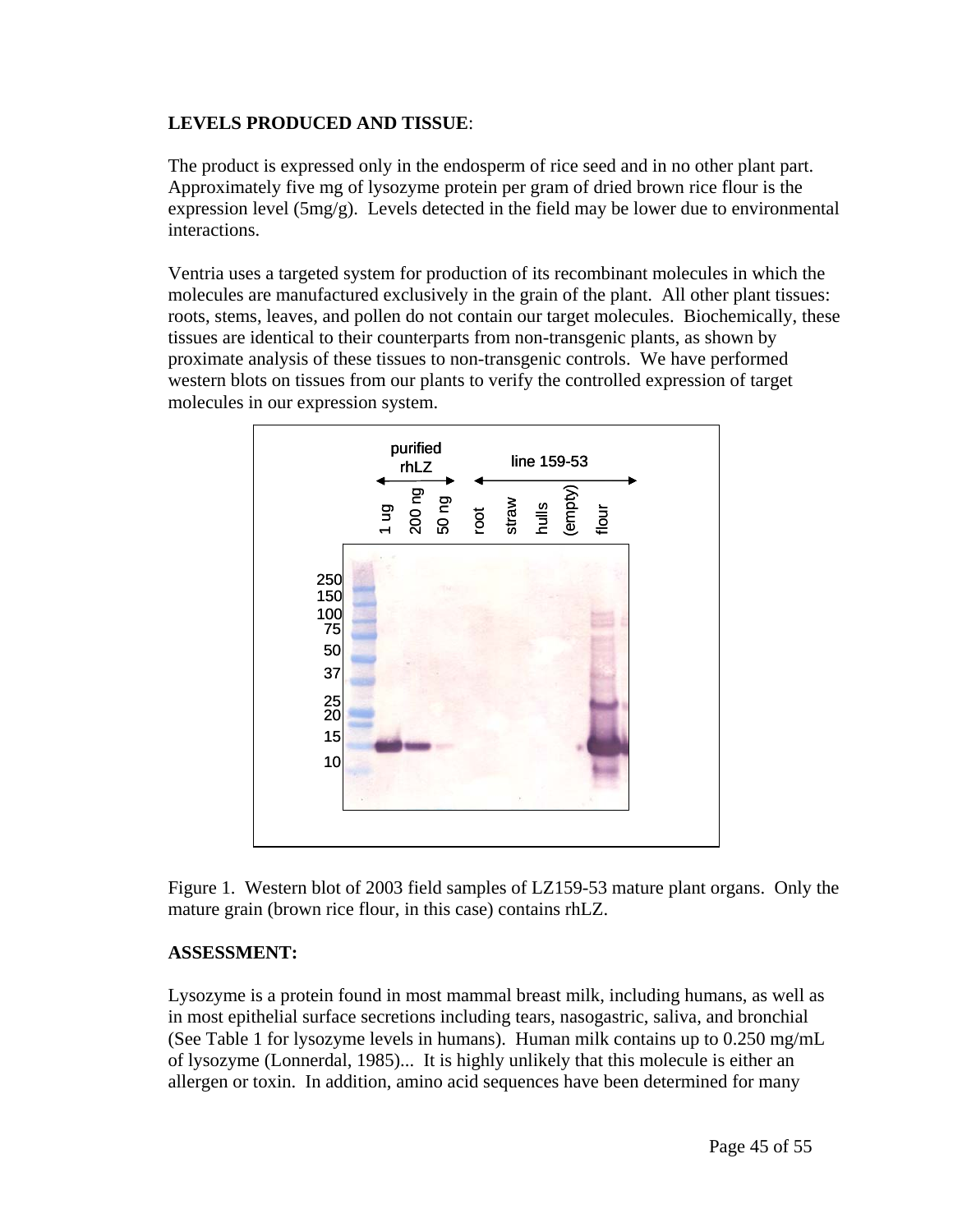diverse species including: humans, cows, chickens, quail, pheasant, guinea fowl, turkey, duck, chachalaca, baboon, rat, and tortoise (Jolles, 1984).

Not surprisingly, it isn't listed as a toxin in the SWISS-PROT and TrEMBL databases. Nor does it share any amino acid sequence homology with known toxins, as determined by FASTA search against known toxins listed in the SWISS-PROT and TrEMBL databases. The criteria for the FASTA search are described by Gendel (Gendel 1998). The wordsize used initially was set to two, and the regions of amino acid sequence identity greater than 6 were scored. None were found.

Various forms of the lysozyme protein are found and characterized in numerous mammals including humans, cows, chickens, quail, pheasant, guinea fowl, turkey, duck, chachalaca, baboon, rat, and tortoise (Jolles, 1984). Chicken lysozyme is a widely used commercial product in the U.S... Although the digestive system anatomy of birds is very different from humans and other mammals, the composition of the gastric fluid is similar. Both mammal and bird gastric fluids contain HCl and pepsin and both operate at about a pH of 2.0 (Sturkie, 1976 and Klasig, 1998). In addition the pancreatic system of birds and mammals is also similar. Therefore, human digestive studies with lysozyme should apply to avian species as well.

Humphrey et al. have analyzed the effects of ingestion of Ventria's lysozyme (with lactoferrin) rice on the health and intestinal flora of chickens. (Humphrey. 2002) In their study, they measured growth rate and intestinal structure of Cobb broiler chicks fed varying amounts of Ventria rice for 21 days after hatching. As predicted, the results show that lysozyme improved the health of the chicks. Growth rates of the chicks were improved relative to controls. Also histological indices of intestinal health showed improvement relative to controls. These data support the hypothesis that Ventria rice is not harmful to avian species.

Chicken egg white is currently the major commercial source of lysozyme. Sequence analysis shows that human lysozyme is about 60% homologous to its chick counterpart, a known allergen, but the human version is not an allergen. The fact that antibodies against human and chicken egg white lysozyme do not cross react indicates significant structural differences (Faure and Jolles, 1970).

In contrast to reports of allergenicity, lysozyme has shown efficacy at combating infections in experimental animals and humans following administration by oral, intravenous, intraperitoneal and topical routes. In rainbow trout, lysozyme injections decrease mortality from a challenge with *Aeromonas salmonicida* by more than 3-fold and oral administration decreased mortality from infectious pancreatic necrosis virus by 2-fold. (Siwicki et al. 1998). Oral administration of egg white lysozyme is now used clinically in human medicine for the therapy of inflammatory diseases of respiratory and digestive epithelia (Seno, et al. 1998).

Finally, mineral and vitamin analysis and proximate analysis on paddy, straw and rice flour of the transgenic rice and the non transgenic parent show either no differences or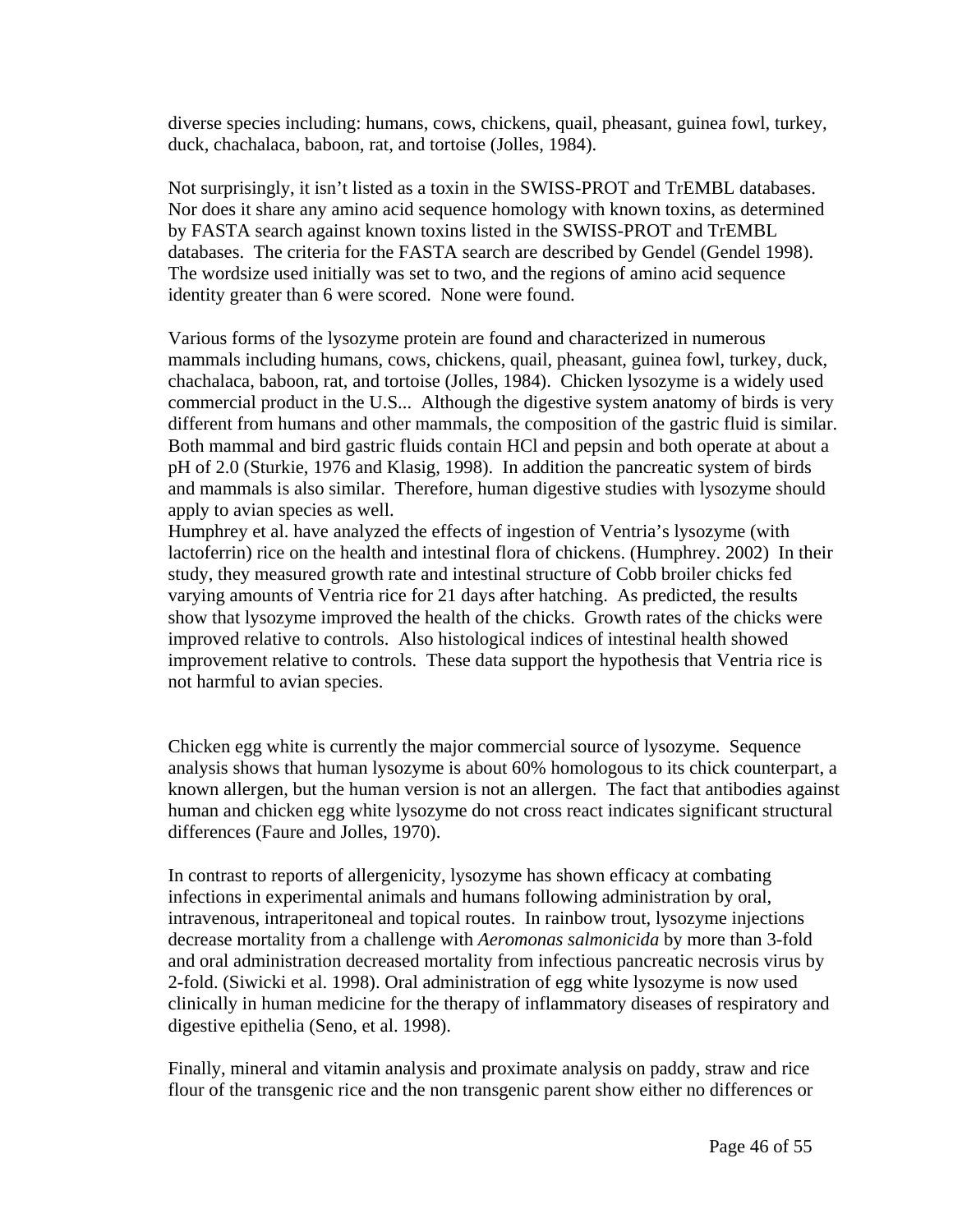differences within the standard range (Table 1 and 2). That is, the differences between the two can be accounted for by varietal differences in rice.

| Analysis        | LZ159-53 |           | Taipei 309 |           | Standard        |  |
|-----------------|----------|-----------|------------|-----------|-----------------|--|
| $mg/100$ gram   | Mean     | <b>SD</b> | Mean       | <b>SD</b> | Value           |  |
| <b>Minerals</b> |          |           |            |           |                 |  |
| Phosphorus      | 26.61    | 2.19      | 21.47      | 0.71      | $26.00 - 36.00$ |  |
| Iron            | 2.89     | 0.36      | 3.37       | 0.51      | $2.80 - 5.70$   |  |
| Calcium         | 23.58    | 1.57      | 21.55      | 1.61      | $15.00 - 70.00$ |  |
| <b>Vitamins</b> |          |           |            |           |                 |  |
| Niacin          | 5.85     | 0.57      | 4.21       | 0.59      | $1.50 - 6.50$   |  |
| B <sub>1</sub>  | 0.53     | 0.09      | 0.39       | 0.08      | $0.14 - 0.38$   |  |
| B <sub>2</sub>  | 0.22     | 0.09      | 0.20       | 0.02      | $0.04 - 0.13$   |  |

Table 1: Mineral and vitamin composition of paddy rice (rough rice) from LZ159 53 rice and Taipei 309 non-transgenic rice.

Table 2. 2003 Field-grown rice. Proximate analysis on paddy rice (rough rice) from LZ159-53 rice and Taipei 309 non-transgenic rice.

| Analysis                 | LZ159-53 |           | Taipei 309 |           | Standard      |
|--------------------------|----------|-----------|------------|-----------|---------------|
| % Dry weight             | Mean     | <b>SD</b> | Mean       | <b>SD</b> | Value         |
| Moisture (as received)   | 9.80     | 0.77      | 9.94       | 0.75      | 11.00-13.70   |
| Crude fat                | 1.67     | 0.41      | 1.91       | 0.53      | $1.80 - 2.70$ |
| Crude protein            | 9.00     | 1.35      | 6.73       | 0.75      | $6.70 - 9.00$ |
| Ash                      | 5.52     | 0.56      | 5.09       | 0.25      | $3.40 - 6.00$ |
| Carbohydrate             | 83.81    | 1.04      | 86.24      | 0.79      | 78.70 - 95.60 |
| Total dietary fiber      | 16.74    | 0.67      | 15.22      | 1.37      | 19.10         |
| Fiber, acid detergent    | 12.65    |           | 12.97      |           |               |
| Fiber, neutral detergent | 13.88    |           | 13.19      |           | 16.40 - 19.20 |

Humphrey et al. have analyzed the effects of ingestion of Ventria's lysozyme on the health and intestinal flora of chicks. (Humphrey, Huang et al. 2002). In their study, they measured growth rate and intestinal structure of Cobb broiler chicks fed varying amounts of lysozyme rice for 21 days after hatching. As predicted, the results show that lysozyme improved the health of the chicks. Growth rates of the chicks were improved relative to controls. Also histological indices of intestinal health showed improvement relative to controls. These data support the hypothesis that the lysozyme reduced the pathogen load in the intestines of the chicks.

There are no known beneficial invertebrates in rice agriculture, and only a handful of insects that inhabit a rice habitat. Since Ventria's expression system involves only expression of the target protein in grains, only insects that consume grain would be exposed to the target molecules. Any such insect is considered a pest.

There are several rice-field coincidental pests that are known to feed on rice grains in Missouri, as opposed to other plants parts. Rice Stink Bugs feed on the developing rice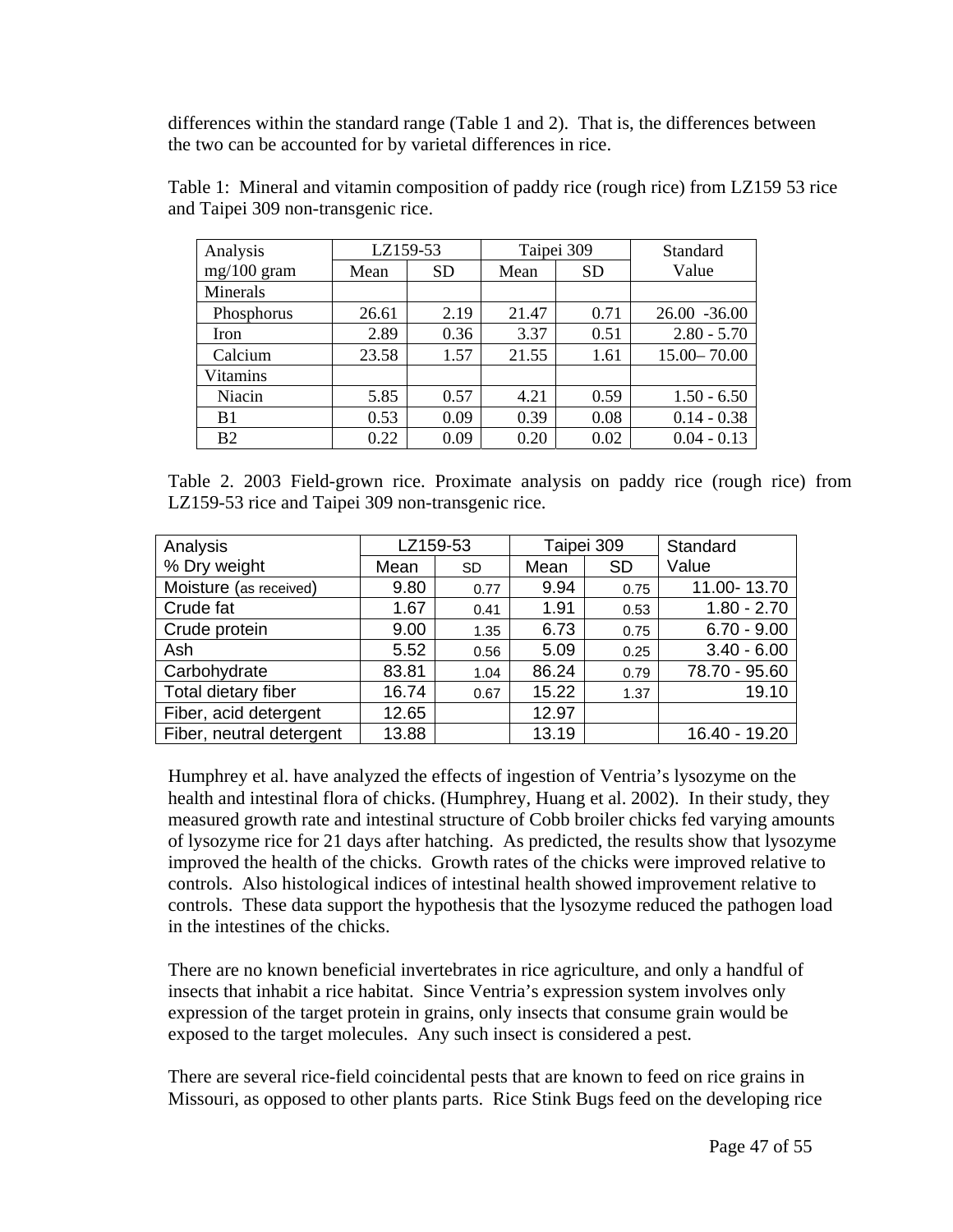grain from the milk stage through grain maturity; grasshoppers may feed on the very young immature head of the rice plant; crayfish, if present, often feed on young, germinating rice grains. None of these insects are classified as a beneficial: they are considered pests, and are eradicated using normal agricultural practices. Any invertebrates (beneficial or not) that consume other parts of a rice plant will be unaffected by the transgenic nature of our plants, since the expression of our target proteins is limited exclusively to the grain.

We conducted an analysis of which Missouri threatened and endangered species (TES) are present in Cape, Mississippi and Scott Counties and would be most likely to consume Ventria's mature grain or germinating seedlings, if present. We did this by examining the known most recent location and diet of each of the animals listed in the Federal TES list. There were some animals that were clearly identifiable as non-seed or seedling eaters, such as bats, eagles, and mollusks. Two species listed for these counties, the pallid sturgeon and Fat Pocketbook (mollusk), are known to potentially inhabit the Mississippi River which borders the eastern edge of Cape Girardeau, Mississippi and Scott Counties, not agricultural areas. The Interior Least Tern, listed as a TES by the US Fish and Wildlife Service for the counties of interest, feeds almost entirely on small fish and utilizes islands and beaches of the Mississippi River.

The one plant species on the Federal TES list found in Ventria's proposed counties is the Decurrent False Aster. Ventria's field data to date shows no movement or leaching of lyzozyme into the soil and we believe there are no exposure routes which could negatively affect plant species of any kind. To date we have seen no depression of weed species in our fields relative to commercial fields.

We have reviewed the current literature, including the data in sections above, with Dr. Kirk Klasing, a professor in the animal science department at the University of California, Davis; and discussed with him the potential for lysozyme contained within rice grains, to have deleterious effects on non-target organisms inadvertently exposed to them either topically or through digestion. Based on the current literature, and the data generated to date by Ventria, we do not believe there is any reason to think that these molecules will harm non-target organisms in the environment.

Finally, all seed is harvested and stored in Ventria's dedicated storage. The remaining straw is burned as soon as possible and the field disked. No appreciable transgenic rice or lysozyme remains in the field for consumption by wildlife. In-season and post-harvest management practices are also designed to deter wildlife form moving into our fields.

#### **CONCLUSION:**

There are no Threatened or Endangered Species which are expected to inhabit Ventria's rice fields, none which eat rice, and no expose routes from our fields to likely TES habitats, such as the Mississippi River.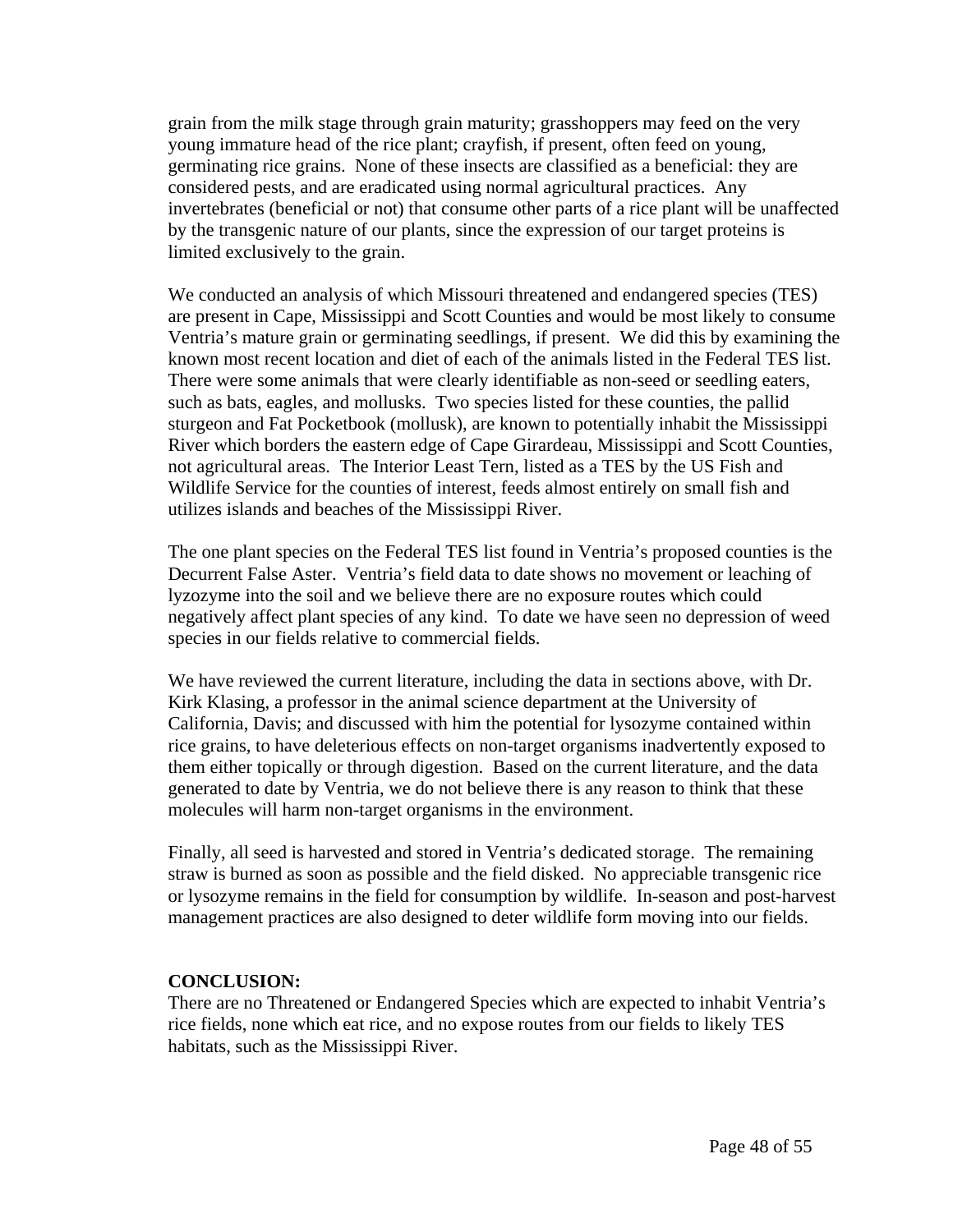#### MISSOURI TES LINKS Endangered and Threatened State and Federal TES:

http://www.conservation.state.mo.us/nathis/endangered/checklst/endspec.htm

Accessed October, 2004;

Endangered Species Guidesheets:

http://www.conservation.state.mo.us/nathis/endangered/endanger/guide.htm

Accessed October, 2004

### FEDERAL SUMMARY LINKS:

http://ecos.fws.gov/ecos/apps.doc

Accessed October, 2004;

U.S. Fish and Wildlife Service, Region 3:

http://midwest.fws.gov/endangered/lists/missouri-cty.html

Accessed October, 2004;

Table 1. Federal Threatened and Endangered Species in Missouri, follows.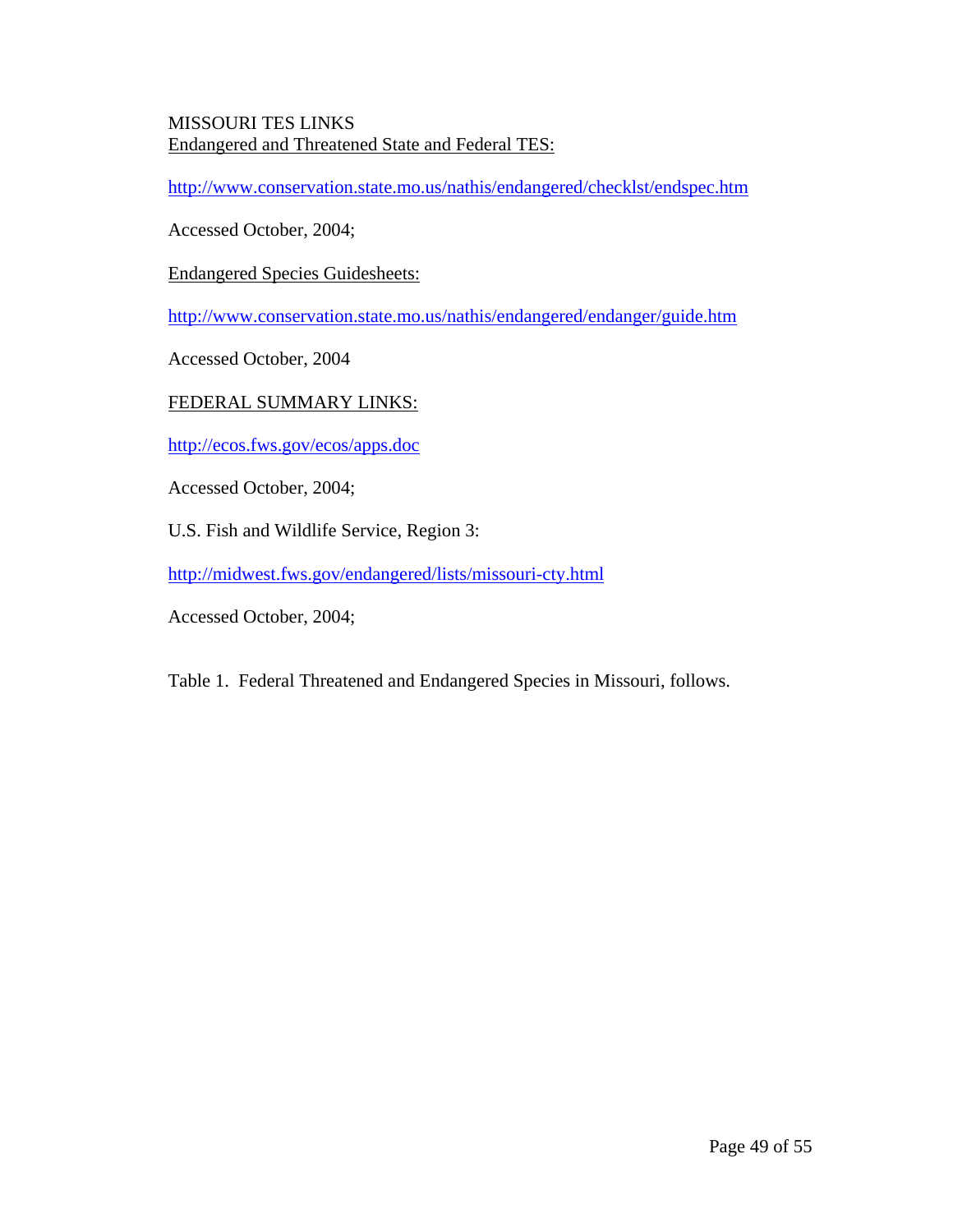### Table 1. Federal Threatened and Endangered Species in Missouri.

Animals -- 17

| <b>Status</b> | Listing                                                                           | Category | Eat<br>Rice<br>? | Cape<br>Girardeau<br>County<br>Y/N? | <b>Mississip</b><br>pi County<br>Y/N? | <b>Scott</b><br>Coun<br>ty<br>Y/N? | <b>Location Notes</b>                                                                                                                           |
|---------------|-----------------------------------------------------------------------------------|----------|------------------|-------------------------------------|---------------------------------------|------------------------------------|-------------------------------------------------------------------------------------------------------------------------------------------------|
| Е<br>Ε        | Bat, gray (Myotis grisescens)                                                     | Mammal   | N                | <b>No</b>                           | <b>No</b>                             | No                                 | Taney, Boone, Dent, Hickory,<br><b>Renyolds and Wright</b><br>Indiana bats hibernate in only<br>eight specific locations, three of              |
|               |                                                                                   |          |                  |                                     | Listed by<br>US.FWS<br>for this       |                                    | which are located in Shannon,<br>Washington, and Iron counties<br>of Missouri. Summer roosting<br>Indiana bats have been                        |
| Е             | Bat, Indiana (Myotis sodalis)<br>Bat, Ozark big-eared<br>Corynorhinus (=Plecotus) | Mammal   | N                | <b>No</b>                           | County                                | No.                                | recorded in northern Missouri<br>McDonald, Barry, Stone,<br>Christian, Torey, Ozark,                                                            |
|               | townsendii ingens)                                                                | Mammal   | N                | <b>No</b>                           | <b>No</b>                             | No                                 | Douglas, Howell<br>Thirteen Ozark cavefish sites<br>are known to exist in Missouri.<br>Presently, populations are<br>known from Newton, Jasper, |
|               | Cavefish, Ozark (Amblyopsis<br><u>rosae)</u>                                      | Fish     | N                | No                                  | <b>No</b>                             | No                                 | Lawrence, Greene, Stone, and<br>Barry counties.                                                                                                 |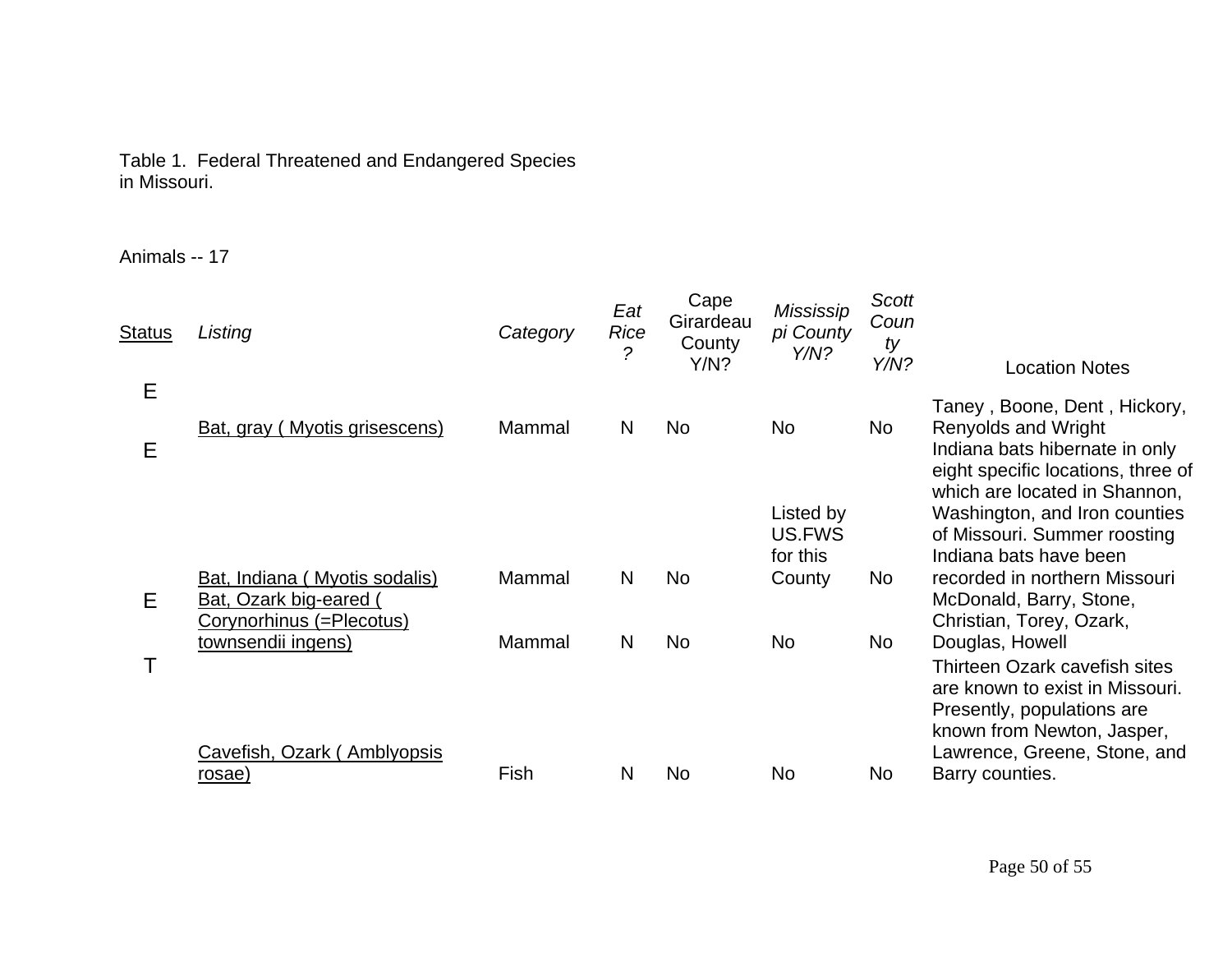| Т | Darter, Niangua (Etheostoma                         |                 |              |                     |                     |                                                 | Niangua darters occur only in<br>Missouri and are located in<br>counties in the Osage River<br>basin including: Osage, Maries,<br>Miller, Camden, Hickory, Dallas,<br>Benton, Greene, Webster,<br>Cedar, Polk, and St. Clair |
|---|-----------------------------------------------------|-----------------|--------------|---------------------|---------------------|-------------------------------------------------|------------------------------------------------------------------------------------------------------------------------------------------------------------------------------------------------------------------------------|
|   | nianguae)                                           | Fish            | N            | <b>No</b>           | <b>No</b>           | <b>No</b><br>Liste<br>d by<br>US.F<br><b>WS</b> | counties.                                                                                                                                                                                                                    |
|   |                                                     |                 |              | Listed by<br>US.FWS | Listed by<br>US.FWS | for<br>this                                     | Pike, Lincoln, St. Charles, Henry                                                                                                                                                                                            |
|   | Eagle, bald (lower 48 States) (                     |                 |              | for this            | for this            | Coun                                            | Pulaski and Stoddard are most                                                                                                                                                                                                |
| Е | Haliaeetus leucocephalus)                           | <b>Bird</b>     | N            | County              | County              | ty                                              | recent sightings                                                                                                                                                                                                             |
|   | Higgins eye (pearlymussel) (                        |                 |              |                     |                     |                                                 |                                                                                                                                                                                                                              |
| Τ | Lampsilis higginsii)                                | <b>Mollusks</b> | $\mathsf{N}$ |                     |                     | <b>No</b>                                       | This species is peripheral to<br>Missouri; the entire distribution<br>of the Neosho madtom is 250-                                                                                                                           |
|   | Madtom, Neosho (Noturus                             |                 |              |                     |                     |                                                 | 300 stream miles of the                                                                                                                                                                                                      |
| Ε | placidus)                                           | Fish            | N            | <b>No</b>           | <b>No</b>           | <b>No</b>                                       | Arkansas River basin,<br>In Missouri, the pink mucket<br>lives primarily in the Meramec,<br>Gasconade, and Black rivers,<br>and stretches of the Osage<br>River. Pink mucket shells, but<br>not live pink muckets have been  |
|   | Mucket, pink (pearlymussel) (<br>Lampsilis abrupta) | <b>Mollusks</b> | N            | <b>No</b>           | <b>No</b>           | <b>No</b>                                       | found in the Sac, Big, St.<br>Francis, and Little Black rivers.                                                                                                                                                              |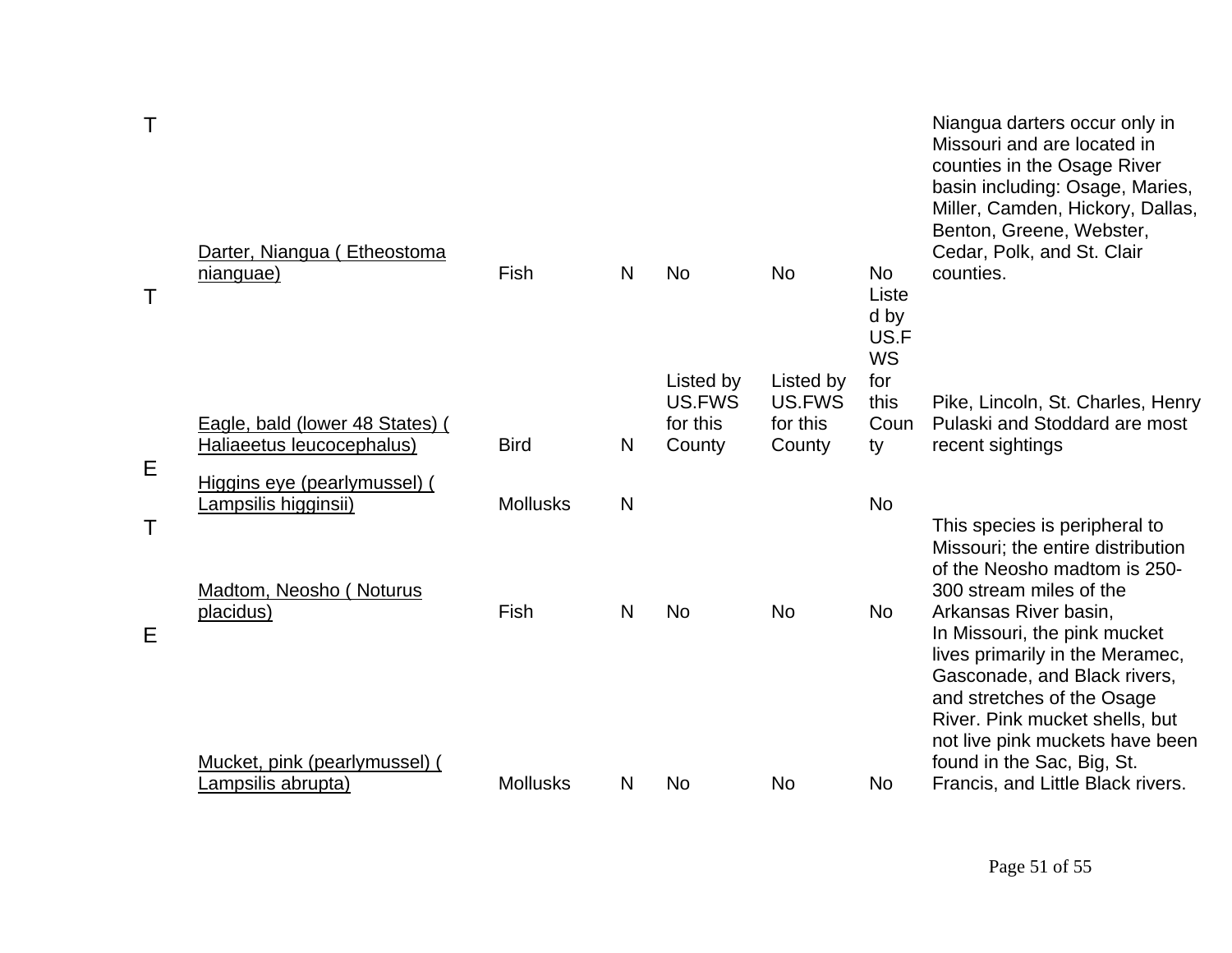| E      | Mussel, scaleshell (Leptodea<br>leptodon)                                                 | <b>Mollusks</b> | $\mathsf{N}$ |                                                                                                                    |                                                                                                                 | <b>No</b> |                                                                  |
|--------|-------------------------------------------------------------------------------------------|-----------------|--------------|--------------------------------------------------------------------------------------------------------------------|-----------------------------------------------------------------------------------------------------------------|-----------|------------------------------------------------------------------|
| E      |                                                                                           |                 |              |                                                                                                                    |                                                                                                                 |           |                                                                  |
| Τ      | Pearlymussel, Curtis (<br>Epioblasma florentina curtisii)<br>Plover, piping (except Great | <b>Mollusks</b> | N            | <b>No</b>                                                                                                          | <b>No</b>                                                                                                       | <b>No</b> |                                                                  |
|        | Lakes watershed) (Charadrius<br>melodus)                                                  | <b>Bird</b>     |              |                                                                                                                    |                                                                                                                 | <b>No</b> |                                                                  |
| Е      |                                                                                           |                 |              |                                                                                                                    | Listed by<br>US.FWS<br>for this<br>County /<br>Adjacent<br>Mississipp                                           |           |                                                                  |
|        | Pocketbook, fat (Potamilus                                                                |                 |              |                                                                                                                    | <i>i</i> River                                                                                                  |           |                                                                  |
|        | capax)                                                                                    | <b>Mollusks</b> | N            | <b>No</b>                                                                                                          | areas                                                                                                           | <b>No</b> |                                                                  |
| Е      | Shiner, Topeka (Notropis topeka                                                           |                 |              |                                                                                                                    |                                                                                                                 |           | Topeka shiner inhabits streams<br>in Boone, Cooper, and Moniteau |
|        | $($ =tristis))                                                                            | Fish            | N            | <b>No</b>                                                                                                          | <b>No</b>                                                                                                       | <b>No</b> | counties.                                                        |
| Е<br>Е | Sturgeon, pallid (Scaphirhynchus<br>albus)                                                | Fish            | N            | Listed by<br>US.FWS<br>for this<br>County /<br>Adjacent<br>Mississippi<br><b>River Area</b><br>Listed by<br>US.FWS | Listed by<br>US.FWS<br>for this<br>County /<br>Adjacent<br>Mississipp<br>i River<br>Area<br>Listed by<br>US.FWS | <b>No</b> |                                                                  |
|        | Tern, least (interior pop.) (Sterna<br>antillarum)                                        | <b>Bird</b>     |              | for this<br>County /<br>Adjacent<br>Mississippi<br><b>River Area</b>                                               | for this<br>County /<br>Adjacent<br>Mississipp<br>i River                                                       | <b>No</b> | Mississippi and Missouri River,<br>islands, beaches and sandbars |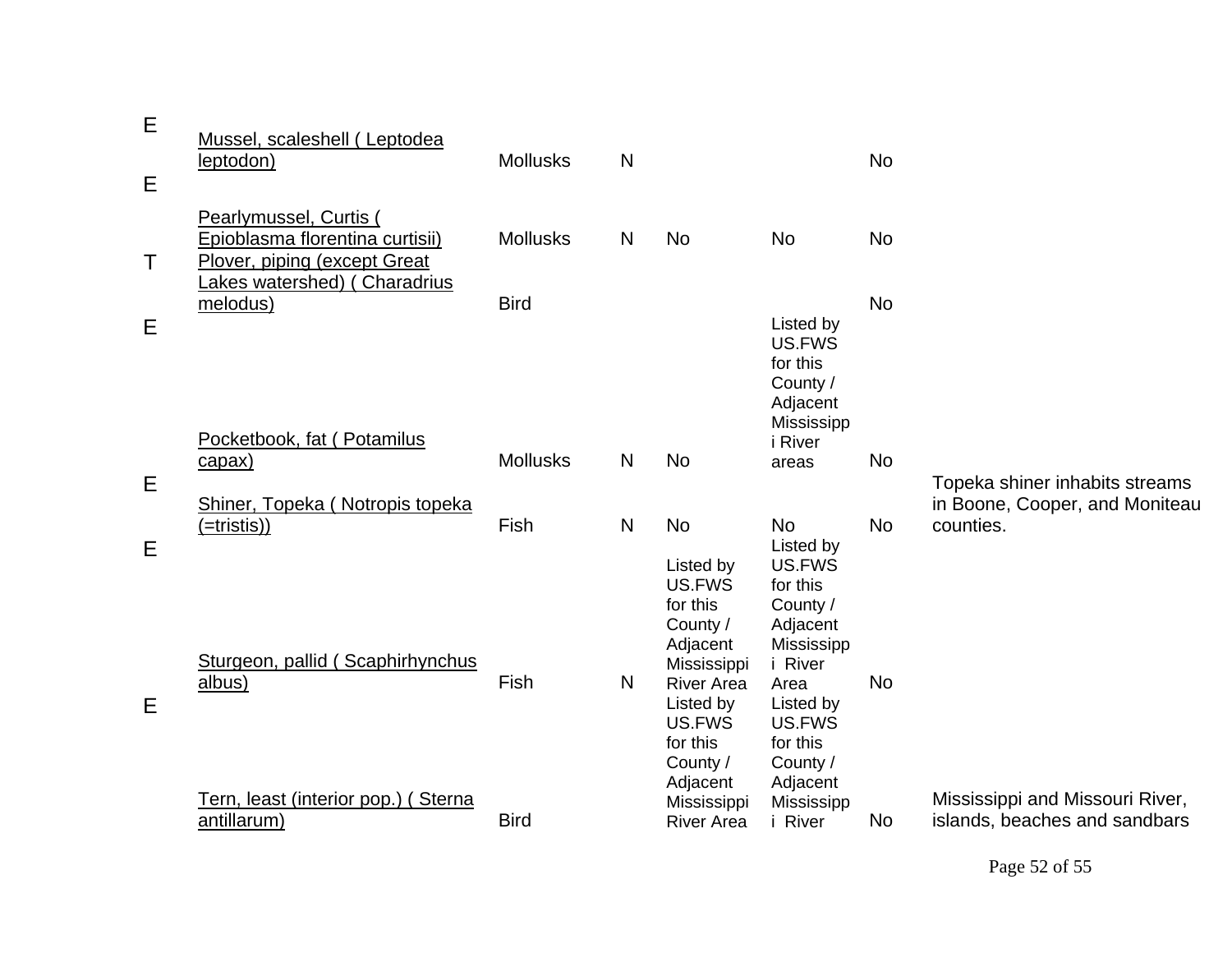|                       | <b>Wolf, gray Eastern Distinct</b><br><b>Population Segment (Canis</b> |        |   |                               |                                           |                |                                                                                                                                                                                                                                    |
|-----------------------|------------------------------------------------------------------------|--------|---|-------------------------------|-------------------------------------------|----------------|------------------------------------------------------------------------------------------------------------------------------------------------------------------------------------------------------------------------------------|
|                       | lupus)                                                                 | Mammal | N |                               |                                           | <b>No</b>      |                                                                                                                                                                                                                                    |
|                       |                                                                        |        |   |                               |                                           | <b>No</b>      |                                                                                                                                                                                                                                    |
| <b>Plants</b><br>$-8$ |                                                                        |        |   |                               |                                           | <b>No</b>      |                                                                                                                                                                                                                                    |
| Status                | Listing                                                                |        |   |                               |                                           | <b>No</b>      |                                                                                                                                                                                                                                    |
| T                     | Milkweed, Mead's (Asclepias<br>meadii)                                 | Flora  |   | <b>No</b>                     | <b>No</b>                                 | <b>No</b>      | It is presently found in the<br>Osage Plains region and the St.<br>Francois mountains region of<br>the Ozarks.<br>Former distribution of this plant<br>included Lincoln, St. Charles, St.                                          |
|                       | Aster, decurrent false (Boltonia<br>decurrens)                         | Flora  |   | Formerly,<br>not<br>currently | Listed by<br>US.FWS<br>for this<br>County | No             | Louis, and Cape Girardeau<br>counties. Presently it is only<br>known to occur in St. Charles<br>County.<br>Geocarpon populations in<br>Missouri are restricted to Dade,<br>Polk, Greene, Cedar, Jasper,<br>Lawrence, and St. Clair |
|                       | Geocarpon minimum (No<br>common name)                                  | Flora  |   | No.                           | <b>No</b>                                 | N <sub>o</sub> | Counties in the Ozark and<br><b>Osage Plains Natural Divisions</b>                                                                                                                                                                 |

Area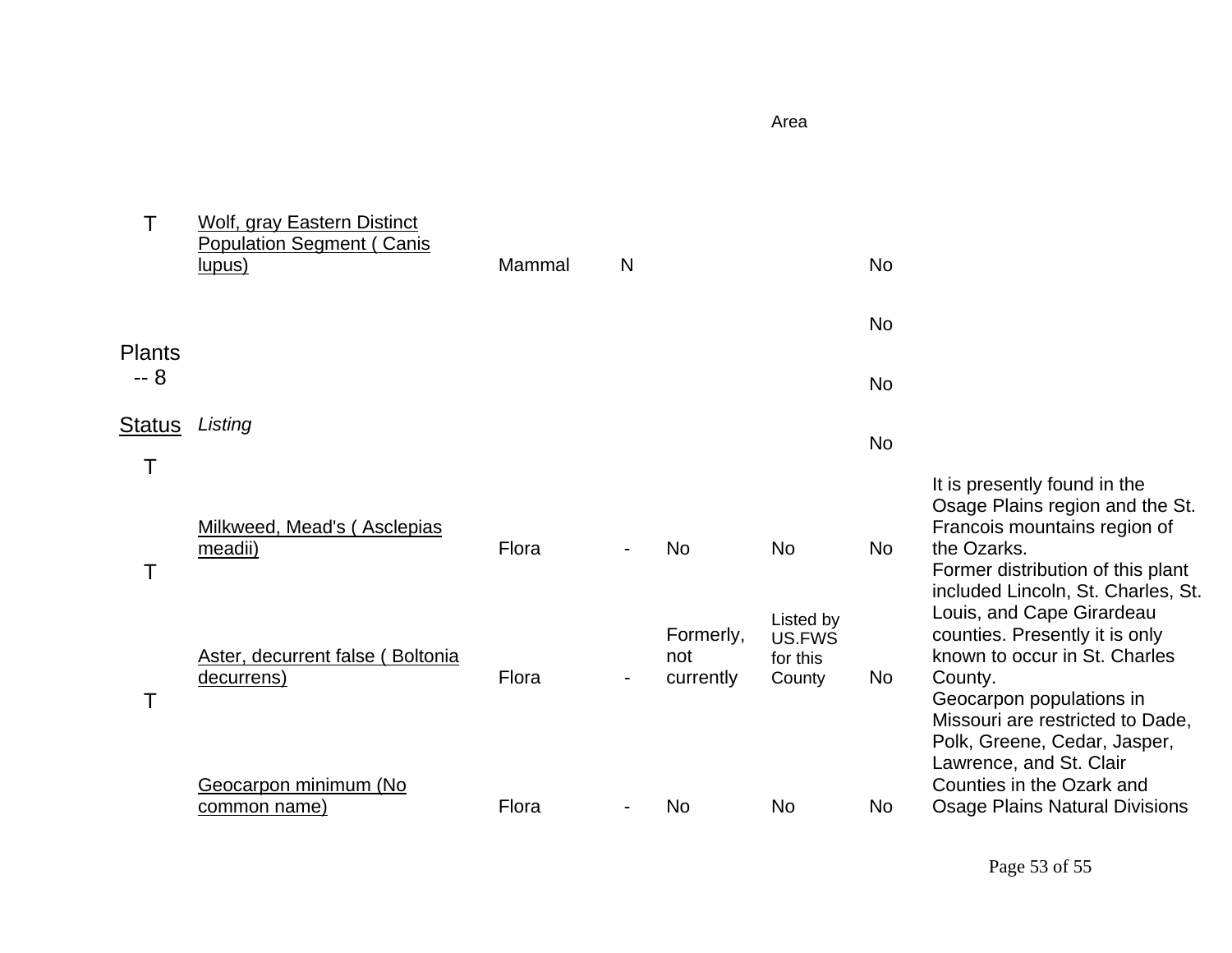T

|   | Sneezeweed, Virginia (Helenium<br><u>virginicum</u> )       | Flora |           |           | <b>No</b> |                                                                                                                                                                                                    |
|---|-------------------------------------------------------------|-------|-----------|-----------|-----------|----------------------------------------------------------------------------------------------------------------------------------------------------------------------------------------------------|
| Е | Bladderpod, Missouri (<br>Lesquerella filiformis)           | Flora | <b>No</b> | No.       | <b>No</b> | Missouri bladderpod is presently<br>found in the following Missouri<br>counties: Dade, Greene,<br>Christian, and Lawrence.                                                                         |
|   | Pondberry (Lindera melissifolia)                            | Flora | <b>No</b> | No.       | <b>No</b> | In Missouri, pondberry is found<br>only in Ripley County of the<br>Missouri Lowlands Region.                                                                                                       |
| Е | Orchid, western prairie fringed (<br>Platanthera praeclara) | Flora | <b>No</b> | <b>No</b> | <b>No</b> | Presently, this orchid has only<br>been recorded from Atchinson,<br>Holt, and Harrison counties.<br>May be extirpated. One natural<br>site for running buffalo clover<br>was discovered in Madison |
|   | Clover, running buffalo (Trifolium<br>stoloniferum)         | Flora | No        | No.       | No        | county in 1994 and another was<br>discovered in Maries county in<br>1998.                                                                                                                          |